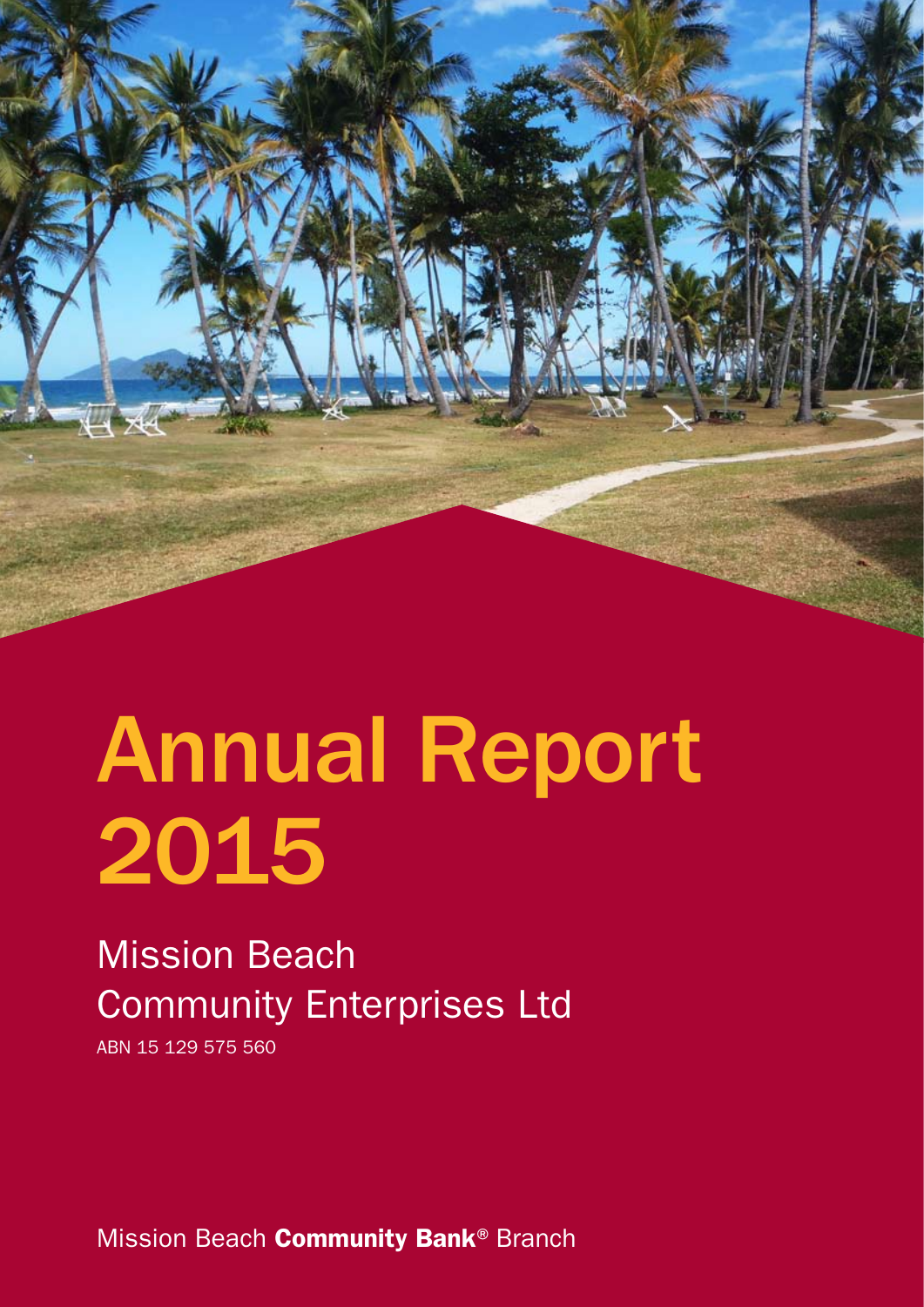## **Contents**

| <b>Chairman's report</b>                | $\mathbf{2}$ |
|-----------------------------------------|--------------|
| <b>Manager's report</b>                 | 3            |
| <b>Regional Manager's report</b>        | 4            |
| <b>Bendigo and Adelaide Bank report</b> | 5            |
| <b>Treasurer's report</b>               | 7            |
| Directors' report                       | 9            |
| Auditor's independence declaration      | 13           |
| <b>Financial statements</b>             | 14           |
| Notes to the financial statements       | 18           |
| Directors' declaration                  | 42           |
| Independent audit report                | 43           |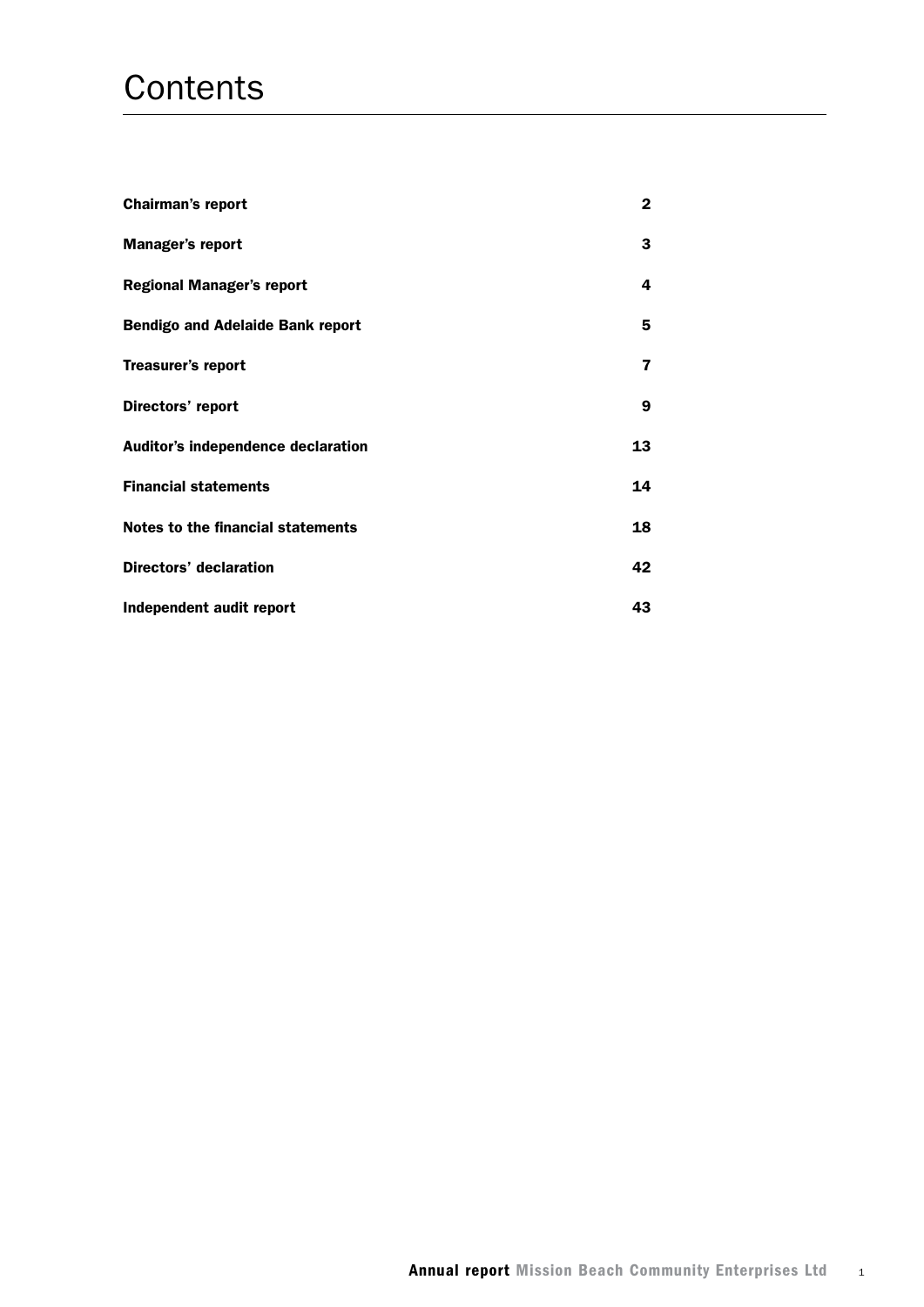## Chairman's report

## For year ending 30 June 2015

Both challenges and excitement have characterised the 2014/15 financial year for our company and our Community Bank® branch.

The challenges are fairly self evident, but include interest rates that have continued to fall to record low levels thus squeezing our profit margins even further.

In addition, the economy itself has been slow, but fortunately we have noticed a slight upswing in the Mission Beach/Cassowary Coast region, and our **Community Bank®** branch staff have been quick to capitalise on this.

This leads me to the excitement factor that has also characterised our 2014/15 financial year.

Business growth has continued well in excess of budget predictions, to the extent that, notwithstanding record low interest rates and even tighter margins that we had last year, we have managed to trade profitably for a total of five months in the last financial year.

As our business continues to grow monthly, we hope to carry this profitability forward into the current financial year and beyond.

My thanks go to our dedicated branch staff particularly the magnificent efforts of our Branch Manager Evelyn Swarbrick who tirelessly works toward our goal of moving the company into substantial and ongoing profitability, to the benefit of both shareholders and the community alike.

To my hard working volunteer fellow Board members, I extent my sincere thanks. We are constantly looking for ways to increase business and our already substantial community involvement. We continue to actively support the various non-profit organisations that make up this community.

We also have an active succession planning portfolio within our Board that ensures from time to time, new Board members join the team to maintain freshness and vitality. This year we are pleased to welcome our four new Directors Amanda Wiltshire, Ted Ludke, Jake Robertson and Paul Connell.

On that note I will hand over the reins this year to my successor Jennifer Downs who will take over my role as Chair. Her passion and enthusiasm for our company and **Community Bank®** branch is endless and we will be well served as she leads us into a promising and exciting future.

Thank you.

Tony Lee **Chair**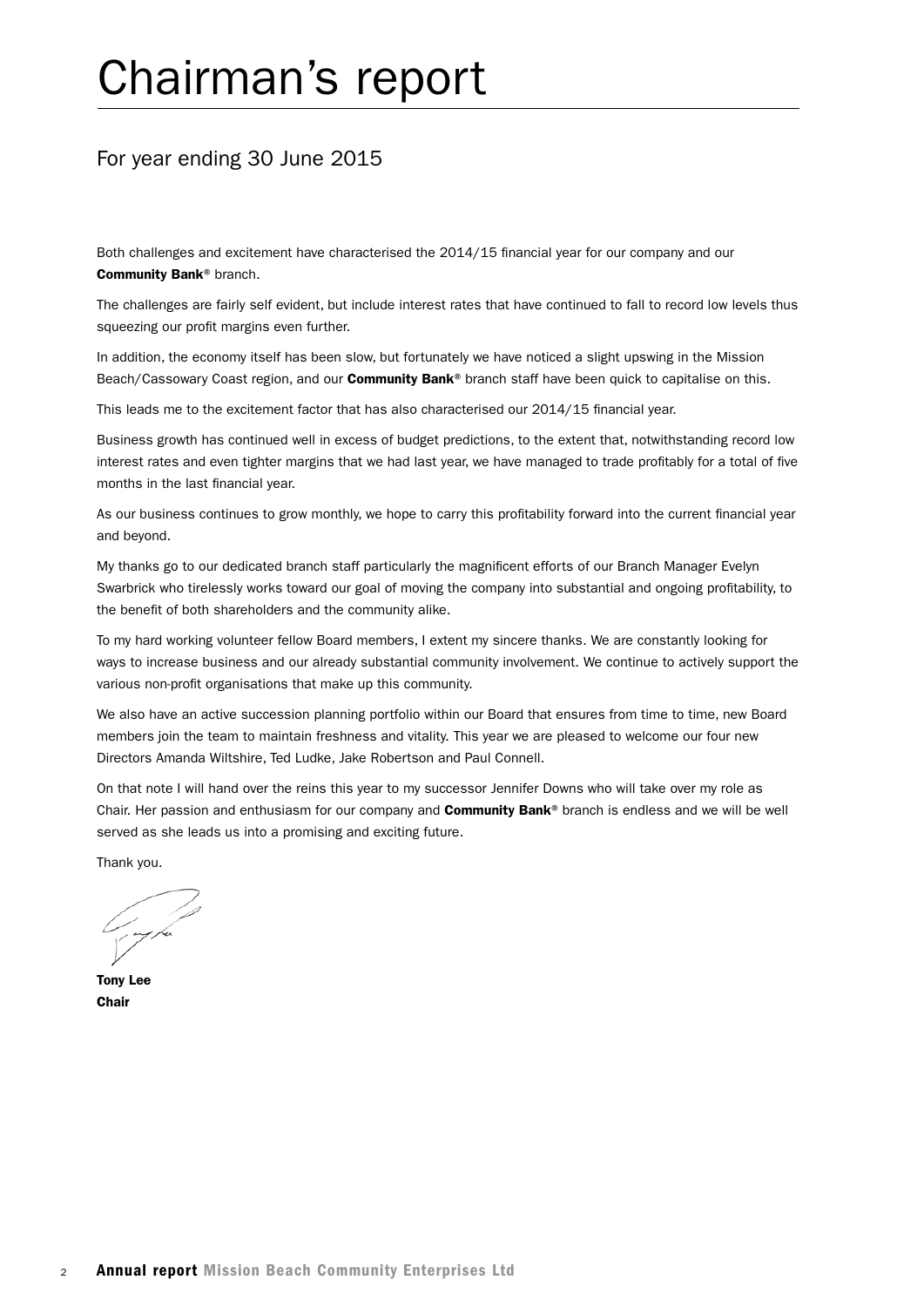## Manager's report

## For year ending 30 June 2015

With another financial year gone by, I am pleased to report yet another successful year at Mission Beach Community Bank® Branch. Once again in an environment where interest rates are at record low, customers are taking advantage of paying down their existing facilities, however at the same time the beach has a feel of confidence about it and this has enabled Mission Beach **Community Bank**® Branch to take advantage of this and grow the financial year 2014/15 by over \$5 million. We have managed to move into profit five months out of the 12 months during this financial year which is an outstanding result considering margins are squeezed to record lows.

As always with success, there are team efforts that need to be recognised for the financial year, which include our staff at the branch and our supportive Board of Directors. These efforts are appreciated by me and our customers as they are what relationships are built on.

We have had a slight change of staffing throughout this financial year and welcome aboard Lauren Haimes and Judith Giddings. They are both experienced bankers and certainly have contributed to our success since joining us here at the branch.

Since commencing two years ago at Mission Beach Community Bank<sup>®</sup> Branch and giving a two-year commitment when joining, I have after much thought decided to retire from banking, effective end of October 2015. I have been a Banker for over 29 years and feel it is time to take some time out, travel and the like. I will be staying at the beach as I have absolutely no reason to leave beautiful Mission Beach and will continue to be an advocate for Mission Beach Community Bank<sup>®</sup> Branch.

From August 2013 the book has grown from \$36 million to over \$50 million. I have taken great pleasure in seeing the growth continue month after month and feel with this success, it is time to move on and I am sure the next Manager will continue to grow the branch with assistance from our experienced team equally as strongly.

I would like to thank my staff, Angela Jackson, Lauren Haimes and Judith Giddings for their support during the time here at the branch. I would also like to thank our very supportive Board of Directors who are strong advocates for the branch and give much support.

Our Community Bank<sup>®</sup> story will continue to grow and I urge shareholders and customers to continue to spread the word.

Evelyn Swarbrick Branch Manager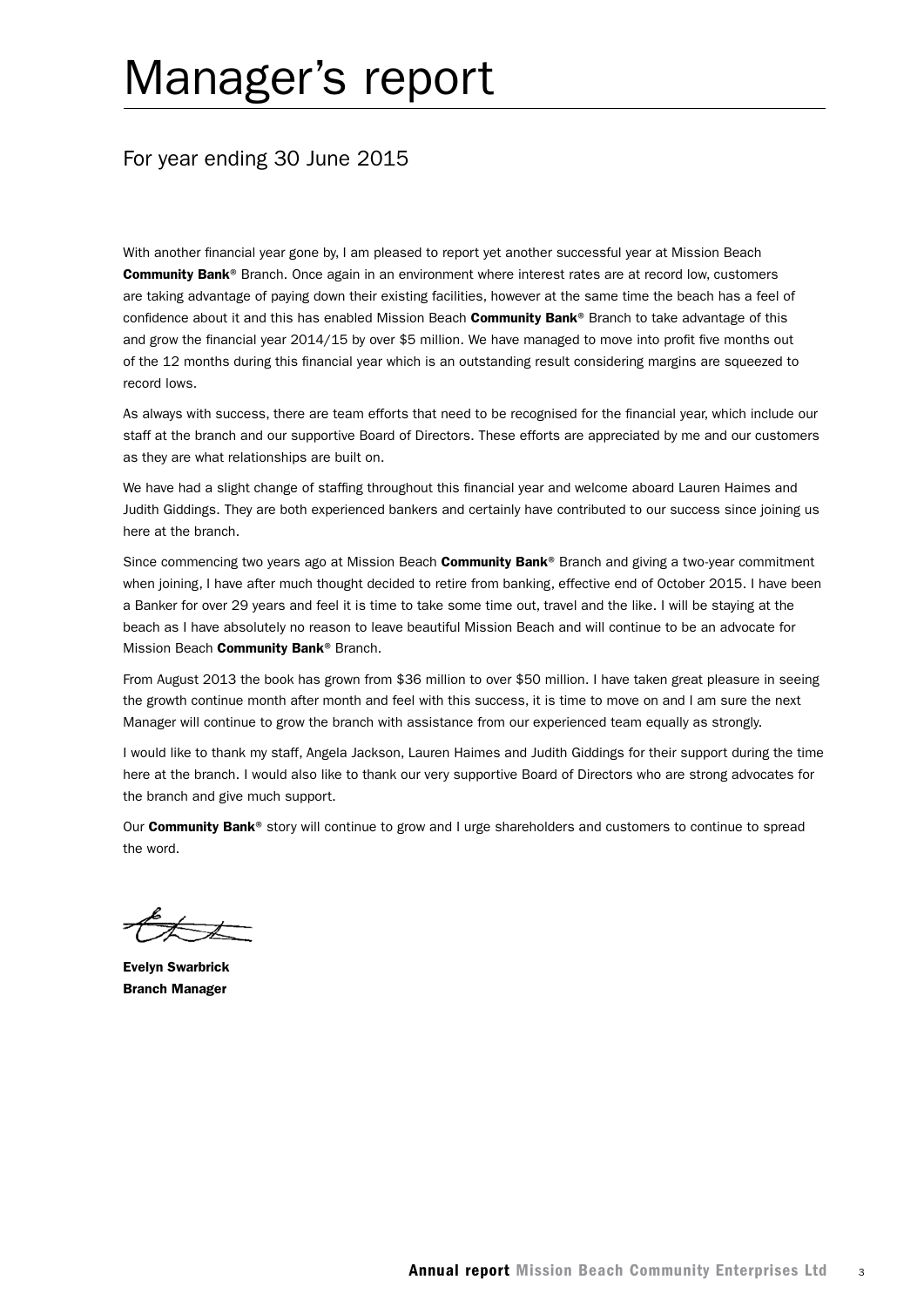## Regional Manager's report

## For year ending 30 June 2015

The 2014/15 financial year has seen the persistent challenge of a low growth environment and strong market competition. We are seeing our customers reducing their debts across all portfolios, and although this does impact the branch's growth, it is fantastic for our customers, as they are building equity and greater financial wealth, particularly as interest rates have fallen.

Throughout the year, we have seen Mission Beach Community Bank® Branch grow its footings by more than \$5 million, and it now has total business on the books of nearly \$50 million. This result has been built on the back of our firm commitment to investing into the future of Mission Beach.

This has been made possible by the support of our experienced Manager, staff and Directors. The growth is a direct reflection of the combined skill set, which when working together to produces a positive business result.

The branch staff are better trained, more skilled and more than ever engaged with our customers and community.

Bendigo and Adelaide Bank is the fifth largest bank in Australia and is rated in the top 60 ASX listed Australian Businesses.

For the fourth year running, Bendigo Bank has been named 'Business Bank of the Year' at the Roy Morgan Research Customer Satisfaction Awards. This award is recognition of the significant investment that we continue to make to benefit our business customers across our region and nation.

I would like to acknowledge the contribution that our Branch Manager Evelyn Swarbrick has made to the Community Bank<sup>®</sup> branch and although it's sad to see her leave the business, I do wish her every success in her retirement. I'm sure for many years to come, she will continue to be an advocate for the **Community Bank**® model and the Mission Beach **Community Bank®** Branch.

I would also like to thank our franchisee partners Bendigo and Adelaide Bank as well as Tony Lee and his volunteer Board of Directors, for their support, contribution and dedication. They continue to provide a positive outcome for the shareholders and the community of Mission Beach. On behalf of Bendigo Bank, thank you for your support and we look forward to another successful year in 2016.

Towet<sup>h</sup>

Ross Growcott Regional Manager Bendigo and Adelaide Bank Cairns & Cassowary Coast Region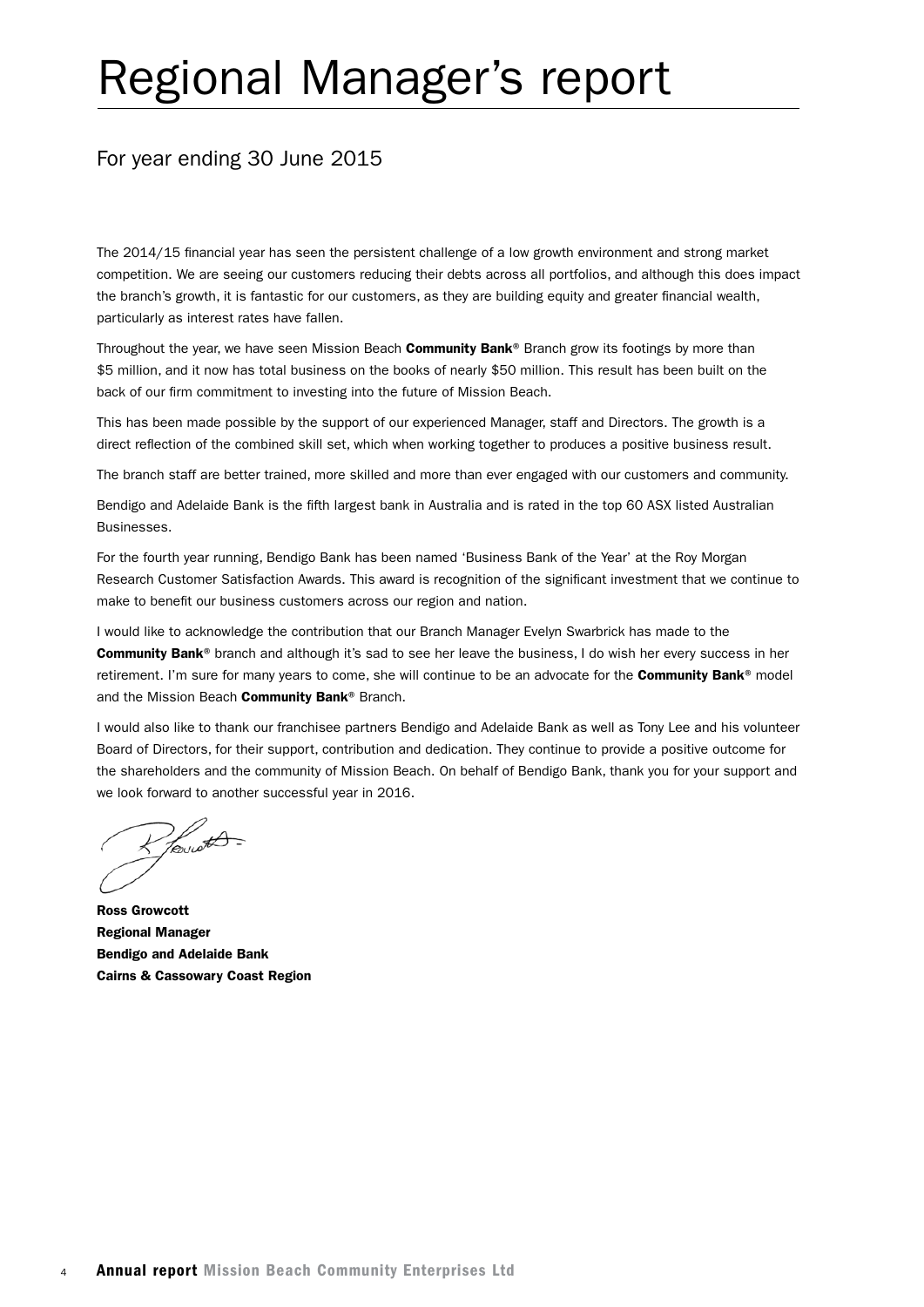## Bendigo and Adelaide Bank report

## For year ending 30 June 2015

In the 2015 financial year, the **Community Bank**® network opened its 310th branch and community contributions since the model's inception exceed \$130 million. Both of these achievements could not have been achieved without your ongoing support as a shareholder, customer and advocate of what is a truly unique way of banking for the benefit of your local community.

Local communities continue to embrace the **Community Bank®** model, a banking movement founded on the simple belief that successful customers and successful communities create a successful bank.

Seventeen years later communities are still approaching us and the model is as robust and relevant as ever, however a review of what we were doing, why and how we could do it better was timely.

During an 18 month period the Bank, in partnership with the **Community Bank**® network, undertook a comprehensive review of the **Community Bank®** model. Project Horizon was the largest single engagement process ever undertaken by our organisation.

As a result, a focus for the next 18 months will be the implementation of 64 recommendations. What was overwhelmingly obvious is that our **Community Bank®** network, and our Bank, care deeply about what has been developed and in what the future holds for the network.

In the early days of Community Bank® development, the Community Bank® model was seen as a way to restore branch banking services to rural towns, regional cities and metropolitan suburbs after the last of the banks closed their doors.

Today, although the focus is still about providing banking services, there is perhaps an even greater interest in the way in which the model creates a successful community enterprise used to effectively, and sustainably, build community capacity.

In October 2014, we welcomed **Community Bank®** branches in Bacchus Marsh, Kilmore, Maffra, Kwinana and Nubeena. All of these branches join a strong and mature banking network where valued partnerships enhance banking services, taking the profits their banking business generates and reinvesting that funding into initiatives to ultimately strengthen their community.

Following consultation with local residents and business owners responding to other banks reducing their branch presence, Aldinga Beach Community Bank® Branch opened the Willunga Customer Service Centre in April 2015, providing a full banking service to local people five days a week.

The Community Bank® model is a great example of shared value and was centre stage at an international Shared Value conference in the United States earlier this year.

Funding generated by **Community Bank®** branches support projects that make a difference to a community. But no matter how big or small the place people call home, the **Community Bank®** network recognises that when they act as one, powered by the good that money can bring, bigger things can happen for local towns, regions and states.

In WA, a \$125,000 commitment to Ronald McDonald House by Collie & Districts Community Bank® Branch resulted in a further \$125,000 from 21 branches (both community and company owned) in the state.

In QLD, Longreach farming families are now feeding their stock thanks to a dedicated Rotary Club and financial contributions from 16 **Community Bank**<sup>®</sup> (and company) branches.

Across regional and rural NSW, young people are today better drivers thanks to a driver education program supported by Community Bank® branches and across Australia, 58 young people headed off to their first year of university with the help of a **Community Bank®** scholarship.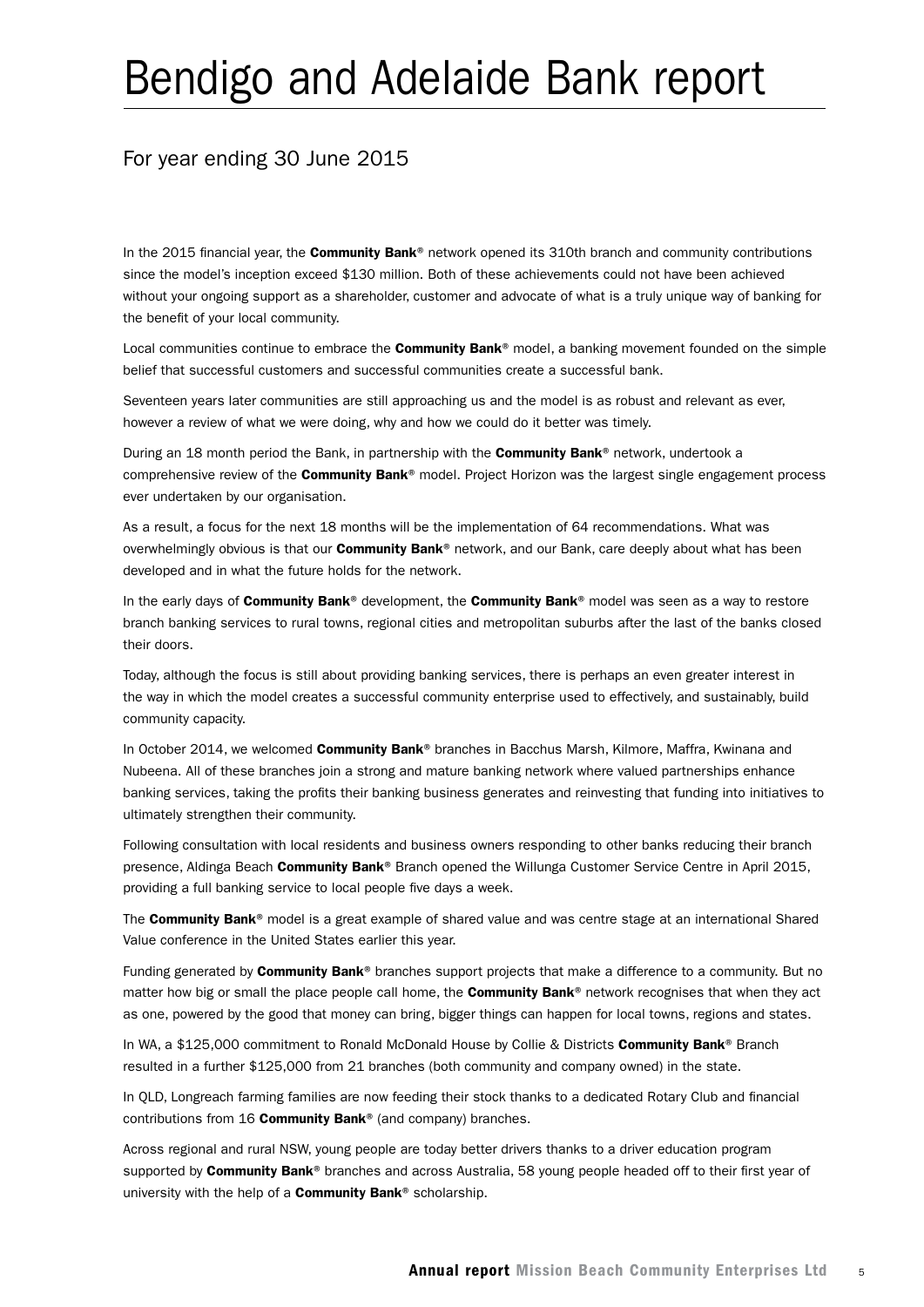Interest in the Community Bank® model remains strong, with 20 Community Bank® sites currently in development and a further six **Community Bank®** branches expected to open nationally during the next 12 months.

The network's steady expansion demonstrates the strength and relevance of a banking model where the desire to support the financial needs of customers is equalled by the desire to support the community with the good that money can bring.

By the end of the financial year  $2014/15$  the **Community Bank**<sup>®</sup> network achieved the following:

- Returns to community over  $$130$  million since the model's inception
- **Community Bank®** branches  $-310$
- **Community Bank®** branch staff more than  $1,500$
- **Community Bank®** company Directors  $1,946$
- Banking business  $-$  \$28.79 billion
- Customers 699,000
- Shareholders 74,393
- Dividends paid to shareholders since inception  $-$  \$38.6 million

The communities we partner with also have access to the Bank's extensive range of other community building solutions including Community Enterprise Foundation™ (philanthropic arm), Community Sector Banking (banking service for not-for-profit organisations), Generation Green™ (environment and sustainability initiative), Community Telco® Australia (telecommunications solution), tertiary education scholarships and community enterprises that provide **Community Bank®** companies with further development options.

In Bendigo and Adelaide Bank, your **Community Bank®** company has a committed and strong partner and over the last financial year our company has continued its solid performance. Our Bank continues to be rated at least "A-" by Standard & Poor's, Moody's and Fitch in recognition of its strong performance in the face of what continues to be a challenging economic environment.

Our Community Bank® partners played an integral role in the Bank's involvement in the Financial Systems Inquiry, lobbying their local Federal Government representatives and calling for a level playing field.

Recent APRA announcements regarding changes to risk weights on mortgages will positively impact our Bank – providing customers with a level playing field by giving them more choice from a wider variety of financial providers.

Thanks to the efforts of our people, our peers and **Community Bank®** partners, we're starting to see the benefits. In continuing to take a collaborative approach, we act as one network driving positive outcomes for all Australians.

As **Community Bank®** company shareholders you are part of a unique banking movement.

The model offers an alternative way to think about banking and the role banks play in modern society, and because of your support there really is no limit to what can be achieved for local people and the communities in which you live.

Thank you for your ongoing support of your local **Community Bank**® branch.

Robert Musgrove Executive Community Engagement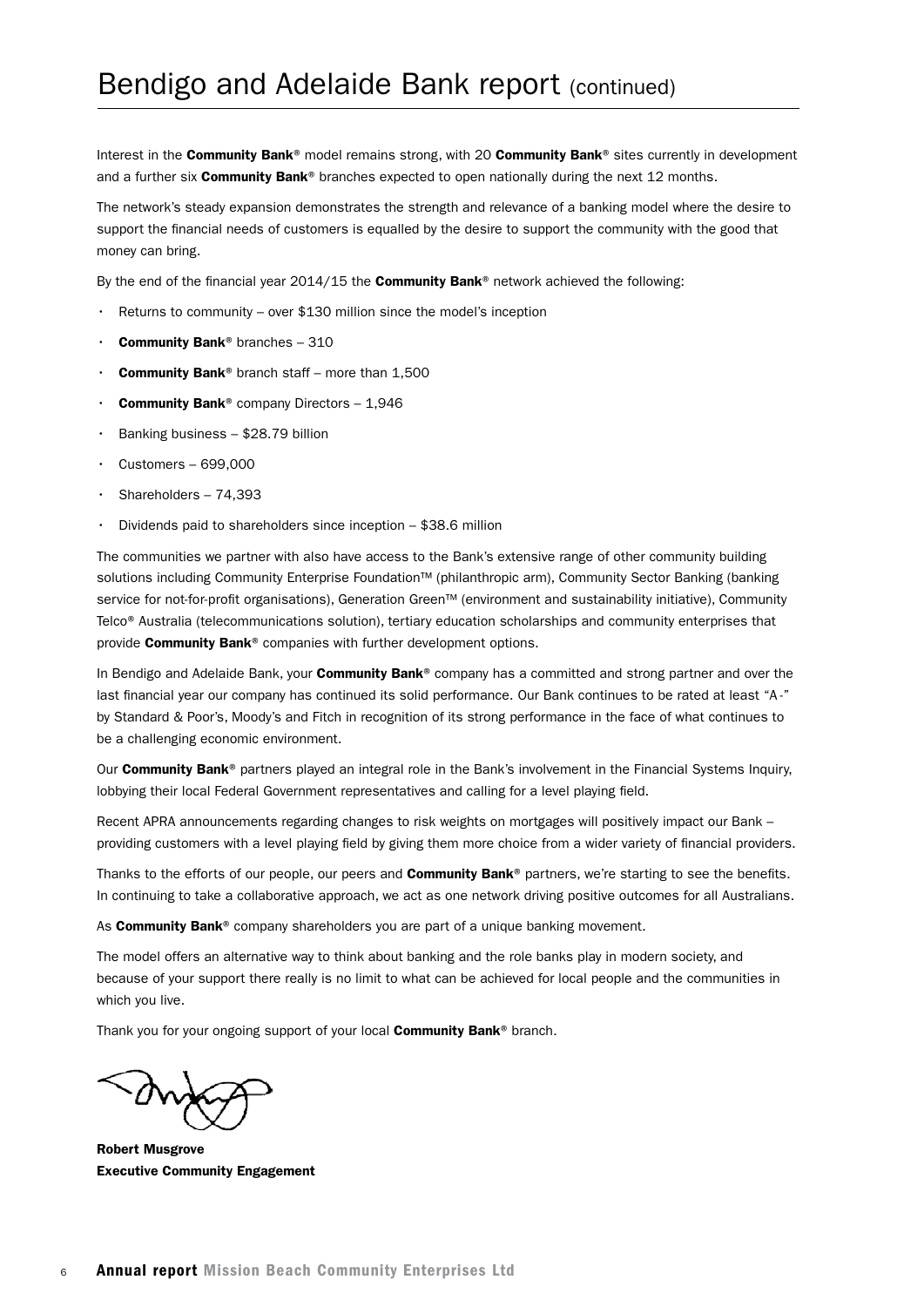## Treasurer's report

## For year ending 30 June 2015

Our financial results for the year ended 30 June 2015 shows continued growth in our business with Footings increasing by \$6.82 million or 14.4%. Just as importantly our yield on our client base which started the year at \$9,275 pa. per million after declining has recently stabilised averaging \$8,503 pa. per million over the year. This fall in yield has again been a drag against our growth. The net effect of these factors is shown in the financial statements with gross revenues increasing by \$45,063 or 11.7% to \$430,602.

During the year our operating expenses excluding donations and sponsorships has again been kept under control, totalling \$ 436,154 for the year down 1% on the previous year.

The combination of revenue growth and cost control has again moved us closer to our goal of profitability allowing a return to shareholder.



Table 1

To allow comparison with previous years and gauge our progress I have again included graphs which plot the components of our operating results over the years since inception (Table 1) and our business growth against monthly incomes (Table 2).



Table 2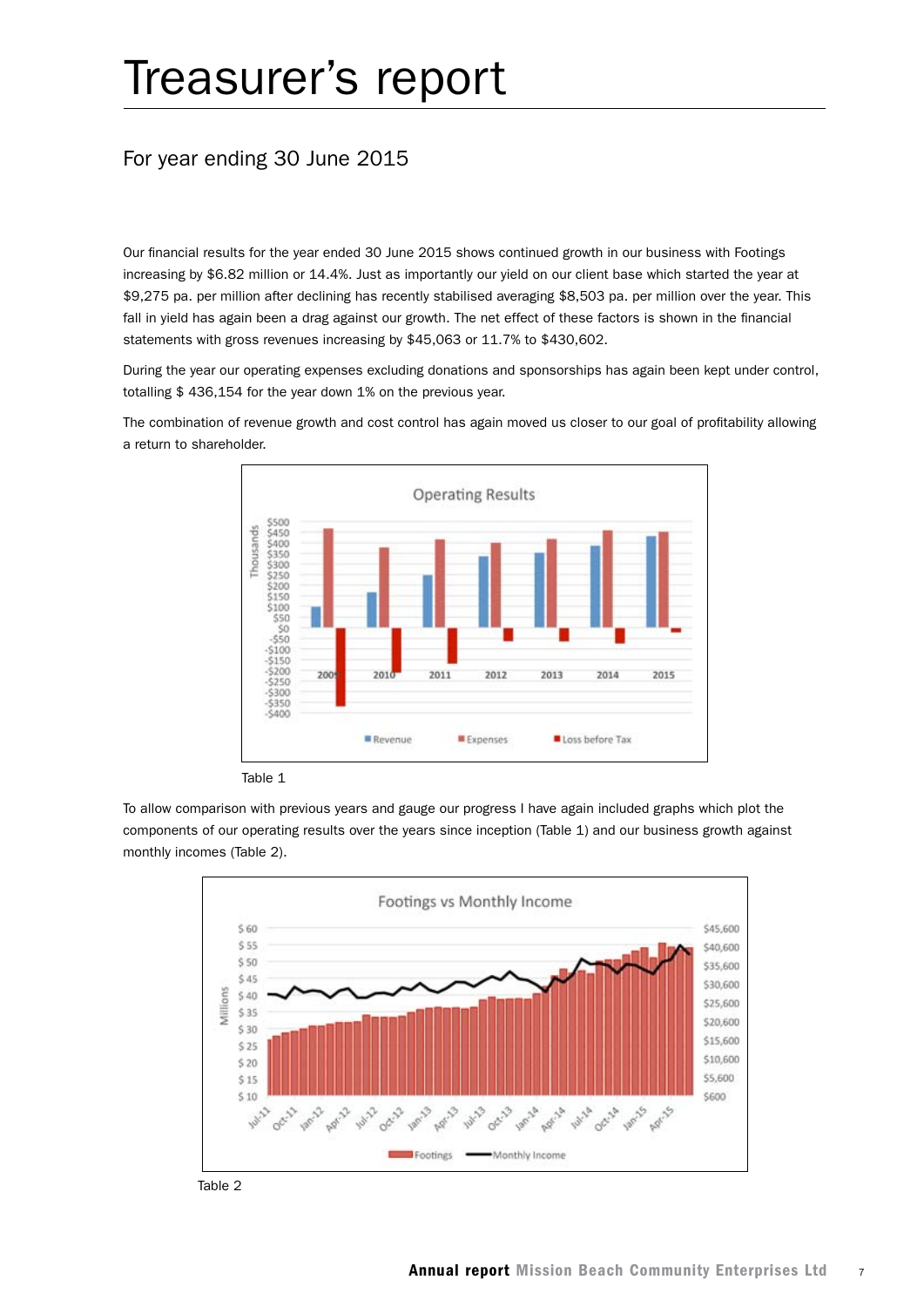Looking forward from our current position our company faces several financial challenges in the year ahead. Firstly, with growth. Up to this point our growth has been robust as we developed a new client base, filling a void in banking services at Mission Beach. Now in our 7th year of operation the nature of our existing client base and footings are maturing. A mature banking branch and client base starts to encounter the effects of 'run-off' and decline in it's client base as their clients' circumstances change. When combined with historically low interest rates clients also pay down their borrowings at an increased rate and look for alternatives to interest bearing products. Such factors represent 'head-winds' against which our business increasingly face as we mature.

Having built a considerable client base good growth opportunities also now exist from within our client base. Information from Bendigo Bank shows that we are below average in the number of services provided to our clients. Our new team at the branch is equally aware that in addition to new business, one of their challenges are developing better client relationships and extending our service offerings to add to our growth.

Another financial challenge will be the changes to our remuneration as a result of Project Horizon. Our partner Bendigo Bank has, in conjunction with the national **Community Bank®** network, recently completed the most comprehensive review of the **Community Bank®** model since inception.

The Project Horizon review looked at the **Community Bank®** model from its humble beginnings in 1998 to what is today, a network of 310 branches with representation in every State and Territory. Whilst tested and modelled against our current circumstances as being relatively neutral, the impact on our bottom line and decision making by the Board will not be known until they commence over the next two years.

Recognising the dynamic banking conditions at present, we believe our company is in a good position to achieve our goal of profitability over the coming year. Conservative forecasting supports this expectation and our Board remains focussed on achieving it the shortest possible timeframe.

Christopher Norton FCA M.Com B.Bus **Treasurer**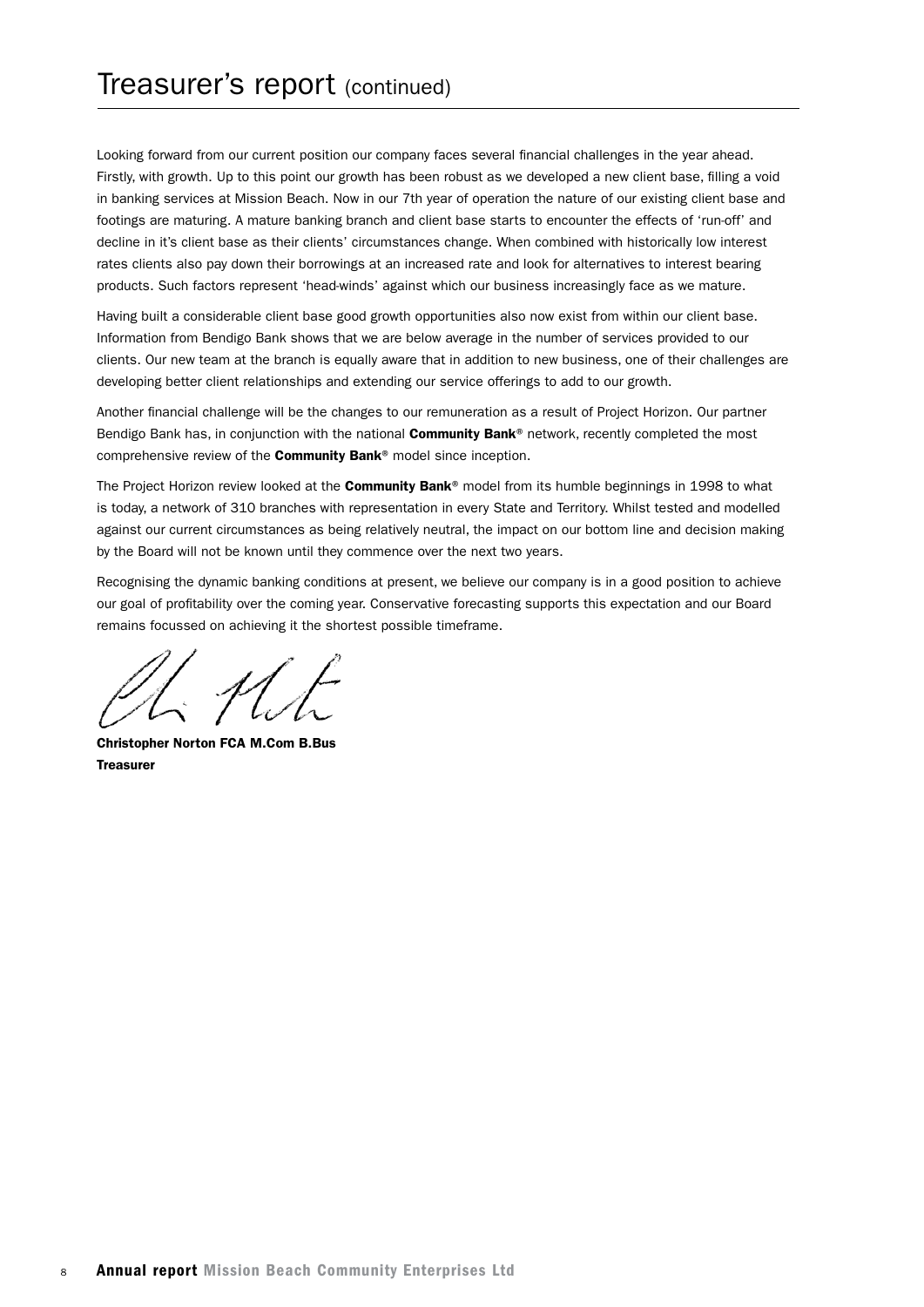## For the financial year ended 30 June 2015

Your Directors present their report of the company for the financial year ended 30 June 2015.

#### **Directors**

The following persons were Directors of Mission Beach Community Enterprises Limited during or since the end of the financial year up to the date of this report:

| Name and position held                                                                  | <b>Qualifications</b>                                  | <b>Experience and other Directorships</b>                                                                                                                                                                                                                       |
|-----------------------------------------------------------------------------------------|--------------------------------------------------------|-----------------------------------------------------------------------------------------------------------------------------------------------------------------------------------------------------------------------------------------------------------------|
| <b>Debbie Brittain</b><br>Director<br>Appointed February 2008<br>Resigned November 2014 | <b>Masters Health</b><br><b>Services</b><br>Management | 27 years in the health industry; owner/operator of<br>local restaurant for 7 years; Secretary of Beachtown<br>Body Corporate Committee 5 years; 7 years real<br>estate experience; currently working as a legal<br>Secretary.                                   |
| <b>Christopher Norton</b><br>Director<br>Appointed October 2011                         | Chartered<br>Accountant                                | Over 20 years public accounting experience in<br>Australia and England. Specialising in tax and<br>business consulting to primary producers, small<br>and medium size enterprises assisting them with<br>strategies to promote success.                         |
| <b>Amanda Wiltshire</b><br>Director<br>Appointed December 2014                          | Solicitor                                              | Raised in Mission beach before completing a Bachelor<br>of Laws and becoming fully qualified in 1995. In<br>addition to law she has been involved in Banana, Cane<br>and Cattle farming and currently operates the Helen<br>Wiltshire Gallery in Mission Beach. |
| <b>Anthony Lee</b><br><b>Director</b><br>Appointed October 2011                         | Solicitor and<br>Mediator                              | Involved in the Local Marine Advisory Committee;<br>(under GBRMPA); Mission Beach Seabed Watch<br>Inc; the Coast Guard, and is a founding Director of<br>Mission Beach Harbour Pty Ltd.                                                                         |
| <b>Tania Steele</b><br>Director<br>Appointed December 2013                              | Real Estate Agent                                      | Tania has been intimately involved in the property and<br>tourism industry for over 10 years and currently holds<br>a high profile position in today's market with real<br>estate company "Tropical Property".                                                  |
| <b>Ted Ludke</b><br>Director<br>Appointed March 2015                                    | <b>Business Manager</b>                                | Experienced in Tour operating and as a Real Estate<br>Agent Currently involved in property development,<br>cattle farming and wholesale distributing of nutritional<br>supplements throughout Northern Queensland.                                              |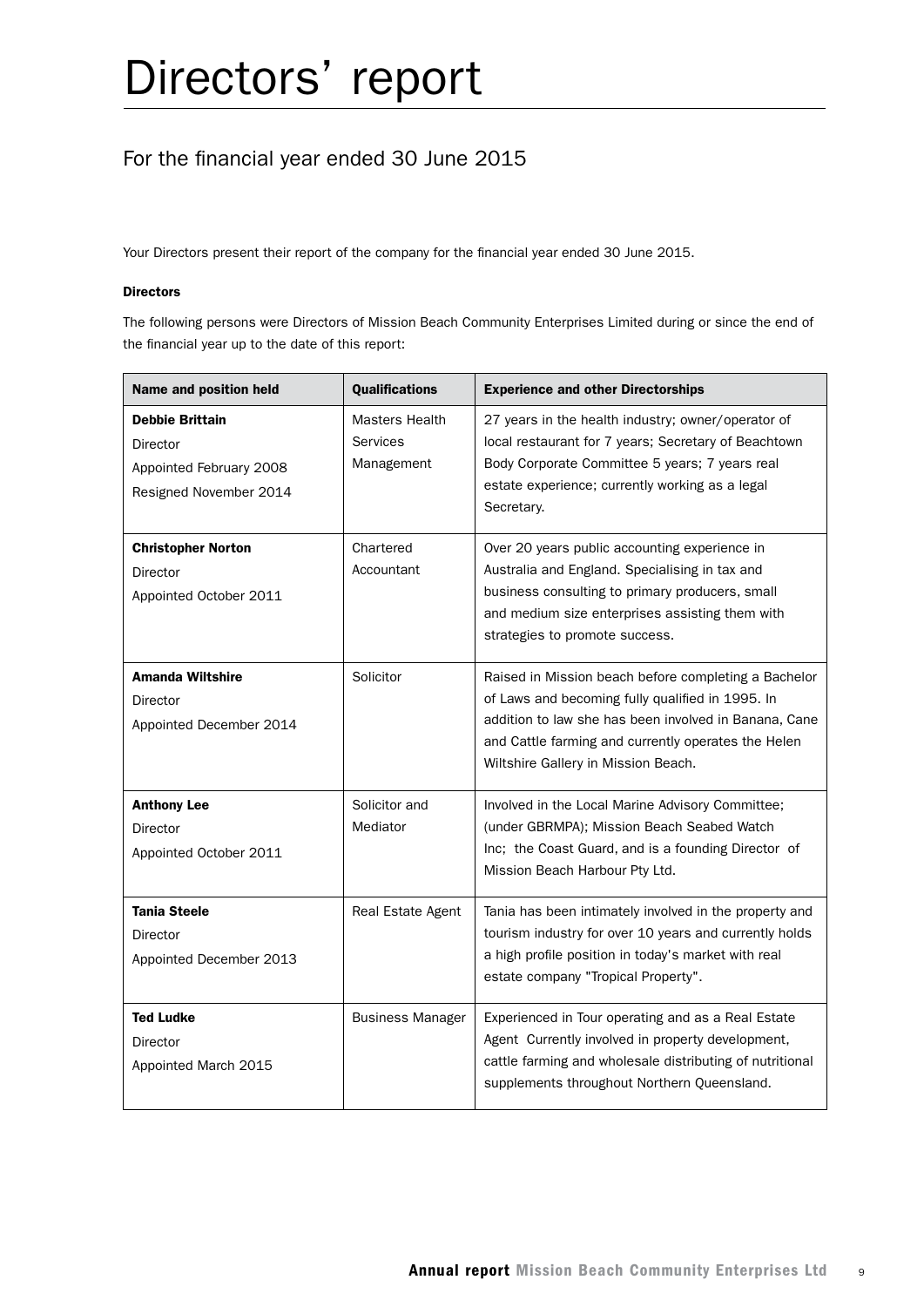#### Directors (continued)

| Name and position held                                      | <b>Qualifications</b>                                                        | <b>Experience and other Directorships</b>                                                                                                                                                                                        |
|-------------------------------------------------------------|------------------------------------------------------------------------------|----------------------------------------------------------------------------------------------------------------------------------------------------------------------------------------------------------------------------------|
| <b>Michelle Dore</b><br>Director<br>Appointed November 2012 | Hairdresser                                                                  | Opened her own salon at 22 years of age; experience<br>with both Stefan and Headmaster Franchises in<br>England and Australia; family focussed and committed<br>to community growth. Operating her own salon at<br>present.      |
| <b>Jennifer Downs</b><br>Director<br>Appointed March 2013   | Training and<br>Development<br><b>Specialist</b><br><b>HR Qualifications</b> | Over 30 years in Training and Development in various<br>industries in Old. Completed a four year term with<br>the Cassowary Coast Council as Councillor in 2012.<br>Was founding president of local Business Women's<br>Network. |
| <b>Cosimo Tedesco</b><br>Director<br>Appointed March 2013   | <b>Retired Business</b><br>Owner                                             | Background in maintenance in various organisations in<br>Australia, specialising in welding and drafting. Started<br>his own business as a steel fabricator in 1974 and<br>expanded across the region.                           |

Directors were in office for this entire year unless otherwise stated.

No Directors have material interests in contracts or proposed contracts with the company.

#### Principal activities

The principal activities of the company during the course of the financial year were in providing Community Bank® services under management rights to operate a franchised branch of Bendigo and Adelaide Bank Limited.

There have been no significant changes in the nature of these activities during the year.

#### Review of operations

The profit/(loss) of the company for the financial year after provision for income tax was (\$15,758) (2014 loss: \$48,876), which is a 68% decrease as compared with the previous year.

The net assets of the company have decreased to \$154,989 (2014: \$170,748). The decrease is largely due to the increase in the Bank Overdraft. The company has improved profitability over the year, with the reduction in net assets in the 2015 year of \$15,758 (2014 reduction: \$48,876).

#### Dividends

No dividends were declared or paid during the year.

#### **Options**

No options over issued shares were granted during or since the end of the financial year and there were no options outstanding as at the date of this report.

#### Significant changes in the state of affairs

No significant changes in the company's state of affairs occurred during the financial year.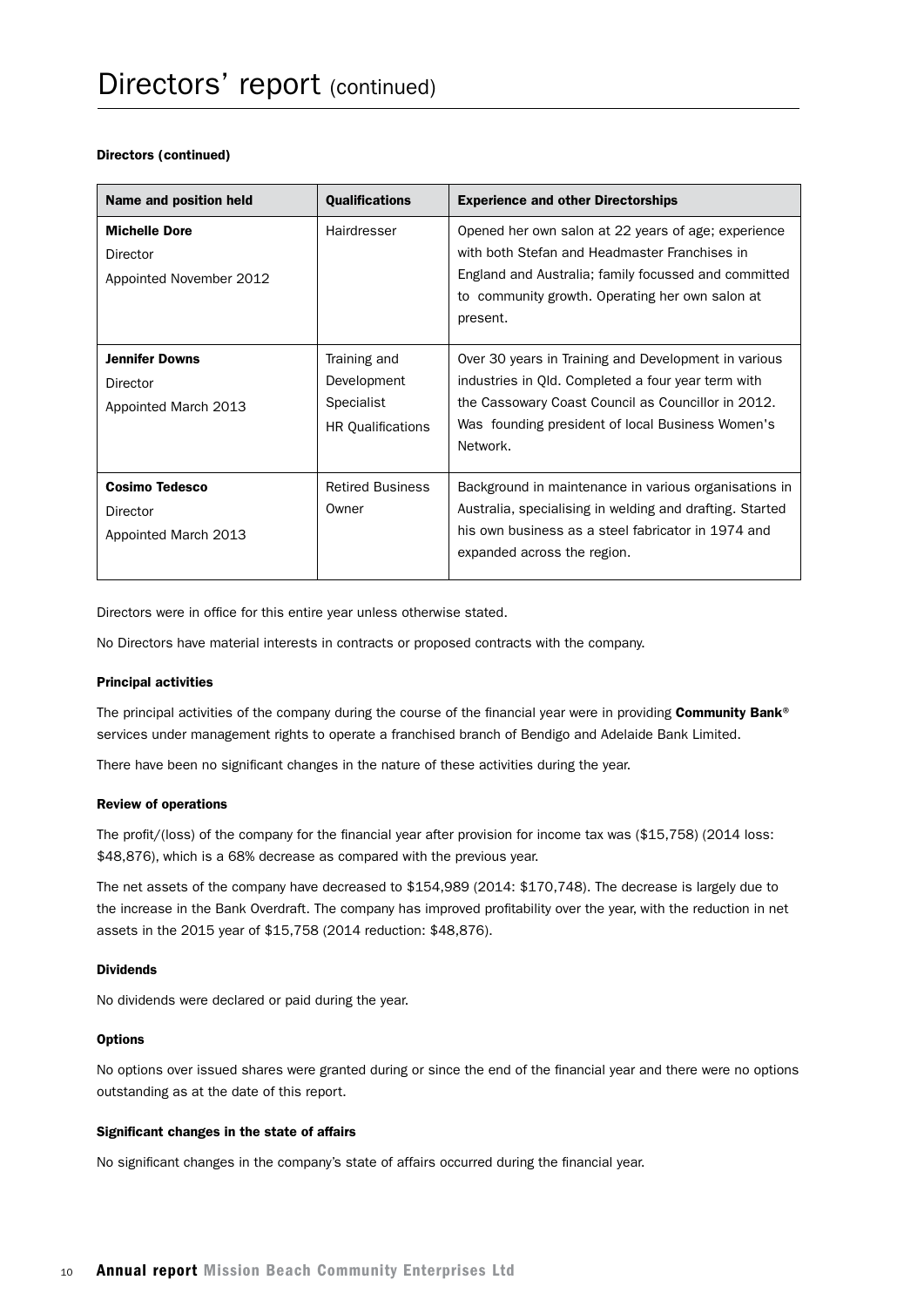#### Events subsequent to the end of the reporting period

No matters or circumstances have arisen since the end of the financial year that significantly affect or may significantly affect the operations of the company, the results of those operations or the state of affairs of the company, in future financial years.

#### Remuneration report

#### Remuneration policy

There has been no remuneration policy developed as Director positions are held on a voluntary basis and Directors are not remunerated for their services.

#### Remuneration benefits and payments

Other than detailed below, no Director has received or become entitled to receive, during or since the financial year, a benefit because of a contract made by the company, controlled entity or related body corporate with a Director, a firm which a Director is a member or an entity in which a Director has a substantial financial interest. This statement excludes a benefit included in the aggregate amount of emoluments received or due and receivable by Directors shown in the company's accounts, or the fixed salary of a full-time employee of the company, controlled entity or related body corporate.

Mission Beach Community Enterprises Limited has accepted the Bendigo and Adelaide Bank Limited's Community Bank<sup>®</sup> Directors Privileges package. The package is available to all Directors who can elect to avail themselves of the benefits based on their personal banking with the branch. There is no requirement to own Bendigo and Adelaide Bank Limited shares and there is no qualification period to qualify to utilise the benefits. The package mirrors the benefits currently available to Bendigo and Adelaide Bank Limited shareholders. The Directors have estimated the total benefits received from the Directors Privilege Package to be \$NIL for the year ended 30 June 2015. The estimated benefit per Director is as follows:

#### Indemnifying Officers or Auditor

The company has agreed to indemnify each Officer (Director, Secretary or employee) out of assets of the company to the relevant extent against any liability incurred by that person arising out of the discharge of their duties, except where the liability arises out of conduct involving dishonesty, negligence, breach of duty or the lack of good faith. The company also has Officers Insurance for the benefit of Officers of the company against any liability occurred by the Officer, which includes the Officer's liability for legal costs, in or arising out of the conduct of the business of the company or in or arising out of the discharge of the Officer's duties.

Disclosure of the nature of the liability and the amount of the premium is prohibited by the confidentiality clause of the contract of insurance. The company has not provided any insurance for an Auditor of the company.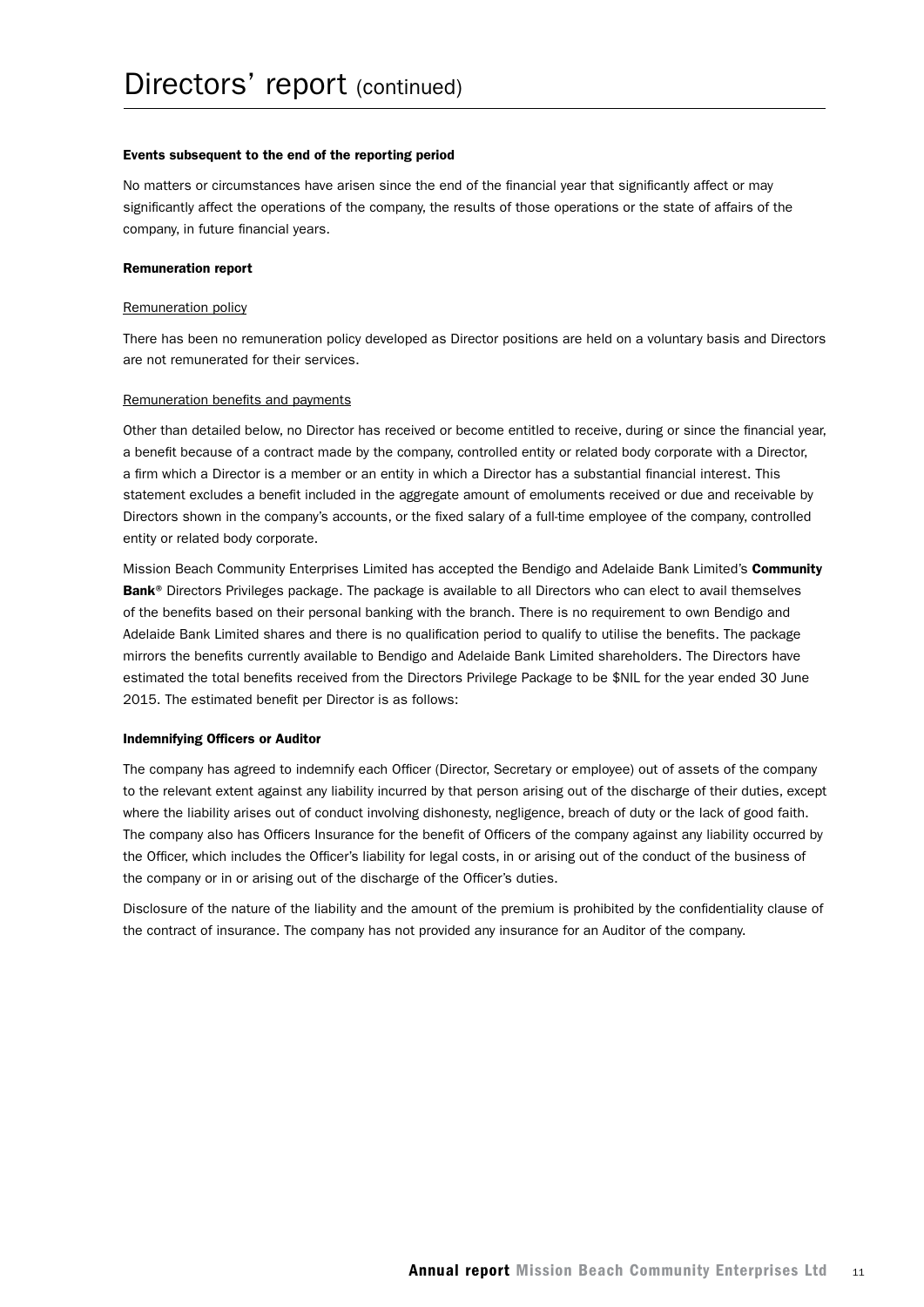#### Directors' meetings

The number of Directors' meetings held during the year were 12. Attendances by each Director during the year were as follows:

| <b>Director</b>           | <b>Board</b><br>Meetings # |
|---------------------------|----------------------------|
| Debbie Brittain           | 4(4)                       |
| <b>Christopher Norton</b> | 12(12)                     |
| Amanda Wiltshire          | 6(8)                       |
| Anthony Lee               | 11(12)                     |
| Tania Steele              | 11(12)                     |

| <b>Board</b><br>Meetings # | <b>Director</b> | <b>Board</b><br><b>Meetings #</b> |
|----------------------------|-----------------|-----------------------------------|
| 4 (4)                      | Ted Ludke       | 5(8)                              |
| 12(12)                     | Michelle Dore   | 7(12)                             |
| 6(8)                       | Jennifer Downs  | 10(12)                            |
| 11(12)                     | Cosimo Tedesco  | 7(12)                             |
| 11 (12)                    |                 |                                   |

# The first number is the meetings attended while in brackets is the number of meetings eligible to attend.

#### Likely developments

The company will continue its policy of providing banking services to the community.

#### Environmental regulations

The company is not subject to any significant environmental regulation.

#### Proceedings on behalf of company

No person has applied for leave of court to bring proceedings on behalf of the company or intervene in any proceedings to which the company is a party for the purpose of taking responsibility on behalf of the company for all or any part of those proceedings. The company was not a party to any such proceedings during the year.

#### Company Secretary

Anthony Trevor Lee has been the Company Secretary of Mission Beach Community Enterprises Limited since November 2014. Anthony is a solicitor and mediator. Anthony was a founding member of the steering committee, founding Mission Beach Community Enterprises Limited, and Chairperson for the last three years. He is a founding Director of Mission Beach Harbour Pty Ltd since 1993.

#### Auditor independence declaration

A copy of the Auditor's independence declaration as required under section 307C of the Corporations Act 2001 is set at page 13 of this financial report. No Officer of the company is or has been a partner of the Auditor of the company.

Signed in accordance with a resolution of the Board of Directors at Mission Beach on 24 September 2015.

Anthony Trevor Lee **Director**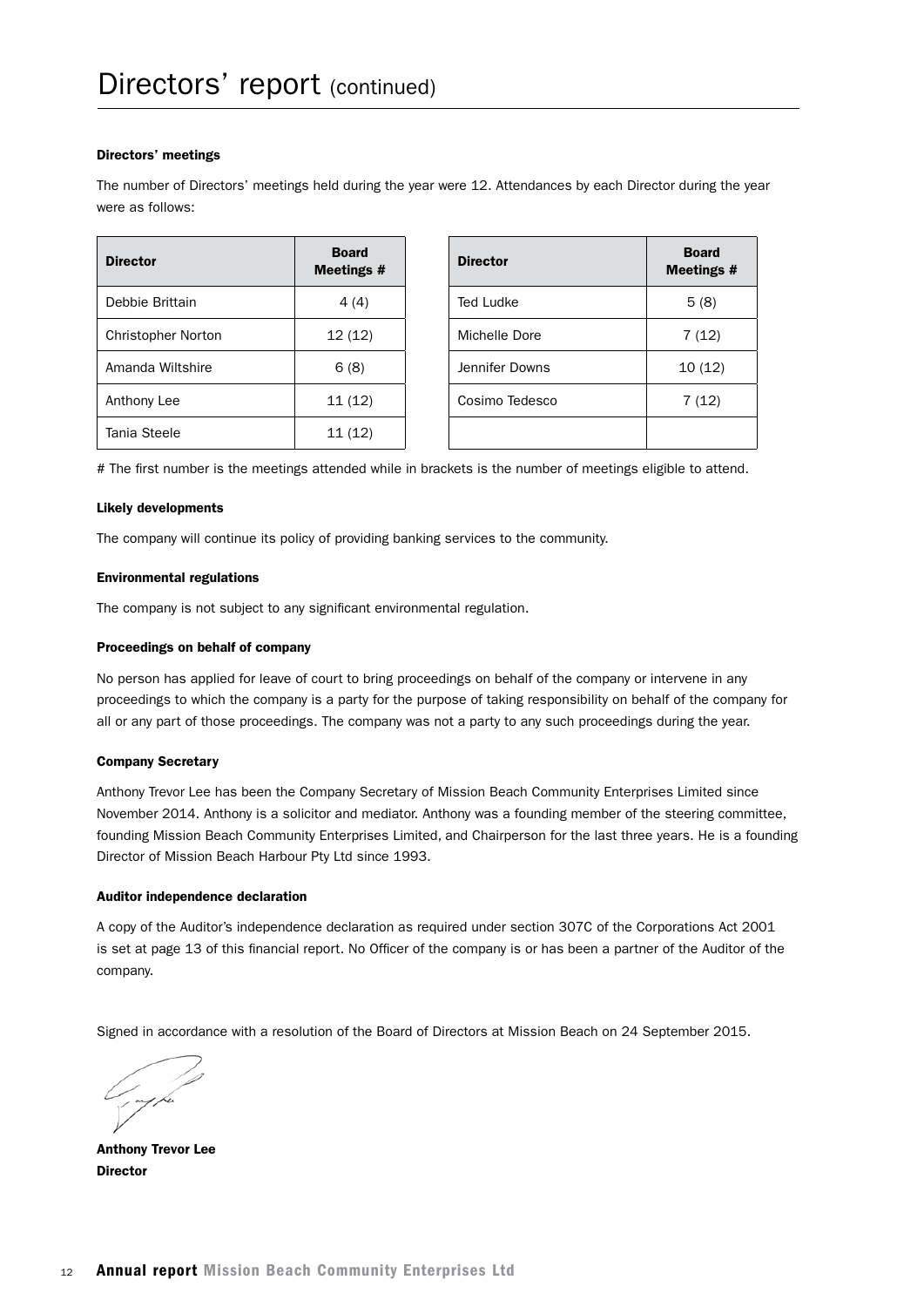## Auditor's independence declaration



Chartered Accountants Level 2, 10-16 Forest Street Ector<sub>27</sub> to techosical<br>Bendigo, VICTORIA<br>PO Box 30, Bendigo VICTORIA 3552

> Ph: (03) 5445 4200<br>Fax: (03) 5444 4344 rsd@rsdadvisors.com.au<br>www.rsdadvisors.com.au

28 September 2015

The Directors Mission Beach Community Enterprises Limited Shop 5, 34-40 Dickinson St Wongaling Beach QLD 4852

Dear Directors,

To the Directors of Mission Beach Community Enterprises Limited

#### Auditor's Independence Declaration under section 307C of the Corporations Act 2001

I declare that to the best of my knowledge and belief, during the year ended 30 June 2015 there has been:

- (i) No contraventions of the auditor independence requirements as set out in the Corporations Act 2001 in relation to the audit; and
- (ii) No contraventions of any applicable code of professional conduct in relation to the audit.

P. P. Delahunty Partner **Richmond Sinnott & Delahunty** 



**Philip Delahunty** Cara Hall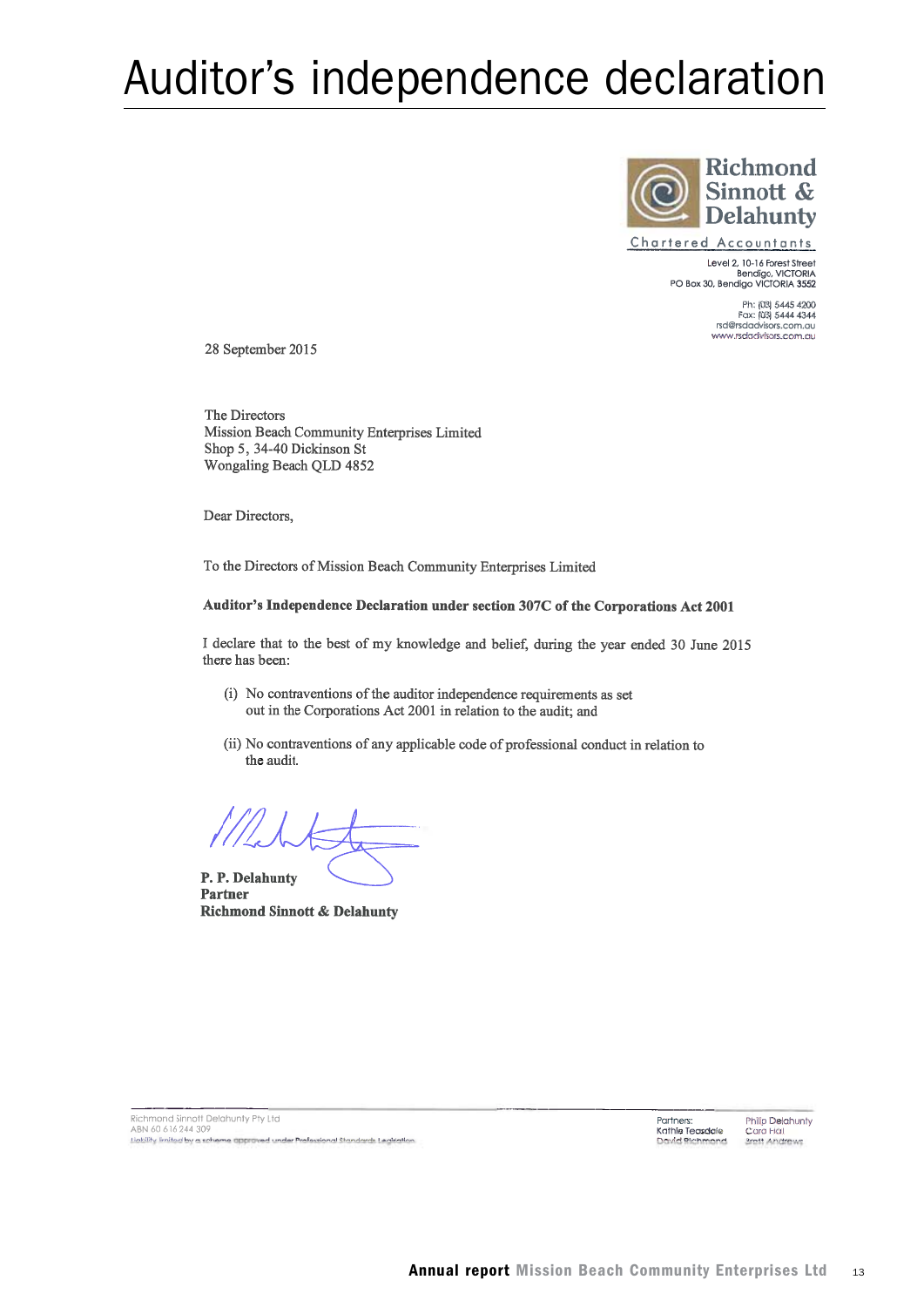## Financial statements

## Statement of Profit or Loss and Other Comprehensive Income for the year ended 30 June 2015

|                                                                       | <b>Note</b>    | 2015<br>\$ | 2014<br>\$ |
|-----------------------------------------------------------------------|----------------|------------|------------|
| Revenue                                                               | $\overline{2}$ | 430,602    | 385,539    |
| Employee benefits expense                                             | 3              | (247, 108) | (235, 478) |
| Depreciation and amortisation expense                                 | 3              | (25, 648)  | (25, 434)  |
| Finance costs                                                         | 3              | (4,329)    | (10, 118)  |
| Bad and doubtful debts expense                                        | 3              | (544)      | (812)      |
| Rental expense                                                        |                | (37, 611)  | (34, 684)  |
| Other expenses                                                        | 3              | (120, 914) | (134, 536) |
| <b>Operating loss before charitable</b><br>donations and sponsorships |                | (5, 552)   | (55, 523)  |
| Charitable donations and sponsorships                                 | 3              | (15, 450)  | (17, 772)  |
| Loss before income tax                                                |                | (21,002)   | (73, 295)  |
| Tax benefit                                                           | 4              | (5, 244)   | (24, 419)  |
| Loss for the year                                                     |                | (15, 758)  | (48, 876)  |
| Other comprehensive income                                            |                |            |            |
| Total comprehensive income for the year                               |                | (15, 758)  | (48, 876)  |
| Total comprehensive income attributable to:                           |                |            |            |
| Members of the company                                                |                | (15, 758)  | (48, 876)  |
| <b>Total</b>                                                          |                | (15, 758)  | (48, 876)  |
| Earnings per share (cents per share)                                  |                |            |            |
| - basic earnings per share                                            | 22             | (1.80)     | (5.59)     |

The accompanying notes form part of these financial statements.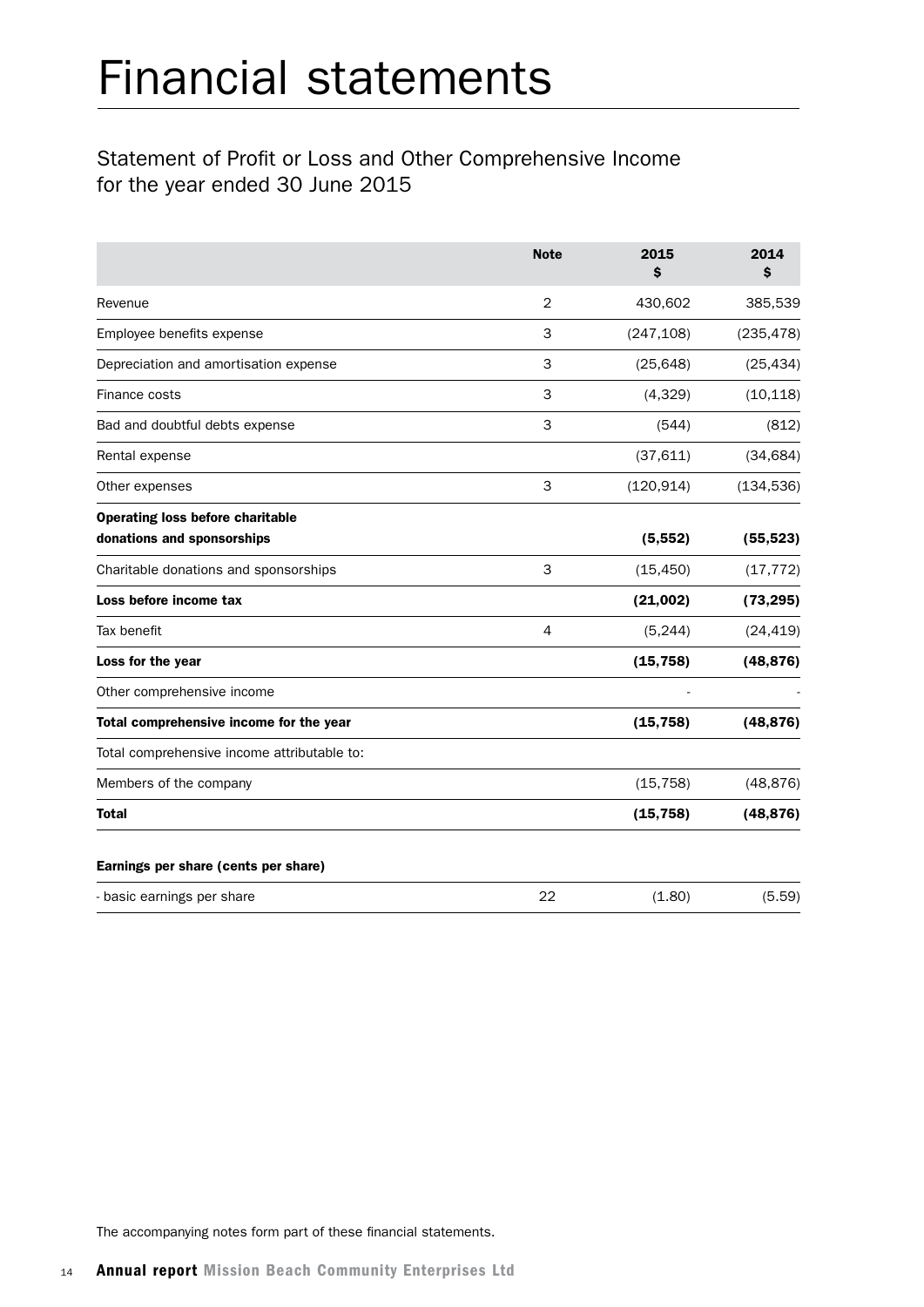## Statement of Financial Position as at 30 June 2015

|                                  | <b>Note</b> | 2015<br>\$ | 2014<br>\$ |
|----------------------------------|-------------|------------|------------|
| Assets                           |             |            |            |
| <b>Current assets</b>            |             |            |            |
| Cash and cash equivalents        | 6           | 7,249      | 8,074      |
| Trade and other receivables      | 7           | 32,589     | 30,025     |
| <b>Total current assets</b>      |             | 39,838     | 38,099     |
| <b>Non-current assets</b>        |             |            |            |
| Property, plant and equipment    | 8           | 129,404    | 139,268    |
| Deferred tax assets              | 13          | 268,133    | 262,889    |
| Intangible assets                | 9           | 41,228     | 54,971     |
| <b>Total non-current assets</b>  |             | 438,765    | 457,128    |
| <b>Total assets</b>              |             | 478,603    | 495,227    |
| <b>Liabilities</b>               |             |            |            |
| <b>Current liabilities</b>       |             |            |            |
| Borrowings                       | 10          | 257,610    | 237,956    |
| Trade and other payables         | 11          | 64,166     | 81,067     |
| Provisions                       | 12          | 1,837      | 5,456      |
| <b>Total current liabilities</b> |             | 323,613    | 324,479    |
| <b>Total liabilities</b>         |             | 323,613    | 324,479    |
| Net assets                       |             | 154,990    | 170,748    |
| <b>Equity</b>                    |             |            |            |
| Issued capital                   | 14          | 856,704    | 856,704    |
| <b>Accumulated losses</b>        | 15          | (701, 713) | (685, 956) |
| <b>Total equity</b>              |             | 154,990    | 170,748    |

The accompanying notes form part of these financial statements.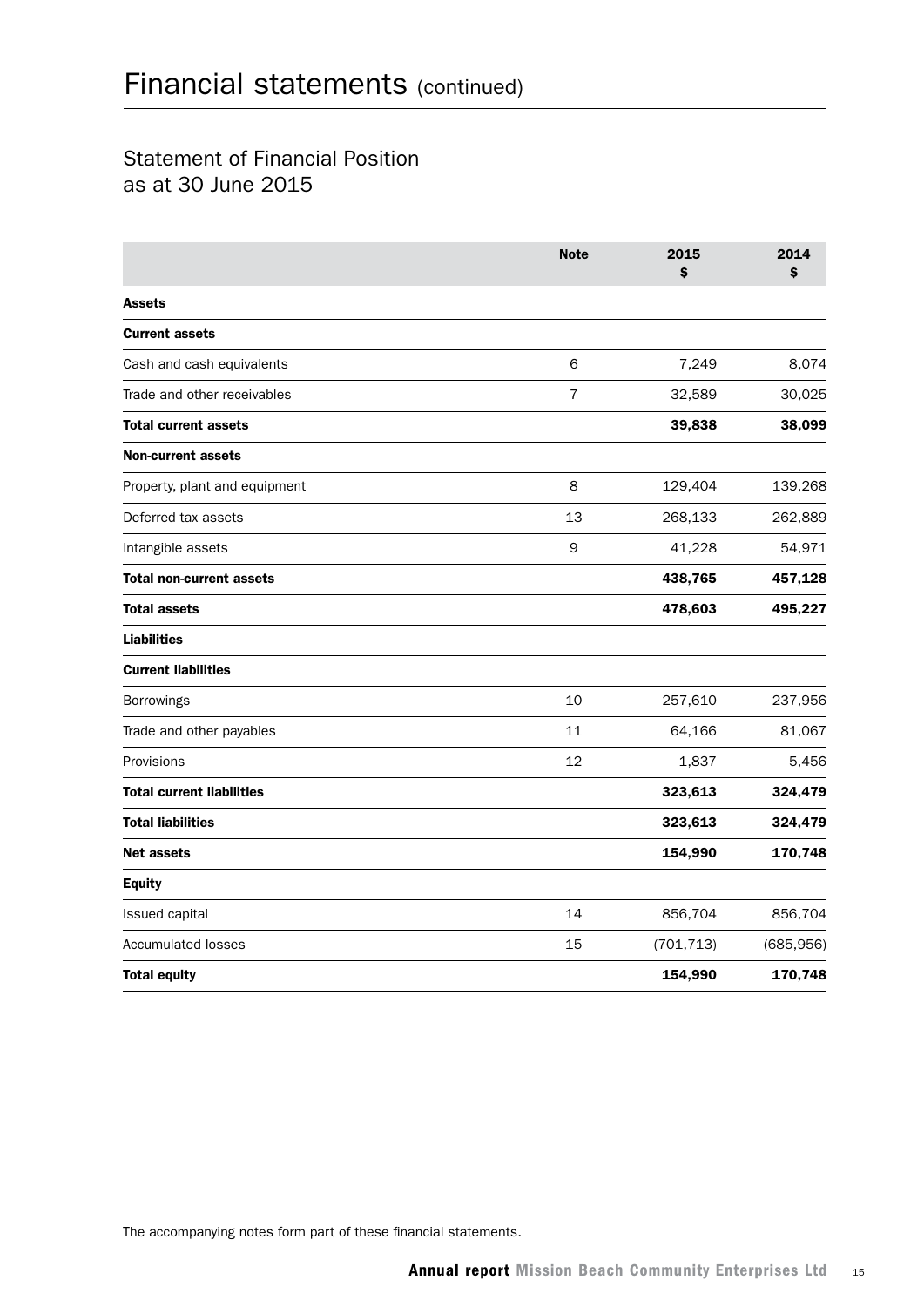## Statement of Changes in Equity for the year ended 30 June 2015

|                                                          | <b>Note</b> | <b>Issued</b><br>capital<br>\$ | <b>Retained</b><br>earnings<br>\$ | <b>Total</b><br>equity<br>\$ |
|----------------------------------------------------------|-------------|--------------------------------|-----------------------------------|------------------------------|
| Balance at 1 July 2013                                   |             | 856,704                        | (637,080)                         | 219,624                      |
| Loss for the year                                        |             |                                | (48, 876)                         | (48, 876)                    |
| Other comprehensive income for the year                  |             |                                |                                   |                              |
| Total comprehensive income for the year                  |             |                                | (48, 876)                         | (48, 876)                    |
| Transactions with owners, in their<br>capacity as owners |             |                                |                                   |                              |
| Shares issued during the year                            |             |                                |                                   |                              |
| Dividends paid or provided                               | 23          |                                |                                   |                              |
| Balance at 30 June 2014                                  |             | 856,704                        | (685, 956)                        | 170,748                      |
| Balance at 1 July 2014                                   |             | 856,704                        | (685, 956)                        | 170,748                      |
| Loss for the year                                        |             |                                | (15, 758)                         | (15, 758)                    |
| Other comprehensive income for the year                  |             |                                |                                   |                              |
| Total comprehensive income for the year                  |             |                                | (15, 758)                         | (15, 758)                    |
| Transactions with owners, in their<br>capacity as owners |             |                                |                                   |                              |
| Shares issued during the year                            |             |                                |                                   |                              |
| Dividends paid or provided                               | 23          |                                |                                   |                              |
| Balance at 30 June 2015                                  |             | 856,704                        | (701, 714)                        | 154,990                      |

The accompanying notes form part of these financial statements.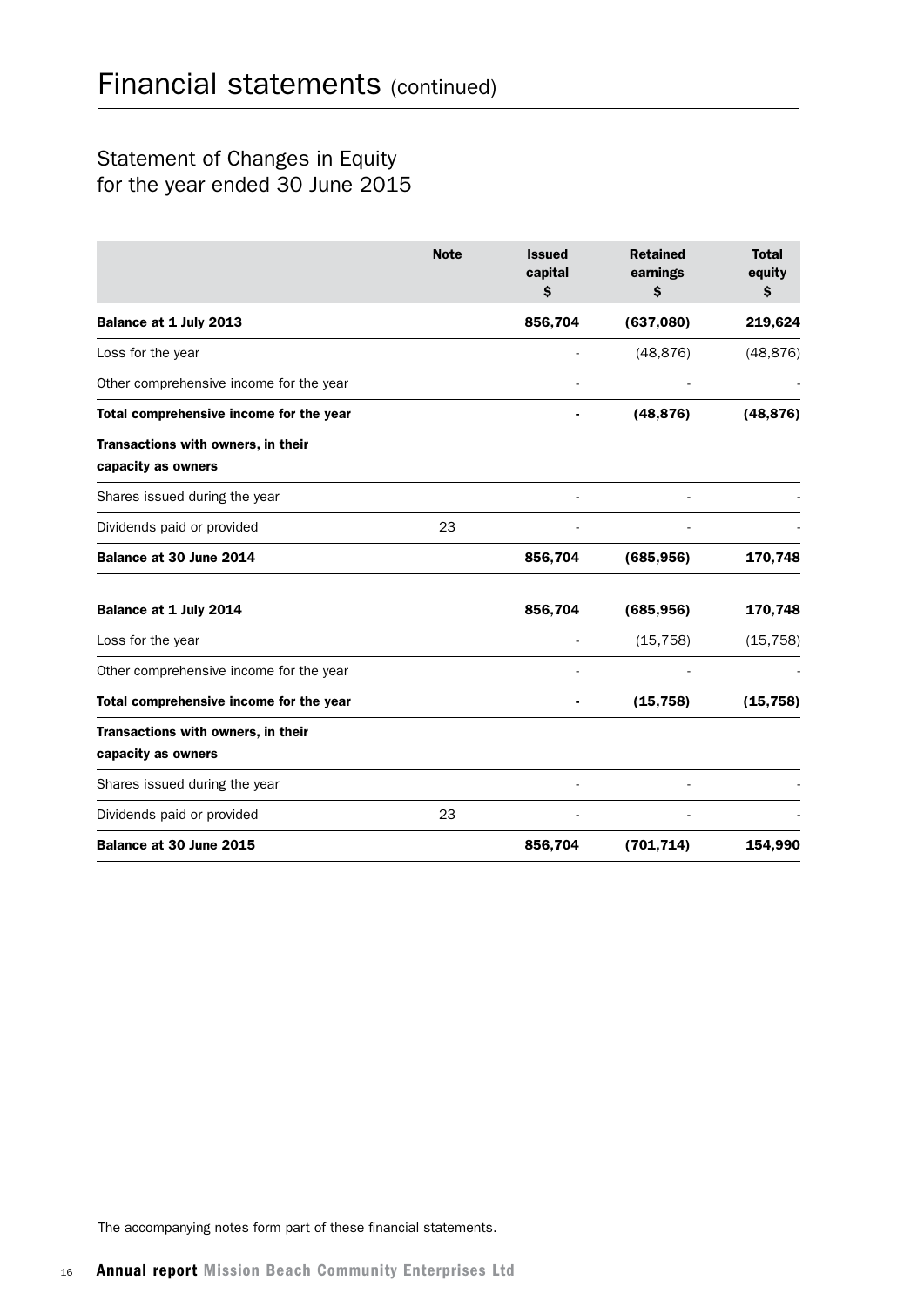## Statement of Cash Flows for the year ended 30 June 2015

|                                                          | <b>Note</b> | 2015<br>\$ | 2014<br>\$ |
|----------------------------------------------------------|-------------|------------|------------|
| Cash flows from operating activities                     |             |            |            |
| Receipts from customers                                  |             | 427,765    | 375,667    |
| Payments to suppliers and employees                      |             | (442, 146) | (404, 686) |
| Interest paid                                            |             | (4,329)    | (10, 117)  |
| Interest received                                        |             | 272        | 502        |
| Net cash used in operating activities                    | <b>16b</b>  | (18, 438)  | (38, 634)  |
| Cash flows from investing activities                     |             |            |            |
| Purchase of intangible assets                            |             |            | (11, 567)  |
| Purchase of property, plant and equipment                |             | (2,041)    | (6,000)    |
| Net cash flows used in investing activities              |             | (2,041)    | (17, 567)  |
| Net decrease in cash held                                |             | (20, 479)  | (56, 201)  |
| Cash and cash equivalents at beginning of financial year |             | (229, 882) | (173, 681) |
| Cash and cash equivalents at end of financial year       | 16a         | (250, 361) | (229, 882) |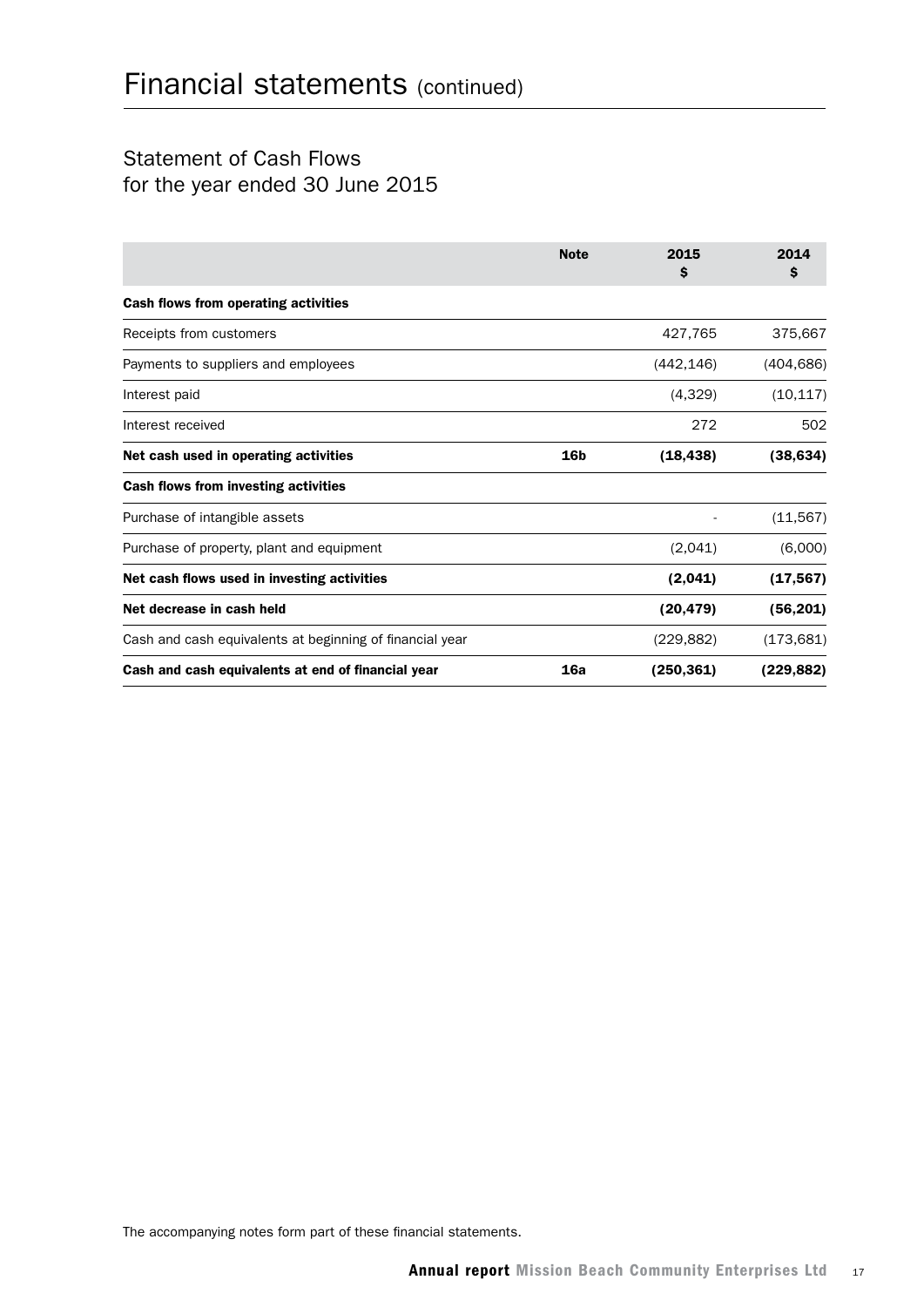## Notes to the financial statements

## For year ended 30 June 2015

These financial statements and notes represent those of Mission Beach Community Enterprises Limited.

Mission Beach Community Enterprises Limited ('the company') is a company limited by shares, incorporated and domiciled in Australia.

The financial statements were authorised for issue by the Directors on 24 September 2015.

### Note 1. Summary of significant accounting policies

#### (a) Basis of preparation

These general purpose financial statements have been prepared in accordance with the Corporations Act 2001, Australian Accounting Standards and Interpretations of the Australian Accounting Standards Board and International Financial Reporting Standards as issued by the International Accounting Standards Board. The company is a for profit entity for financial reporting purposes under Australian Accounting Standards. Material accounting policies adopted in the preparation of these financial statements are presented below and have been consistently applied unless stated otherwise.

The financial statements, except for cash flow information, have been prepared on an accruals basis and are based on historical costs, modified where applicable, by the measurement at fair value of selected non current assets, financial assets and financial liabilities.

#### Economic dependency

The company has entered into a franchise agreement with Bendigo and Adelaide Bank Limited that 'governs the management of the **Community Bank®** branches at Mission Beach.

The branches operate as a franchise of Bendigo and Adelaide Bank Limited, using the name "Bendigo Bank" and the logo and system of operations of Bendigo and Adelaide Bank Limited. The company manages the Community Bank<sup>®</sup> branches on behalf of Bendigo and Adelaide Bank Limited, however all transactions with customers conducted through the **Community Bank®** branches are effectively conducted between the customers and Bendigo and Adelaide Bank Limited.

All deposits are made with Bendigo and Adelaide Bank Limited, and all personal and investment products are products of Bendigo and Adelaide Bank Limited, with the company facilitating the provision of those products. All loans, leases or hire purchase transactions, issues of new credit or debit cards, temporary or bridging finance and any other transaction that involves creating a new debt, or increasing or changing the terms of an existing debt owed to Bendigo and Adelaide Bank Limited, must be approved by Bendigo and Adelaide Bank Limited. All credit transactions are made with Bendigo and Adelaide Bank Limited, and all credit products are products of Bendigo and Adelaide Bank Limited.

Bendigo and Adelaide Bank Limited provides significant assistance in establishing and maintaining the Community Bank<sup>®</sup> branch franchise operations. It also continues to provide ongoing management and operational support, and other assistance and guidance in relation to all aspects of the franchise operation, including advice in relation to:

- Advice and assistance in relation to the design, layout and fit out of the **Community Bank**<sup>®</sup> branch:
- Training for the Branch Managers and other employees in banking, management systems and interface protocol;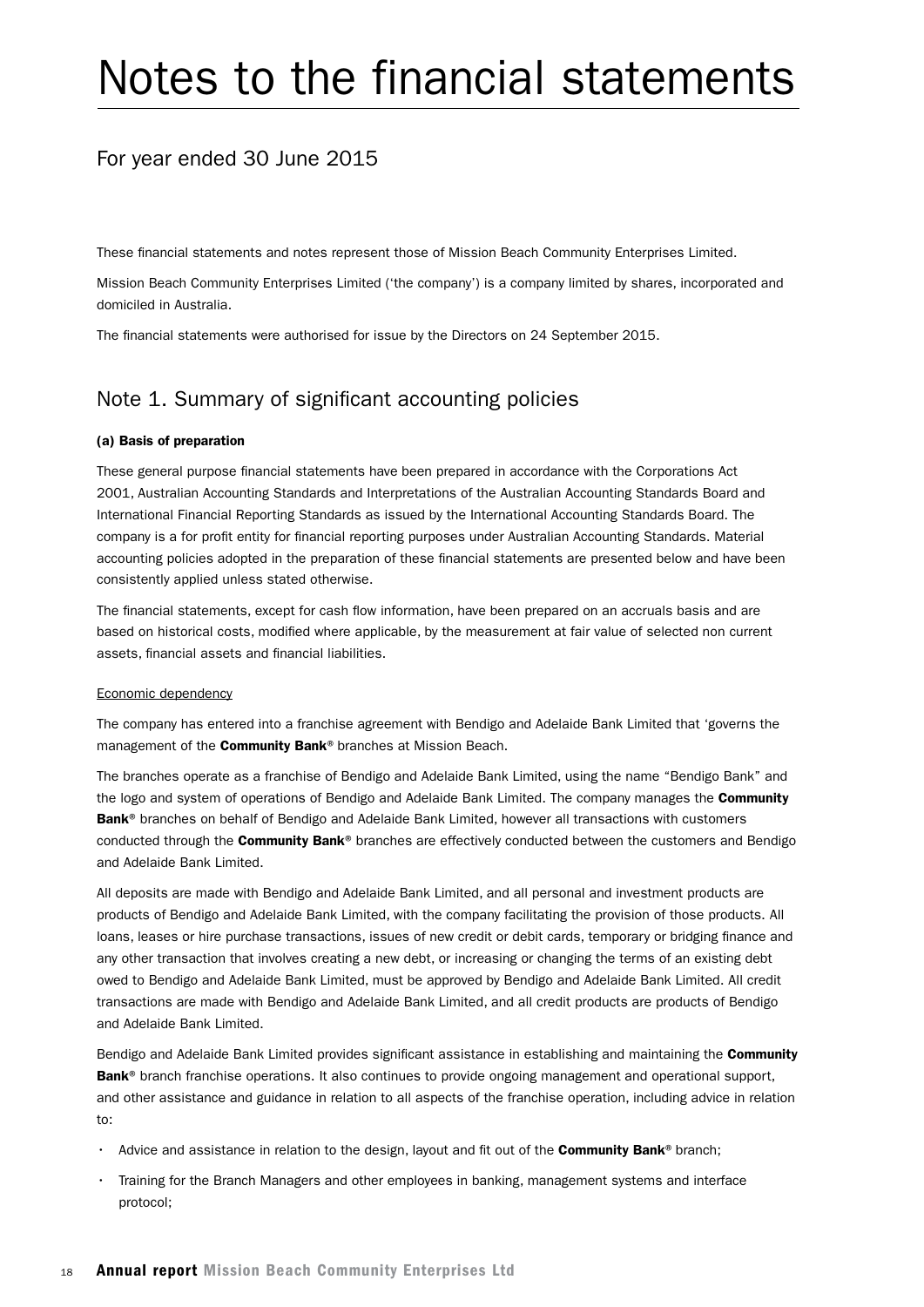#### a) Basis of preparation (continued)

#### Economic dependency (continued)

- Methods and procedures for the sale of products and provision of services:
- • Security and cash logistic controls;
- Calculation of company revenue and payment of many operating and administrative expenses;
- The formulation and implementation of advertising and promotional programs; and
- • Sale techniques and proper customer relations.

#### Going concern

The net assets of the company as at 30 June 2015 were \$154,990 and the loss made for the year was \$15,758, bringing accumulated losses to \$701,714.

The company meets its day to day working capital requirements through an overdraft facility that is due for renewal on 30 September 2016. The overdraft has an approved limit of \$350,000 and was drawn to \$257,610.16 as at 30 June 2015.

Further as detailed at Note 1 (b) , the company recognises a Deferred Tax Asset (\$268,133 as at 30 June 2015) on the basis of it being probable that future profits will allow the utilisation of this asset.

The company recognises that losses may be incurred during the development of the business and while market access is being developed within the district. In the previous 6 month period, the company has made a net operating surplus and the budget outlook for 2015-16 reflects a small operating surplus. The Directors will continue to review their growth forecast budget and cash flows throughout the 2015-16 year to ensure continued cash availability is preserved.

Bendigo and Adelaide Bank Limited has confirmed that it will continue to support the company and its operations for the 2015-16 financial year, and beyond through the provision of an overdraft facility on normal commercial terms and conditions to assist with working capital requirements. The support is provided on the basis that the company continues to fulfil its obligations under the franchise agreement and continues to work closely with Bendigo and Adelaide Bank Limited to further develop its business.

Based on the above, and after making additional enquiries, the Directors believe that it is reasonably foreseeable that the company will continue as a going concern and that it is appropriate to adopt the going concern basis in the preparation of the financial statements.

#### (b) Income tax

The income tax expense/(benefit) for the year comprises current income tax expense/(benefit) and deferred tax expense/(benefit).

Current income tax expense charged to profit or loss is the tax payable on taxable income. Current tax liabilities/ (assets) are measured at the amounts expected to be paid to/(recovered from) the relevant taxation authority.

Deferred income tax expense reflects movements in deferred tax asset and deferred tax liability balances during the year as well as unused tax losses.

Deferred tax assets relating to temporary differences and unused tax losses are recognised only to the extent that it is probable that future taxable profit will be available against which the benefits of the deferred tax asset can be utilised. The Directors have reviewed the carrying value of the deferred tax asset and determined that the condition for recognition is satisfied.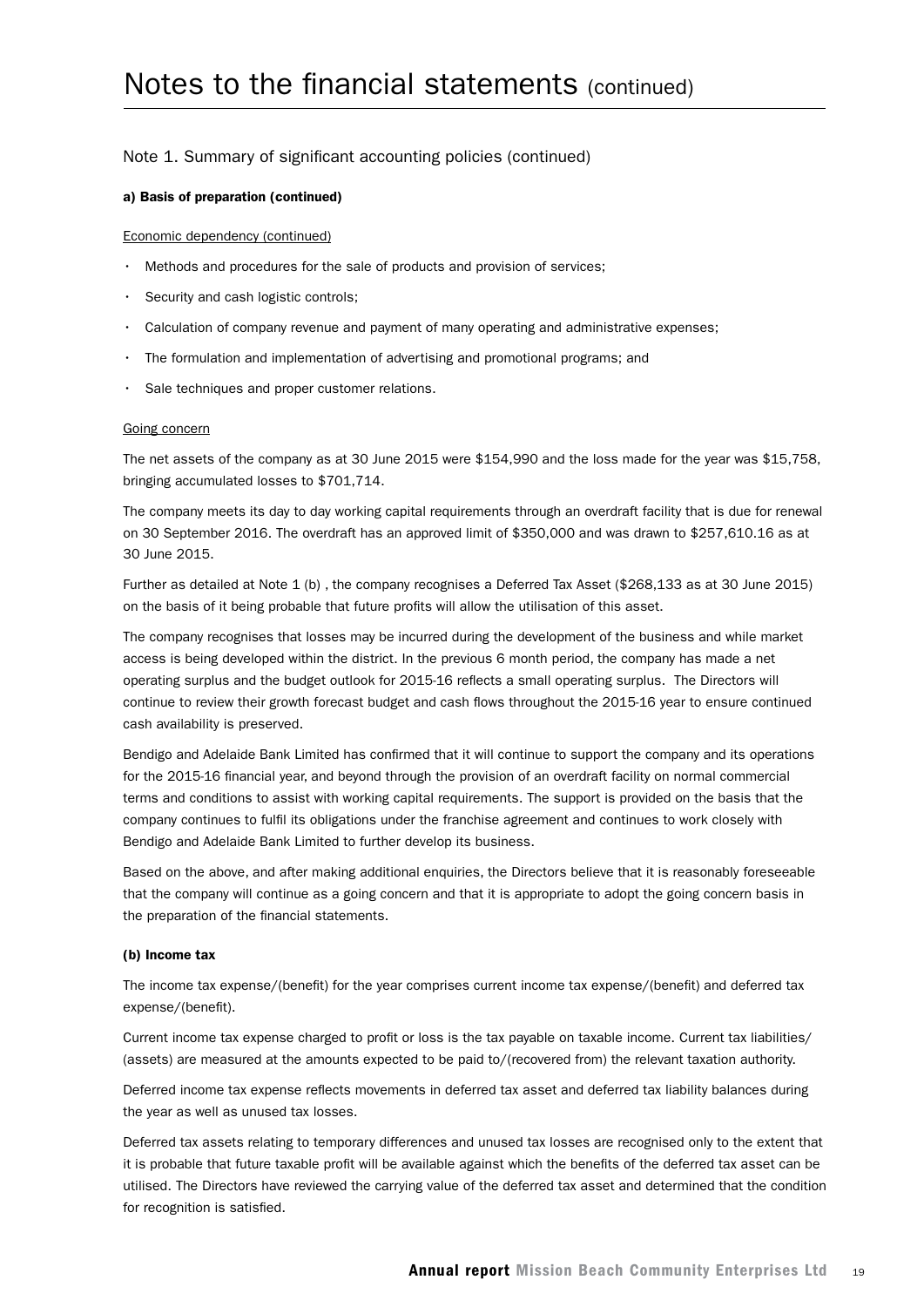#### (b) Income tax (continued)

Deferred income tax assets and liabilities are calculated at the tax rates that are expected to apply to the period when the asset is realised or the liability is settled, and their measurement also reflects the manner in which management expects to recover or settle the carrying amount of the related asset or liability.

#### (c) Fair value of assets and liabilities

The company may measure some of its assets and liabilities at fair value on either a recurring or non-recurring basis, depending on the requirements of the applicable Accounting Standard.

Fair value is the price the company would receive to sell an asset or would have to pay to transfer a liability in an orderly (ie unforced) transaction between independent, knowledgeable and willing market participants at the measurement date.

As fair value is a market-based measure, the equivalent observable market pricing information is used to determine fair value. Adjustments to market values may be made having regard to the characteristics of the specific asset or liability. The fair value of assets and liabilities that are not traded in an active market are determined using one or more valuation techniques. These valuation techniques maximise, to the extent possible, the use of observable market data.

To the extent possible, market information is extracted from either the principal market for the asset or liability (ie the market with the greatest volume and level of activity for the asset or liability) or, in the absence of such a market, the most advantageous market available to the entity at the end of the reporting period (ie the market that maximises the receipts from the sale of the asset or minimises the payments made to transfer the liability, after taking into account transaction costs and transport costs).

For non-financial assets, the fair value measurement also takes into account a market participant's ability to use the asset in its highest and best use or to sell it to another market participant that would use the asset in its highest and best use.

#### (d) Property, plant and equipment

Each class of property, plant and equipment is carried at cost or fair value as indicated, less, where applicable, any accumulated depreciation and impairment losses.

#### Plant and equipment

Plant and equipment are measured on the cost basis and therefore carried at cost less accumulated depreciation and any accumulated impairment. In the event the carrying amount of plant and equipment is greater than the estimated recoverable amount, the carrying amount is written down immediately to the estimated recoverable amount and impairment losses are recognised in profit or loss. A formal assessment of recoverable amount is made when impairment indicators are present.

The carrying amount of plant and equipment is reviewed annually by Directors to ensure it is not in excess of the recoverable amount of these assets. The recoverable amount is assessed on the basis of the expected net cash flows that will be received from the asset's employment and subsequent disposal. The expected net cash flows have been discounted to their present values in determining recoverable amounts.

Subsequent costs are included in the assets carrying amount or recognised as a separate asset, as appropriate, only when it is probable that future economic benefits associated with the item will flow to the company and the cost of the item can be measured reliably. All other repairs and maintenance are recognised as expenses in profit or loss during the financial period in which they are incurred.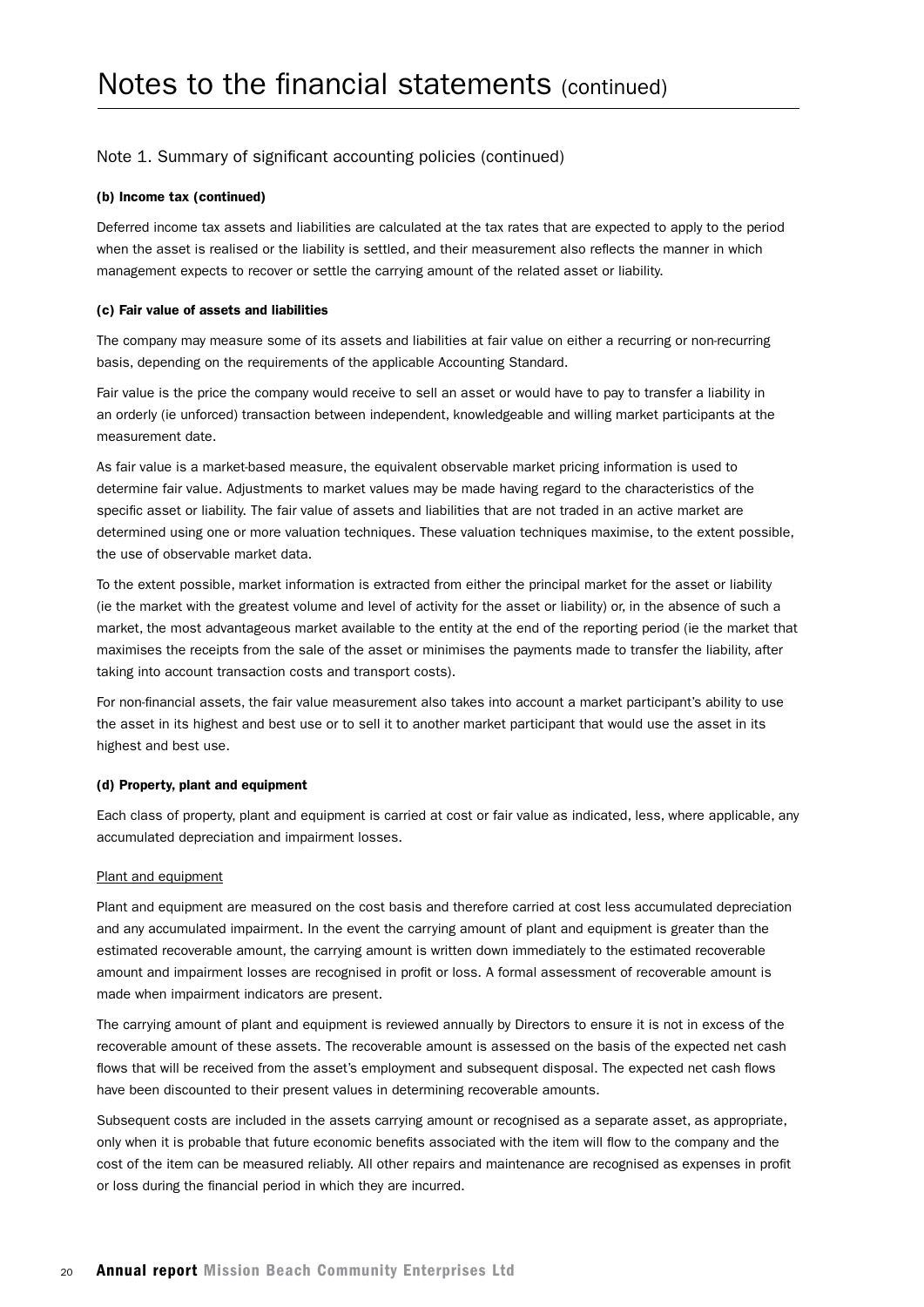#### (d) Property, plant and equipment (continued)

#### Depreciation

The depreciable amount of all fixed assets is depreciated on a straight-line basis over the asset's useful life to the company commencing from the time the asset is held ready for use. Leasehold improvements are depreciated over the shorter of either the unexpired period of the lease or the estimated useful lives of the improvements.

The depreciation rates used for each class of depreciable asset are:

| <b>Class of asset</b>  | <b>Depreciation rate</b> |
|------------------------|--------------------------|
| Leasehold improvements | 2.5%                     |
| Plant and equipment    | 4-25%                    |

The asset's residual values and useful lives are reviewed, and adjusted if appropriate, at the end of each reporting period.

An asset's carrying amount is written down immediately to its recoverable amount if the asset's carrying amount is greater than its estimated recoverable amount.

Gains and losses on disposals are determined by comparing proceeds with the carrying amount. These gains and losses are recognised in profit or loss in the period in which they arise. When revalued assets are sold, amounts included in the revaluation surplus relating to that asset are transferred to retained earnings.

#### (e) Leases

Leases of fixed assets, where substantially all the risks and benefits incidental to the ownership of the asset - but not the legal ownership - are transferred to the company, are classified as finance leases.

Finance leases are capitalised by recognising an asset and a liability at the lower of the amounts equal to the fair value of the leased property or the present value of the minimum lease payments, including any guaranteed residual values. Lease payments are allocated between the reduction of the lease liability and the lease interest expense for the period.

Leased assets are depreciated on a straight-line basis over the shorter of their estimated useful lives or the lease term.

Lease payments for operating leases, where substantially all the risks and benefits remain with the lessor, are recognised as expenses in the periods in which they are incurred.

#### (f) Impairment of assets

At the end of each reporting period, the company assesses whether there is any indication that an asset may be impaired. The assessment will include consideration of external and internal sources of information. If an indication exists, an impairment test is carried out on the asset by comparing the recoverable amount of the asset, being the higher of the asset's fair value less cost to sell and value in use, to the asset's carrying amount. Any excess of the asset's carrying amount over its recoverable amount is recognised immediately in profit or loss, unless the asset is carried at a revalued amount in accordance with another Standard. Any impairment loss of a revalued asset is treated as a revaluation decrease in accordance with that other Standard.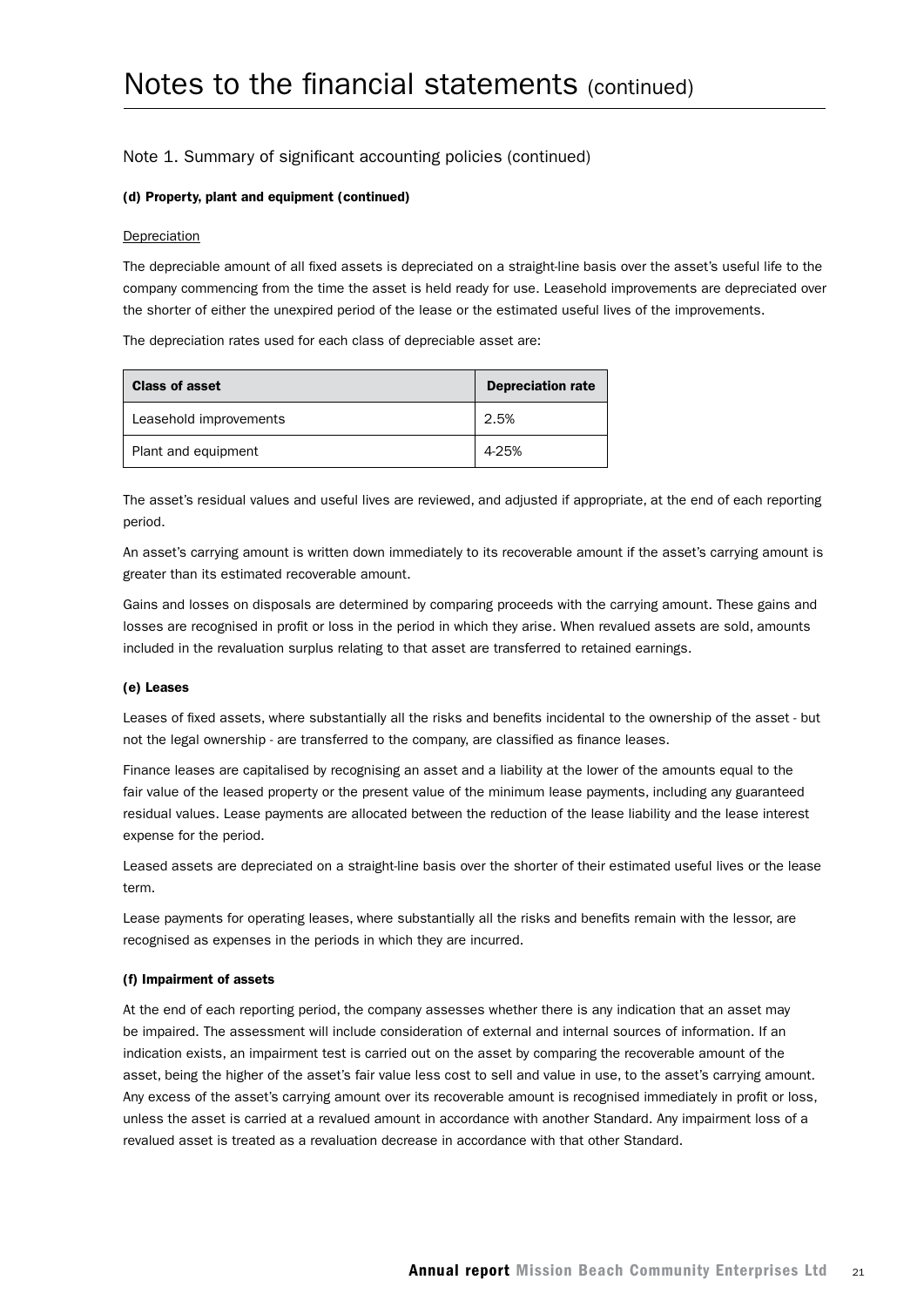#### (g) Goods and services tax (GST)

Revenues, expenses and assets are recognised net of the amount of GST, except where the amount of GST incurred is not recoverable from the Australian Taxation Office (ATO).

Receivables and payables are stated inclusive of the amount of GST receivable or payable. The net amount of GST recoverable from, or payable to, the ATO is included with other receivables or payables in the statement of financial position.

Cash flows are presented on a gross basis. The GST components of cash flows arising from investing or financing activities which are recoverable from, or payable to, the ATO are presented as operating cash flows included in receipts from customers or payments to suppliers.

#### (h) Employee benefits

#### Short-term employee benefits

Provision is made for the company's obligation for short-term employee benefits. Short-term employee benefits are benefits (other than termination benefits) that are expected to be settled wholly before 12 months after the end of the annual reporting period in which the employees render the related service, including wages, salaries and sick leave. Short-term employee benefits are measured at the (undiscounted) amounts expected to be paid when the obligation is settled.

The company's obligation for short-term employee benefits such as wages and salaries are recognised as part of current trade and other payables in the statement of financial position. The company's obligation for employees' annual leave and long service leave entitlements are recognised as provisions in the statement of financial position.

#### Other long-term employee benefits

Provision is made for employees' long service leave and annual leave entitlements not expected to be settled wholly within 12 months after the end of the annual reporting period in which the employees render the related service. Other long-term employee benefits are measured at the present value of the expected future payments to be made to employees. Expected future payments incorporate anticipated future wage and salary levels, durations of service and employee departures and are discounted at rates determined by reference to market yields at the end of the reporting period on government bonds that have maturity dates that approximate the terms of the obligations. Any remeasurement for changes in assumptions of obligations for other long-term employee benefits are recognised in profit or loss in the periods in which the changes occur.

The company's obligations for long-term employee benefits are presented as non-current provisions in its statement of financial position, except where the company does not have an unconditional right to defer settlement for at least 12 months after the end of the reporting period, in which case the obligations are presented as current provisions.

#### (i) Intangible assets and franchise fees

Establishment costs have been initially recorded at cost and amortised on a straight line basis at a rate of 20% per annum. The current amortisation charges for intangible assets are included under depreciation and amortisation expense per the Statement of Profit or Loss and Other Comprehensive Income.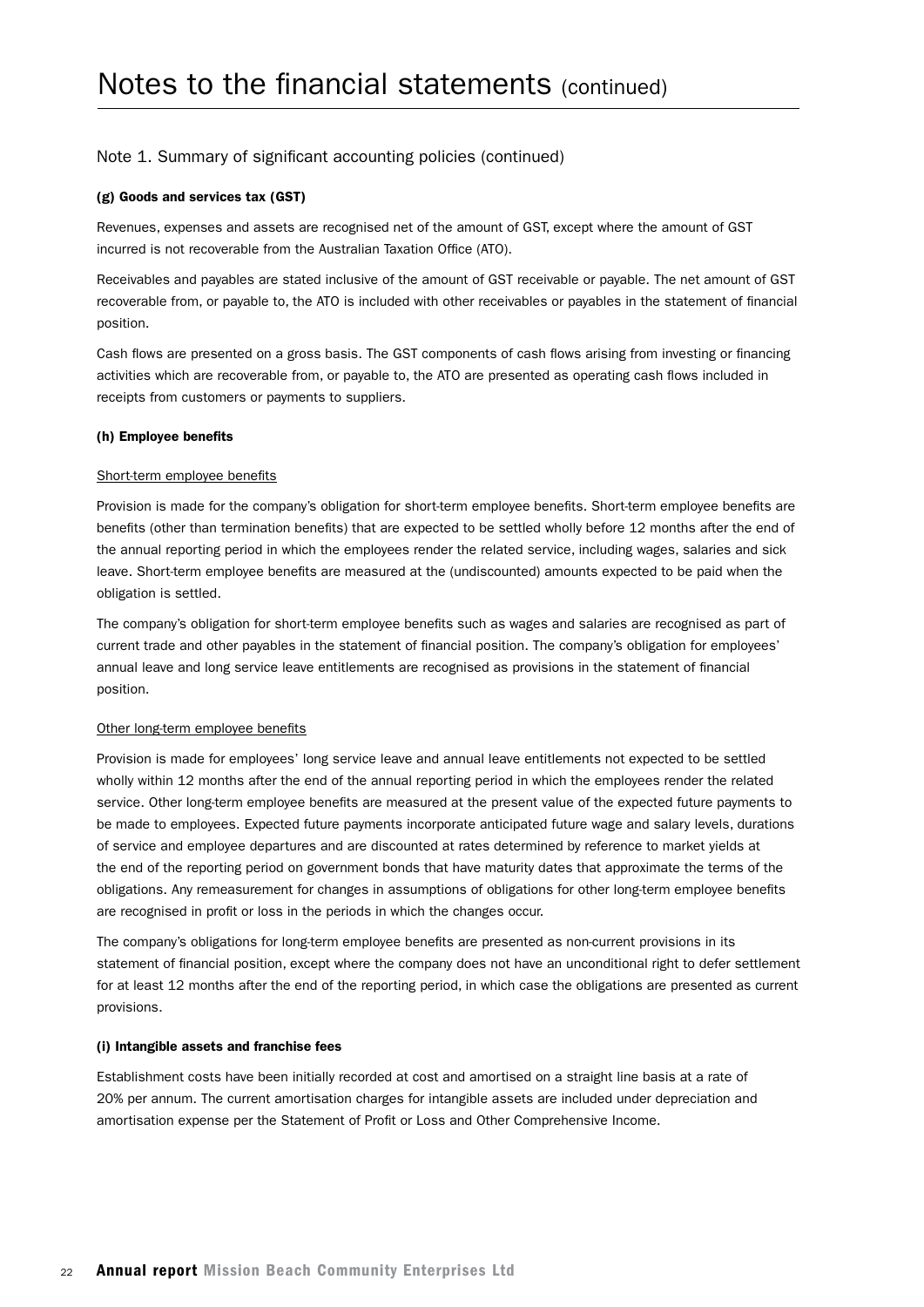#### (j) Cash and cash equivalents

Cash and cash equivalents include cash on hand, deposits available on demand with banks, other short-term highly liquid investments with original maturities of three months or less, and bank overdrafts. Bank overdrafts are reported within short-term borrowings in current liabilities in the statement of financial position.

For the purposes of the statement of cash flows, cash includes cash on hand and in banks and investments in money market instruments, net of outstanding bank overdrafts.

#### (k) Revenue and other income

Revenue is measured at the fair value of the consideration received or receivable after taking into account any discounts and volume rebates allowed. Revenue comprises service commissions and other income received by the company.

Interest, dividend and fee revenue is recognised when earned.

All revenue is stated net of the amount of goods and services tax (GST).

#### (l) Trade and other receivables

Trade and other receivables include amounts due from customers for goods sold and services performed in the ordinary course of business. Receivables expected to be collected within 12 months of the end of the reporting period are classified as current assets. All other receivables are classified as non-current assets.

Trade and other receivables are initially recognised at fair value and subsequently measured at amortised cost using the effective interest method, less any provision for impairment.

#### (m) Trade and other payables

Trade and other payables represent the liabilities for goods and services received by the entity that remain unpaid at the end of the reporting period. The balance is recognised as a current liability with the amounts normally paid within 30 days of recognition of the liability.

#### (n) Borrowing costs

Borrowing costs are recognised in profit or loss in the period in which they are incurred.

#### (o) New and amended accounting policies adopted by the company

There are no new and amended accounting policies that have been adopted by the company this financial year.

#### (p) New accounting standards for application in future periods

The AASB has issued a number of new and amended Accounting Standards and Interpretations that have mandatory application dates for future reporting periods, some of which are relevant to the company.

The company has decided not to early adopt any of the new and amended pronouncements. The company's assessment of the new and amended pronouncements that are relevant to the company but applicable in the future reporting periods is set below:

(i) AASB 9 Financial Instruments and associated Amending Standards (applicable for annual reporting periods beginning on or after 1 January 2018).

This Standard will be applicable retrospectively and includes revised requirements for the classification and measurement of financial instruments, revised recognition and derecognition requirements for financial instruments and simplified requirements for hedge accounting.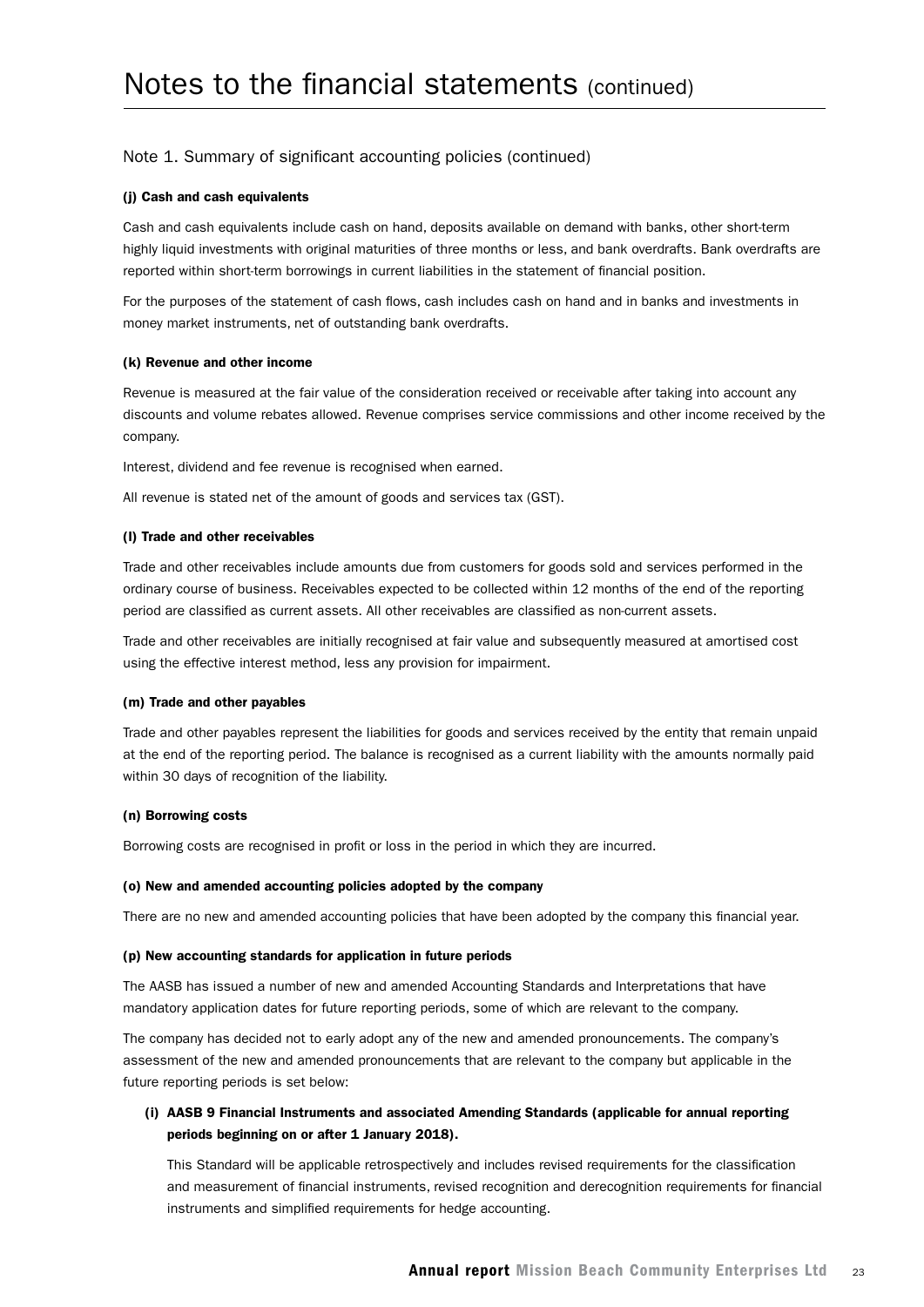#### (p) New accounting standards for application in future periods (continued)

(i) AASB 9 Financial Instruments and associated Amending Standards (applicable for annual reporting periods beginning on or after 1 January 2018) (continued)

The key changes that may affect the company on initial application include certain simplifications to the classification of financial assets.

Although the Directors anticipate that the adoption of AASB 9 may have an impact on the company's financial instruments, it is impractical at this stage to provide a reasonable estimate of such impact.

#### (ii) AASB 15: Revenue from Contracts with Customers (applicable for annual reporting periods commencing on or after 1 January 2017).

When effective, this Standard will replace the current accounting requirements applicable to revenue with a single, principles-based model. Except for a limited number of exceptions, including leases, the new revenue model in AASB 15 will apply to all contracts with customers as well as non-monetary exchanges between entities in the same line of business to facilitate sales to customers and potential customers.

"The core principle of the Standard is that an entity will recognise revenue to depict the transfer of promised goods or services to customers in an amount that reflects the consideration to which the company expects to be entitled in exchange for the goods or services. To achieve this objective, AASB 15 provides the following five-step process:

- identify the contract(s) with customers;
- identify the performance obligations in the contract(s);
- determine the transaction price;
- allocate the transaction price to the performance obligations in the contract(s); and
- recognise revenue when (or as) the performance obligations are satisfied."
- This Standard will require retrospective restatement, as well as enhanced disclosure regarding revenue.

Although the Directors anticipate that the adoption of AASB 15 may have an impact on the company's financial statements, it is impracticable at this stage to provide a reasonable estimate of such impact.

#### (q) Provisions

Provisions are recognised when the company has a legal or constructive obligation, as a result of past events, for which it is probable that the outflow of economic benefits will result and the outflow can be reliably measured.

Provisions are measured using the best estimate of the amounts required to settle the obligation at the end of the reporting period.

A provision for dividends is not recognised as a liability unless the dividends are declared, determined or publicly recommended on or before the reporting date.

#### (r) Share capital

Issued and paid up capital is recognised at the fair value of the consideration received by the company. Any transaction costs arising on the issue of ordinary shares are recognised directly in equity as a reduction of the share proceeds received.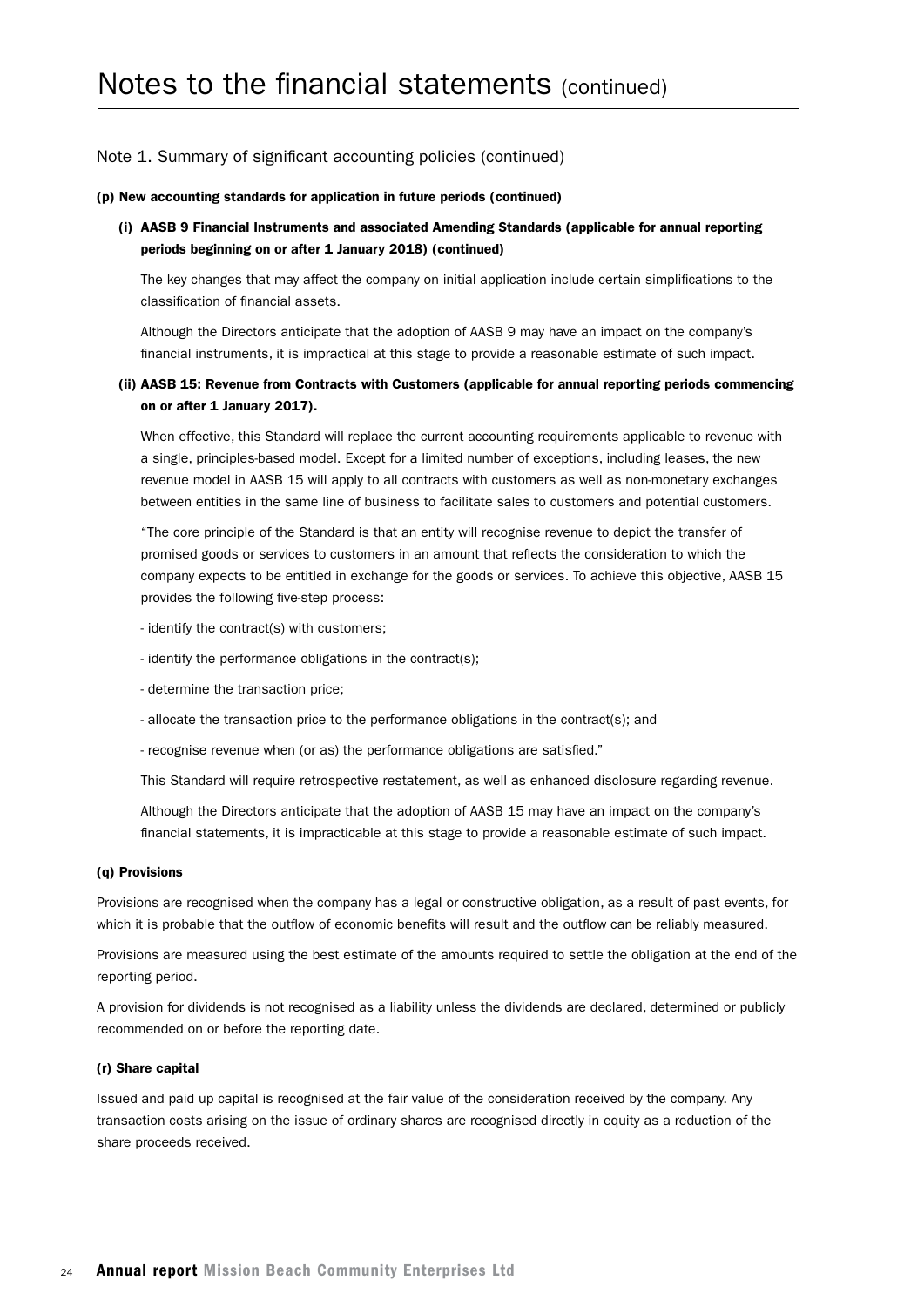#### (s) Comparative figures

When required by Accounting Standards comparative figures have been adjusted to conform to changes in presentation for the current financial year.

#### (t) Critical accounting estimates and judgements

The Directors evaluate estimates and judgements incorporated into the financial statements based on historical knowledge and best available current information. Estimates assume a reasonable expectation of future events and are based on current trends and economic data, obtained both externally and within the company. Estimates and judgements are reviewed on an ongoing basis. Revision to accounting estimates are recognised in the period in which the estimates are revised and in any future periods affected. The estimates and judgements that have a significant risk of causing material adjustments to the carrying values of assets and liabilities are as follows:

#### Estimation of useful lives of assets

The company determines the estimated useful lives and related depreciation and amortisation charges for its property, plant and equipment and intangible assets. The depreciation and amortisation charge will increase where useful lives are less than previously estimated lives.

#### Employee benefits provision

Assumptions are required for wage growth and CPI movements. The likelihood of employees reaching unconditional service is estimated. The timing of when employee benefit obligations are to be settled is also estimated.

#### Income tax

The company is subject to income tax. Significant judgement is required in determining the deferred tax asset . Deferred tax assets are recognised only when it is considered sufficient future profits will be generated. The assumptions made regarding future profits is based on the company's assessment of future cash flows.

#### **Impairment**

The company assesses impairment at the end of each reporting period by evaluating conditions and events specific to the company that may be indicative of impairment triggers. Recoverable amounts of relevant assets are reassessed using value in use calculations which incorporate various key assumptions.

#### (u) Financial instruments

#### Initial recognition and measurement

Financial assets and financial liabilities are recognised when the entity becomes a party to the contractual provisions to the instrument. For financial assets, this is equivalent to the date that the company commits itself to either purchase or sell the asset (ie trade date accounting is adopted). Financial instruments are initially measured at fair value plus transaction costs, except where the instrument is classified 'at fair value through profit or loss', in which case transaction costs are expensed to the profit or loss immediately.

#### Classification and subsequent measurement

Financial instruments are subsequently measured at fair value, amortised cost using the effective interest method or cost.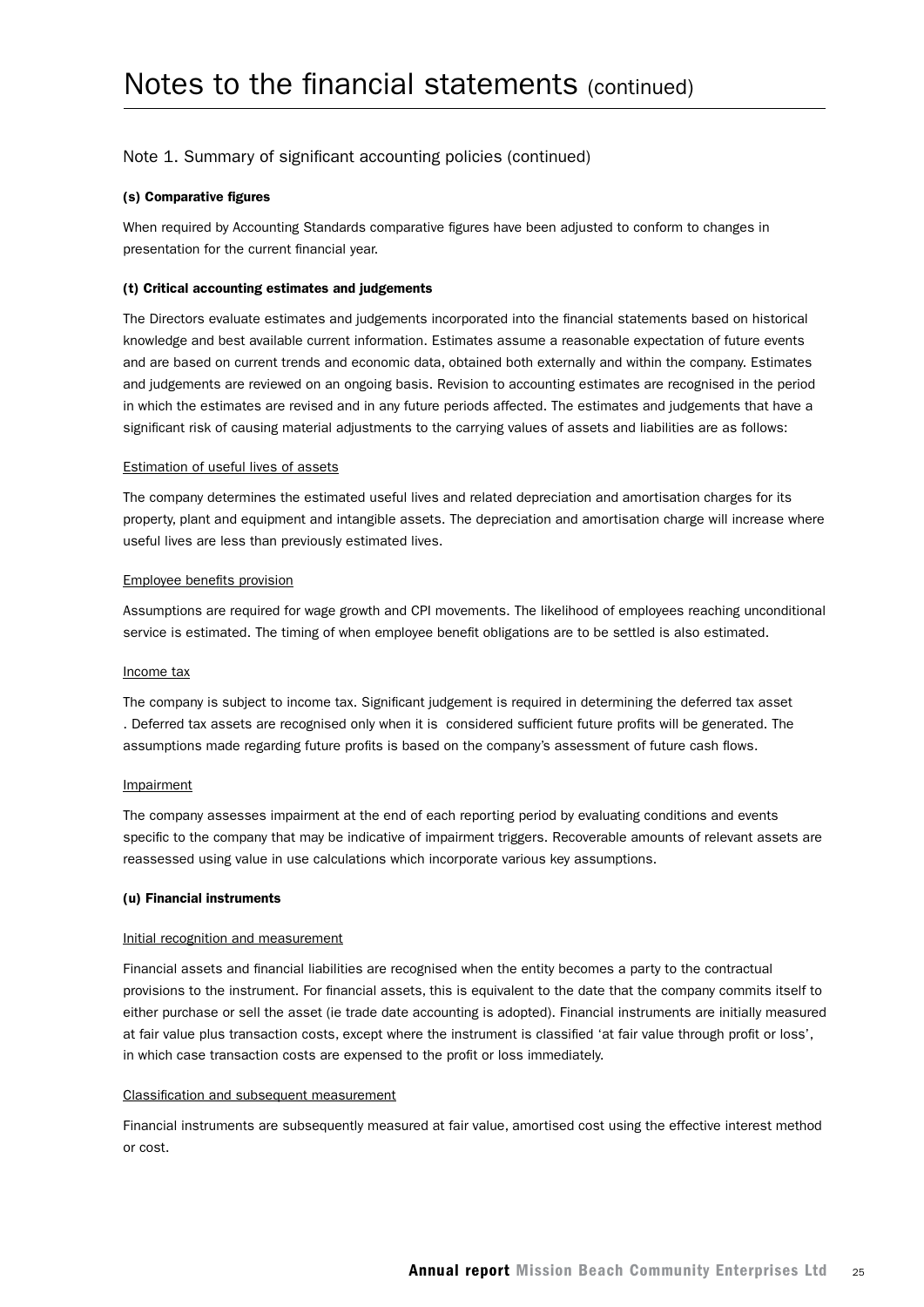#### (u) Financial instruments (continued)

#### Classification and subsequent measurement (continued)

Amortised cost is calculated as the amount at which the financial asset or financial liability is measured at initial recognition less principal repayments and any reduction for impairment, and adjusted for any cumulative amortisation of the difference between that initial amount and the maturity amount calculated using the effective interest method.

The effective interest method is used to allocate interest income or interest expense over the relevant period and is equivalent to the rate that discount estimated future cash payments or receipts over the expected life (or where this cannot be reliably predicted, the contractual term) of the financial instrument to the net carrying amount of the financial asset or financial liability. Revisions to expected future net cash flows will necessitate an adjustment to the carrying amount with a consequential recognition of an income or expense item in the profit or loss.

(i) Loans and receivables

Loans and receivables are non derivative financial assets with fixed or determinable payments that are not quoted in an active market and are subsequently measured at amortised cost. Gains or losses are recognised in profit or loss through the amortisation process and when the financial asset is derecognised.

(ii) Financial liabilities

Non derivative financial liabilities are subsequently measured at amortised cost. Gains or losses are recognised in profit or loss through the amortisation process and when the financial liability is derecognised.

#### Impairment

A financial asset (or group of financial assets) is deemed to be impaired if, and only if, there is objective evidence of impairment as a result of one or more events (a "loss event") having occurred, which has an impact on the estimated future cash flows of the financial asset(s).

In the case of financial assets carried at amortised cost loss events may include: indications that the debtors or a group of debtors are experiencing significant financial difficulty, default or delinquency on interest or principal payments; indications that they will enter bankruptcy or other financial reorganisation; and changes in arrears or economic conditions that correlate with defaults.

For financial assets carried at amortised cost (including loans and receivables), a separate allowance account is used to reduce the carrying amount of financial assets impaired by credit losses. After having taken all possible measures of recovery, if management establishes that the carrying amount cannot be recovered by any means, at that point the written-off amounts are charged to the allowance account or the carrying amount of impaired financial asset is reduced directly if no impairment amount was previously recognised in the allowance account.

When the terms of financial assets that would otherwise have been past due or impaired have been renegotiated, the company recognises the impairment for such financial assets by taking into account the original terms as if the terms have not been renegotiated so that the loss events that have occurred are duly considered.

#### Derecognition

Financial assets are derecognised when the contractual rights to receipt of cash flows expire or the asset is transferred to another party whereby the entity no longer has any significant continuing involvement in the risks and benefits associated with the asset. Financial liabilities are derecognised when the related obligations are discharged, cancelled or have expired. The difference between the carrying amount of the financial liability extinguished or transferred to another party and the fair value of consideration paid, including the transfer of noncash assets or liabilities assumed, is recognised in profit or loss.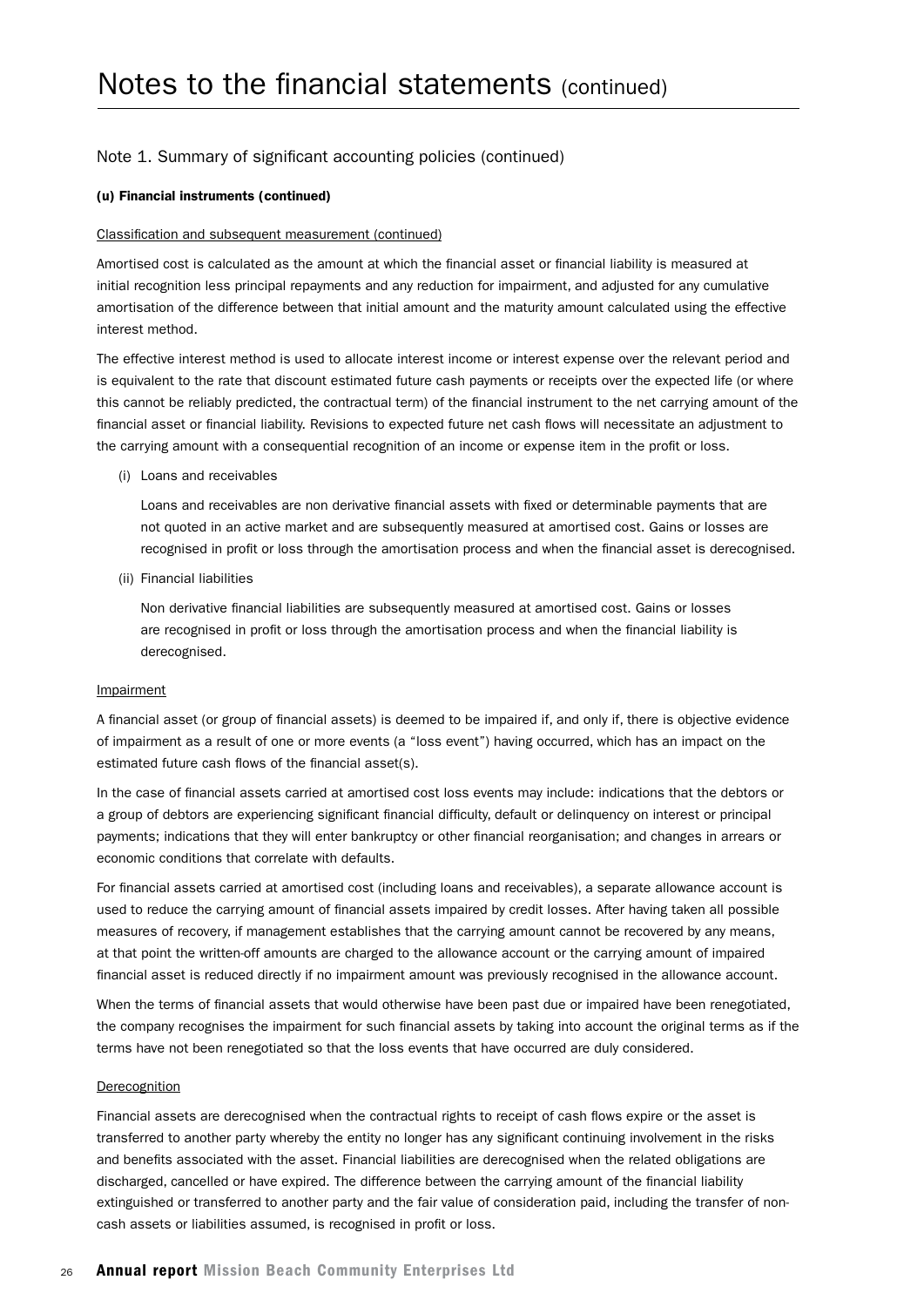|                                     | 2015<br>\$ | 2014<br>\$ |
|-------------------------------------|------------|------------|
| Note 2. Revenue and other income    |            |            |
| Revenue                             |            |            |
| - services commissions              | 430,330    | 385,036    |
|                                     | 430,330    | 385,036    |
| Other revenue                       |            |            |
| - interest received                 | 272        | 503        |
|                                     | 272        | 503        |
| <b>Total revenue</b>                | 430,602    | 385,539    |
| Note 3. Expenses                    |            |            |
| Employee benefits expense           |            |            |
| - wages and salaries                | 207,415    | 194,106    |
| - superannuation costs              | 19,670     | 18,558     |
| - other costs                       | 20,023     | 22,814     |
|                                     | 247,108    | 235,478    |
| Depreciation of non-current assets: |            |            |
| - plant and equipment               | 8,962      | 8,748      |
| - leasehold improvements            | 2,943      | 2,944      |
| Amortisation of non-current assets: |            |            |
| - intangible assets                 | 13,743     | 13,742     |
|                                     | 25,648     | 25,434     |
| Finance costs:                      |            |            |
| - Interest paid                     | 4,329      | 10,118     |
| Bad debts                           | 544        | 812        |
| Rental expense                      | 37,611     | 34,684     |
| Other expenses                      |            |            |
| - consultancy                       | 16,553     | 15,418     |
| - insurance                         | 10,832     | 11,826     |
| - printing and stationery           | 9,526      | 8,833      |
| - IT equipment Lease                | 4,309      | 4,325      |
| - IT running costs                  | 8,755      | 8,755      |
| - IT support costs                  | 4,677      | 4,461      |
| - freight/cartage/delivery          | 20,540     | 21,807     |
| - electricity and gas               | 5,309      | 4,994      |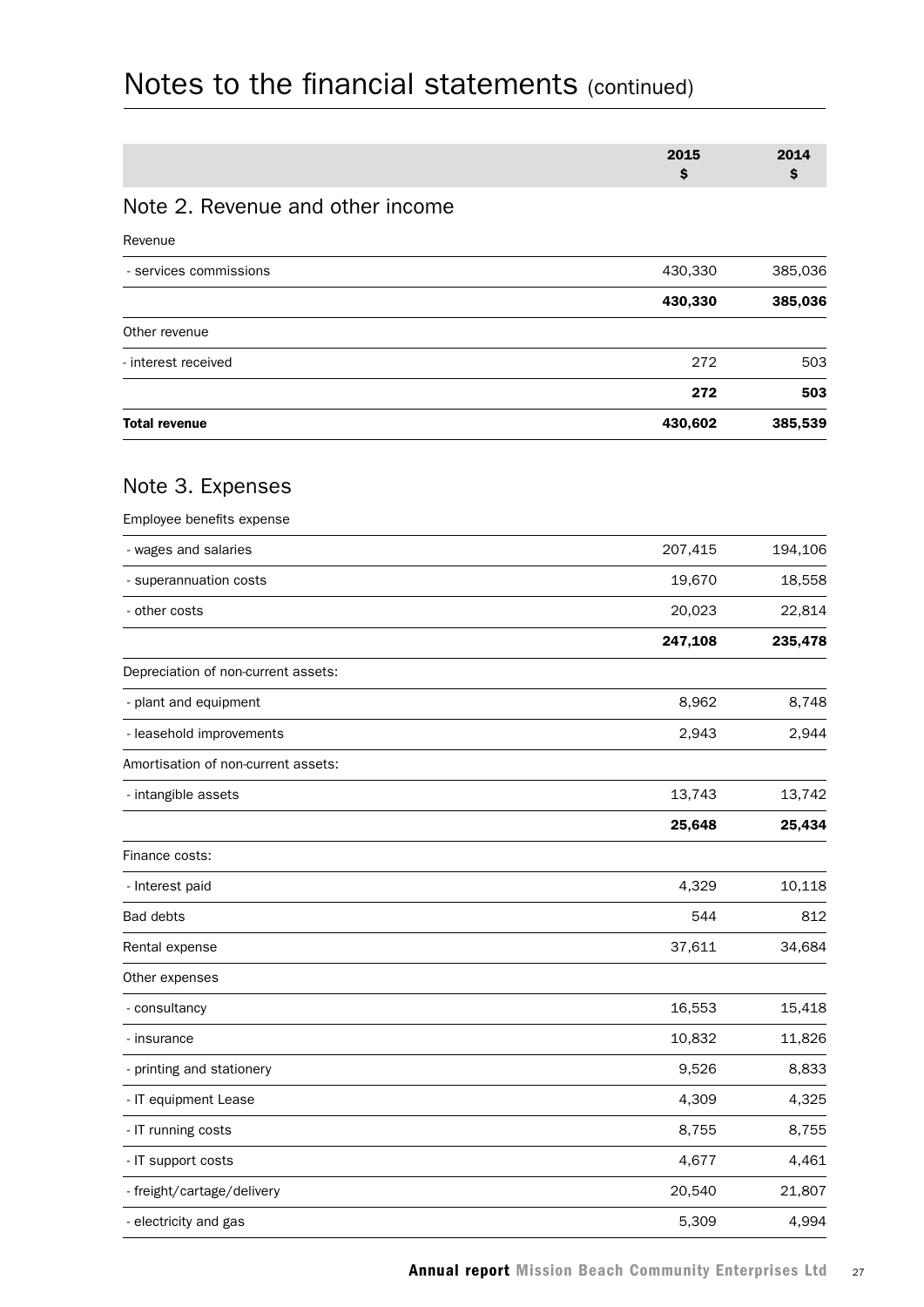|                                       | 2015<br>\$ | 2014<br>Ş |
|---------------------------------------|------------|-----------|
| Note 3. Expenses (continued)          |            |           |
| Other expenses (continued)            |            |           |
| - repairs and maintenance             | 481        | 638       |
| - telephone                           | 4,696      | 7,637     |
| - marketing                           | 4,812      | 582       |
| - other                               | 30,424     | 45,260    |
|                                       | 120,914    | 134,536   |
| Charitable Donations and Sponsorships | 15,450     | 17,772    |

### Note 4. Tax expense

| a. The components of tax expense/(income) comprise |  |
|----------------------------------------------------|--|
|----------------------------------------------------|--|

| current tax expense/(income)                                                   | (6,301)  | (21,072)  |
|--------------------------------------------------------------------------------|----------|-----------|
| deferred tax expense/(income) relating to the origination and reversal         |          |           |
| of temporary differences                                                       | 1,057    | (3,347)   |
| recoupment of prior year tax losses                                            |          |           |
| adjustments for under/(over) provision of current income tax of previous years |          |           |
|                                                                                | (5, 244) | (24, 419) |
| The prima facie tax on profit/(loss) from ordinary activities<br>b.            |          |           |
| before income tax is reconciled to the income tax expense as follows:          |          |           |
| Prima facie tax on profit/(loss) before income tax at 30% (2014: 30%)          | (6,301)  | (23,502)  |
| Add tax effect of:                                                             |          |           |
| - Adjustments in respect of current income tax of previous year                |          |           |
| - Utilisation of previously unrecognised carried forward tax losses            |          |           |
| - Non-deductible expenses                                                      | 1,057    | (917)     |
| <b>Current income tax expense</b>                                              | (5, 244) | (24, 419) |
| Income tax attributable to the entity                                          | (5, 244) | (24, 419) |
| The applicable weighted average effective tax rate is                          | 24.97%   | 33.32%    |

The applicable income tax rate is the Australian Federal tax rate of 30% (2014: 30%) applicable to Australian resident companies.

## Note 5. Auditors' remuneration

Remuneration of the Auditor for:

|                                           | 5.050 | 4.950 |
|-------------------------------------------|-------|-------|
| - Taxation services                       | 550   | 550   |
| - Audit or review of the financial report | 4.500 | 4.400 |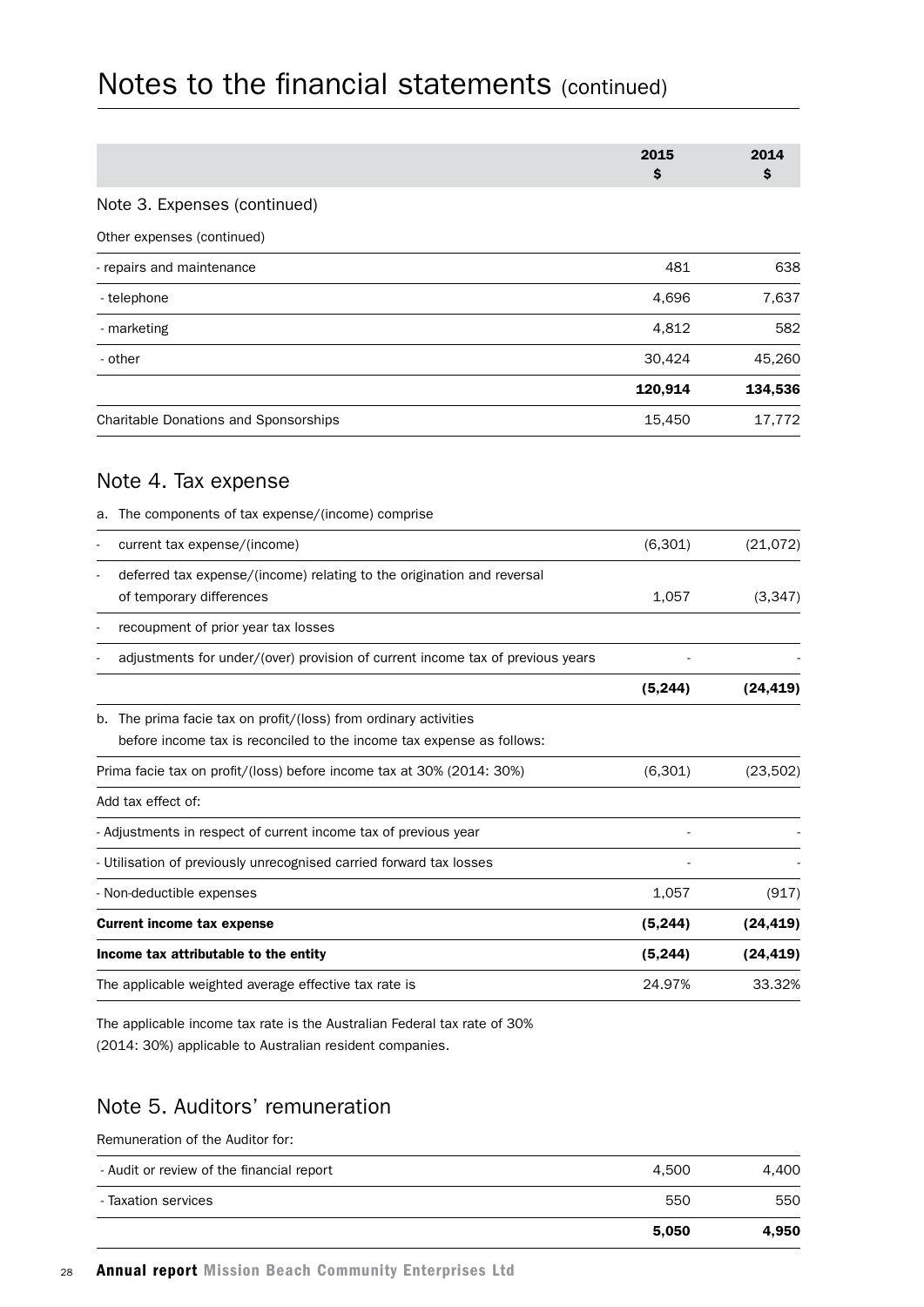|                                   | 2015<br><b>s</b> | 2014  |
|-----------------------------------|------------------|-------|
| Note 6. Cash and cash equivalents |                  |       |
| Cash at bank and on hand          | 7.249            | 8.074 |

### Note 7. Trade and other receivables

|                   | 32,589 | 30,025 |
|-------------------|--------|--------|
| Other assets      | 2,148  | 2,177  |
| Trade receivables | 30,441 | 27,848 |
| <b>Current</b>    |        |        |

#### Credit risk

The main source of credit risk relates to a concentration of trade receivables owing by Bendigo and Adelaide Bank Limited, which is the source of the majority of the company's income.

The following table details the company's trade and other receivables exposed to credit risk (prior to collateral and other credit enhancements) with ageing analysis and impairment provided for thereon. Amounts are considered as "past due" when the debt has not been settled, within the terms and conditions agreed between the company and the customer or counterparty to the transaction. Receivables that are past due are assessed for impairment by ascertaining solvency of the debtors and are provided for where there are specific circumstances indicating that the debt may not be fully repaid to the company.

The balances of receivables that remain within initial trade terms (as detailed in the table below) are considered to be high credit quality.

|                   | <b>Gross</b> | Past due<br>Past due but not impaired |                          |                          |             | Not past |
|-------------------|--------------|---------------------------------------|--------------------------|--------------------------|-------------|----------|
|                   | amount       | and<br>impaired                       | $<$ 30 days              | 31-60 days               | $> 60$ days | due      |
| 2015              |              |                                       |                          |                          |             |          |
| Trade receivables | 30,441       | $\overline{\phantom{a}}$              | ٠                        | ۰                        | ٠           | 30,441   |
| Other receivables | 2,148        | ٠                                     | $\overline{\phantom{a}}$ | ٠                        | ۰           | 2,148    |
| <b>Total</b>      | 32,589       | ٠                                     | $\blacksquare$           | $\blacksquare$           | ۰           | 32,589   |
| 2014              |              |                                       |                          |                          |             |          |
| Trade receivables | 27,848       |                                       | $\overline{\phantom{a}}$ | ۰                        |             | 27,848   |
| Other receivables | 2,177        | $\overline{\phantom{a}}$              | $\sim$                   | $\overline{\phantom{a}}$ | ٠           | 2,177    |
| <b>Total</b>      | 30,025       | ٠                                     | $\blacksquare$           |                          | ۰           | 30,025   |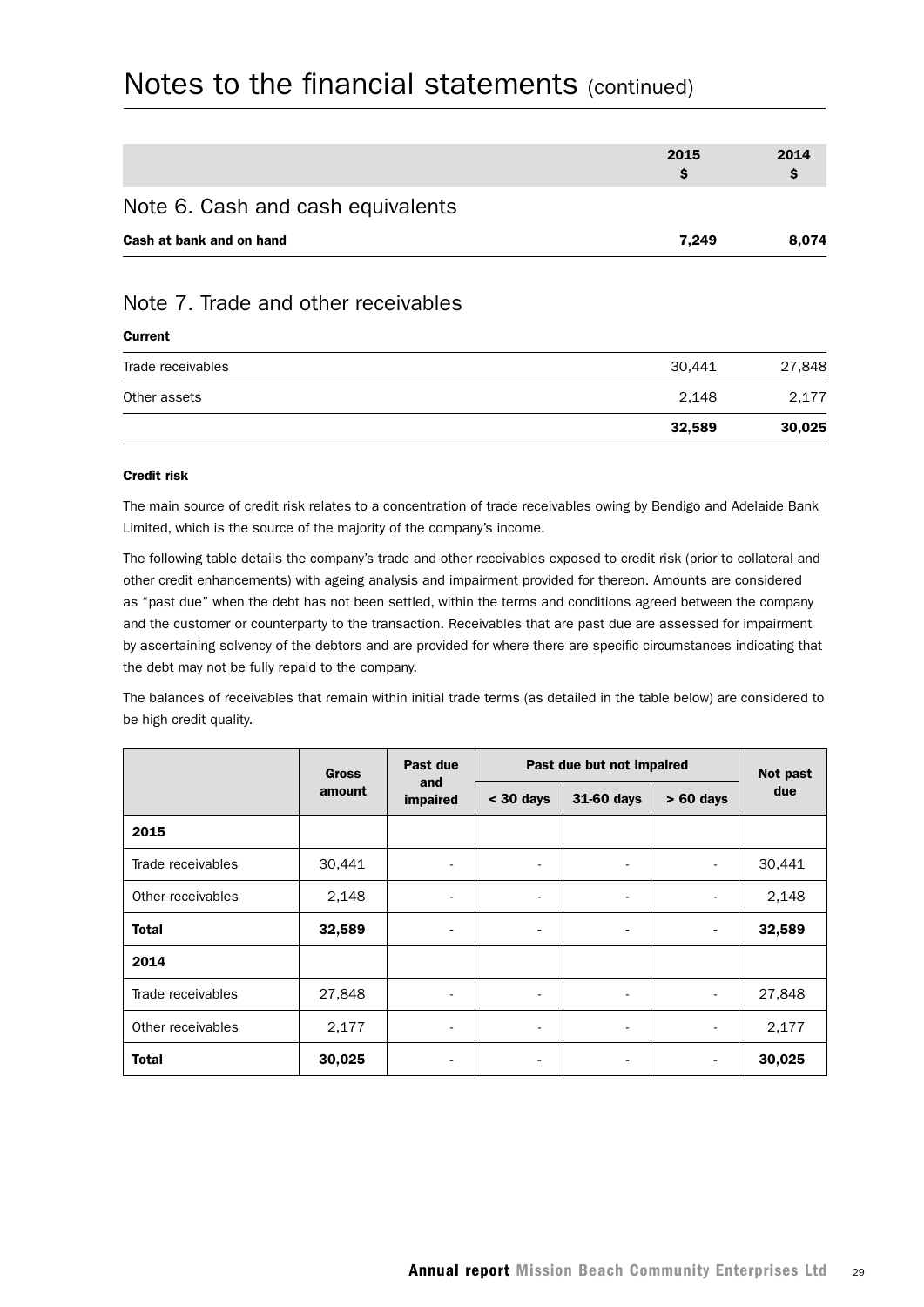|                                                  | 2015<br>s | 2014<br>\$ |
|--------------------------------------------------|-----------|------------|
| Note 8. Property, plant and equipment            |           |            |
| <b>Leasehold improvements</b>                    |           |            |
| At cost                                          | 117,757   | 117,757    |
| Less accumulated depreciation                    | (19, 314) | (16, 371)  |
|                                                  | 98,443    | 101,386    |
| <b>Plant and equipment</b>                       |           |            |
| At cost                                          | 86,086    | 84,045     |
| Less accumulated depreciation                    | (55, 125) | (46, 163)  |
|                                                  | 30,961    | 37,882     |
| <b>Total written down amount</b>                 | 129,404   | 139,268    |
| <b>Movements in carrying amounts</b>             |           |            |
| <b>Leasehold improvements</b>                    |           |            |
| Balance at the beginning of the reporting period | 101,386   | 104,330    |
| Depreciation expense                             | (2,943)   | (2,944)    |
| Balance at the end of the reporting period       | 98,443    | 101,386    |
| <b>Plant and equipment</b>                       |           |            |
| Balance at the beginning of the reporting period | 37,882    | 40,630     |
| <b>Additions</b>                                 | 2,041     | 6,000      |
| Depreciation expense                             | (8,962)   | (8, 748)   |
| Balance at the end of the reporting period       | 30,961    | 37,882     |

## Note 9. Intangible assets

#### Franchise fee

| <b>Total Intangible assets</b> | 41,228    | 54,971    |
|--------------------------------|-----------|-----------|
|                                | 34,356    | 45,808    |
| Less accumulated amortisation  | (22,904)  | (11, 452) |
| At cost                        | 57,260    | 57,260    |
| <b>Franchise renewal fee</b>   |           |           |
|                                | 6,872     | 9,163     |
| Less accumulated amortisation  | (14, 581) | (12, 290) |
| At cost                        | 21,453    | 21,453    |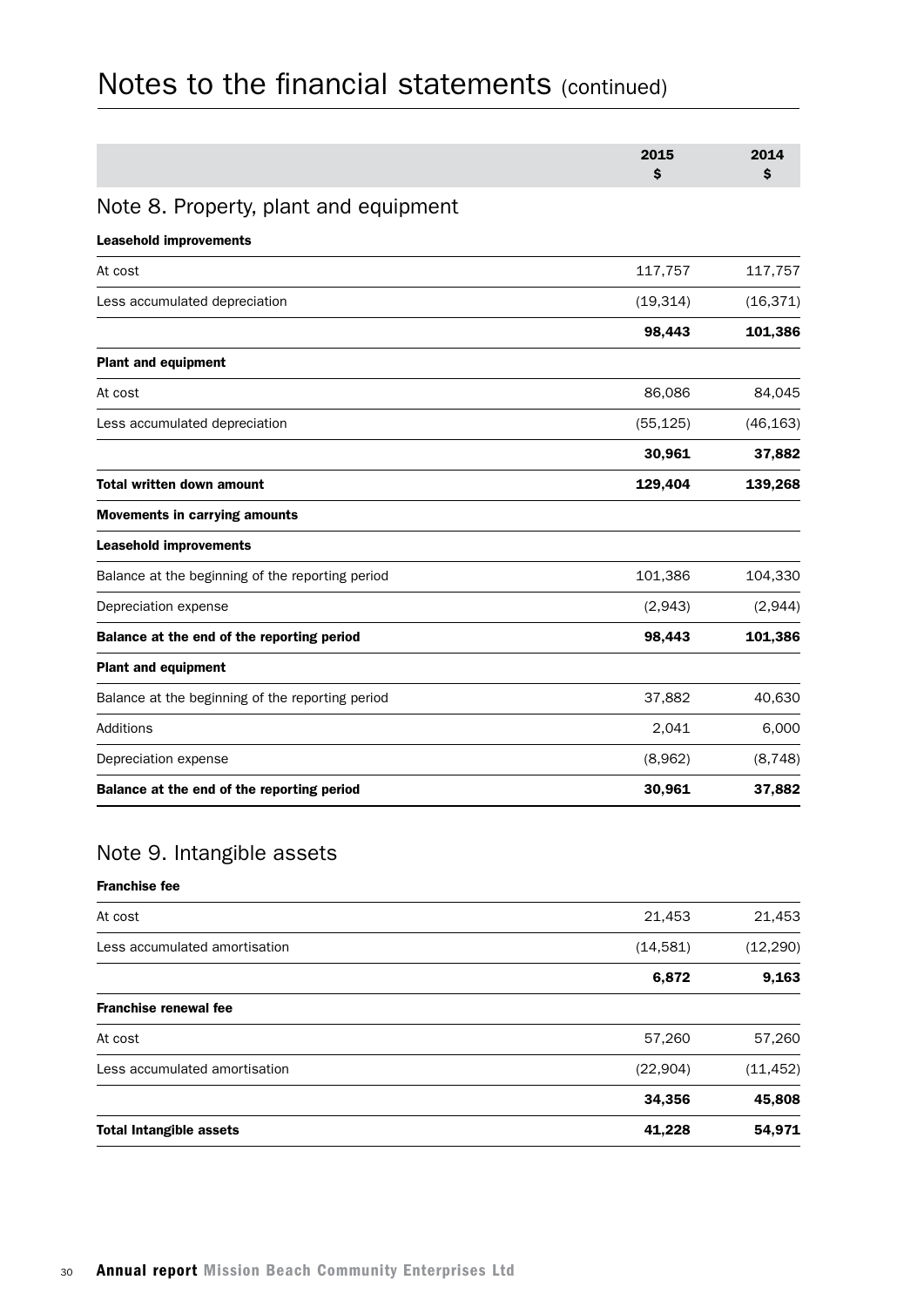|                                                  | 2015<br>\$ | 2014<br>\$ |
|--------------------------------------------------|------------|------------|
| Note 9. Intangible assets (continued)            |            |            |
| <b>Movements in carrying amounts</b>             |            |            |
| <b>Franchise fee</b>                             |            |            |
| Balance at the beginning of the reporting period | 9,163      |            |
| Additions                                        |            | 11,453     |
| Amortisation expense                             | (2,291)    | (2, 290)   |
| Balance at the end of the reporting period       | 6,872      | 9,163      |
| <b>Franchise renewal fee</b>                     |            |            |
| Balance at the beginning of the reporting period | 45,808     |            |
| Additions                                        |            | 57,260     |
| Amortisation expense                             | (11, 452)  | (11, 452)  |
| Balance at the end of the reporting period       | 34,356     | 45,808     |

## Note 10. Borrowings

| <b>Bank overdraft</b><br>. | 257.610 | 237,956 |
|----------------------------|---------|---------|
|                            |         |         |

The company has an overdraft facility of \$350,000 which is subject to normal commercial terms and conditions.

## Note 11. Trade and other payables

#### Current

|                              | 64,166 | 81,067 |
|------------------------------|--------|--------|
| Other creditors and accruals | 62.640 | 77,130 |
| Trade payables               | 1.526  | 3.937  |
| Unsecured liabilities:       |        |        |

The average credit period on trade and other payables is one month.

## Note 12. Provisions

| <b>Employee benefits</b>         | 1,837     | 5,456   |
|----------------------------------|-----------|---------|
| Movement in employee benefits    |           |         |
| Opening balance                  | 5.456     | 4.394   |
| Additional provisions recognised | 13,550    | 10,055  |
| Amounts utilised during the year | (17, 169) | (8,993) |
| <b>Closing balance</b>           | 1,837     | 5,456   |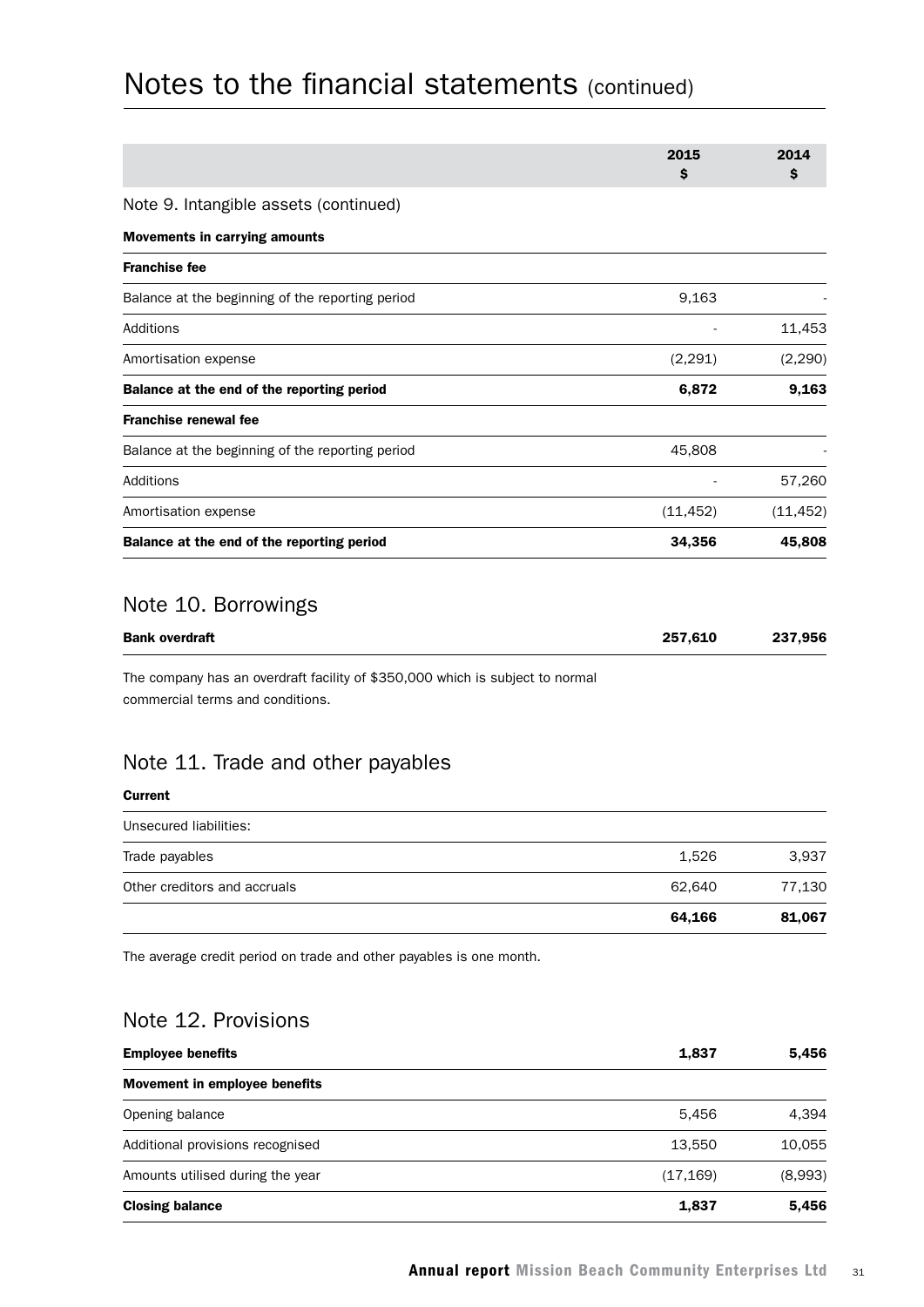|                                          | 2015      | 2014      |
|------------------------------------------|-----------|-----------|
|                                          | \$        | \$        |
| Note 12. Provisions (continued)          |           |           |
| <b>Current</b>                           |           |           |
| Annual leave                             | 1,837     | 5,456     |
| <b>Total provisions</b>                  | 1,837     | 5,456     |
| Note 13. Tax balances                    |           |           |
| (a) Tax Assets                           |           |           |
| Current                                  |           |           |
| Income tax receivable                    |           |           |
|                                          | ۰         |           |
| Non-current                              |           |           |
| Deferred tax asset comprises:            |           |           |
| - tax losses carried forward             | 268,133   | 262,889   |
|                                          | 268,133   | 262,889   |
| Note 14. Share capital                   |           |           |
| 875,000 Ordinary shares fully paid       | 875,000   | 875,000   |
| Less: Equity raising costs               | (18, 296) | (18, 296) |
|                                          | 856,704   | 856,704   |
| <b>Movements in share capital</b>        |           |           |
| Fully paid ordinary shares:              |           |           |
| At the beginning of the reporting period | 875,000   | 875,000   |
| Shares issued during the year            |           |           |

At the end of the reporting period and the state of the reporting period and the state and the state and the state  $875,000$ 

Ordinary shares participate in dividends and the proceeds on winding up of the company in proportion to the number of shares held. At the shareholders' meetings each shareholder is entitled to one vote when a poll is called, or on a show of hands. The company does not have authorised capital or par value in respect of its issued shares. All issued shares are fully paid. All shares rank equally with regard to the company's residual assets.

#### Capital management

The Board's policy is to maintain a strong capital base so as to sustain future development of the company. The Board of Directors monitor the return on capital and the level of dividends to shareholders. Capital is represented by total equity as recorded in the Statement of Financial Position.

In accordance with the franchise agreement, in any 12 month period, the funds distributed to shareholders shall not exceed the Distribution Limit.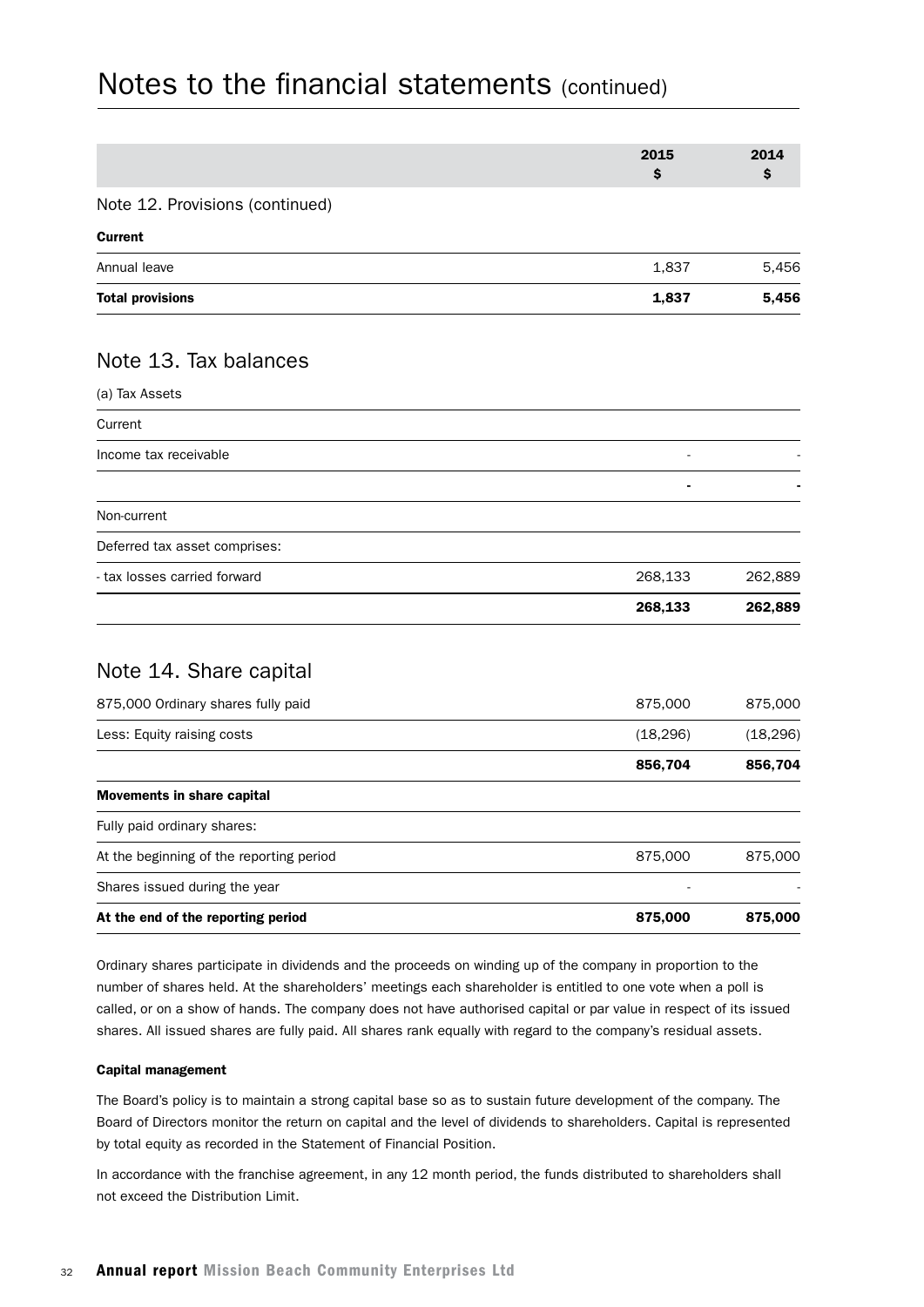#### Note 14. Share capital (continued)

#### Capital management (continued)

- (i) the Distribution Limit is the greater of:
	- (a) 20% of the profit or funds of the company otherwise available for distribution to shareholders in that 12 month period; and
	- (b) subject to the availability of distributable profits, the Relevant Rate of Return multiplied by the average level of share capital of the Franchisee over that 12 month period; and
- (ii) the Relevant Rate of Return is equal to the weighted average interest rate on 90 day bank bills over that 12 month period plus 5%.

The Board is managing the growth of the business in line with this requirement. There are no other externally imposed capital requirements, although the nature of the company is such that amounts will be paid in the form of charitable donations and sponsorship. Charitable donations and sponsorship paid can be seen in the Statement of Profit or Loss and Comprehensive Income.

There were no changes in the company's approach to capital management during the year.

| Balance at the end of the reporting period       | (701,713)  | (685, 956) |
|--------------------------------------------------|------------|------------|
| Loss after income tax                            | (15, 758)  | (48, 876)  |
| Balance at the beginning of the reporting period | (685, 956) | (637,080)  |
| Note 15. Accumulated losses                      |            |            |
|                                                  | 2015<br>S  | 2014<br>\$ |
|                                                  |            |            |

### Note 16. Statement of cash flows

#### (a) Cash and cash equivalents balances as shown in the statement of financial position can be reconciled to that shown in the statement

#### of cash flows as follows

| As per the statement of financial position                                   |            |            |  |  |
|------------------------------------------------------------------------------|------------|------------|--|--|
| Cash and cash equivalents                                                    | 7,249      | 8,074      |  |  |
| Bank overdraft                                                               | (257, 610) | (237, 956) |  |  |
| As per the statement of cash flow                                            | (250, 361) | (229, 882) |  |  |
| (b) Reconciliation of cash flow from operations with profit after income tax |            |            |  |  |
| Profit/(loss) after income tax                                               | (15, 758)  | (48, 876)  |  |  |
| Non cash items                                                               |            |            |  |  |
| - Depreciation                                                               | 11,905     | 11,692     |  |  |
| - Amortisation                                                               | 13,743     | 13,742     |  |  |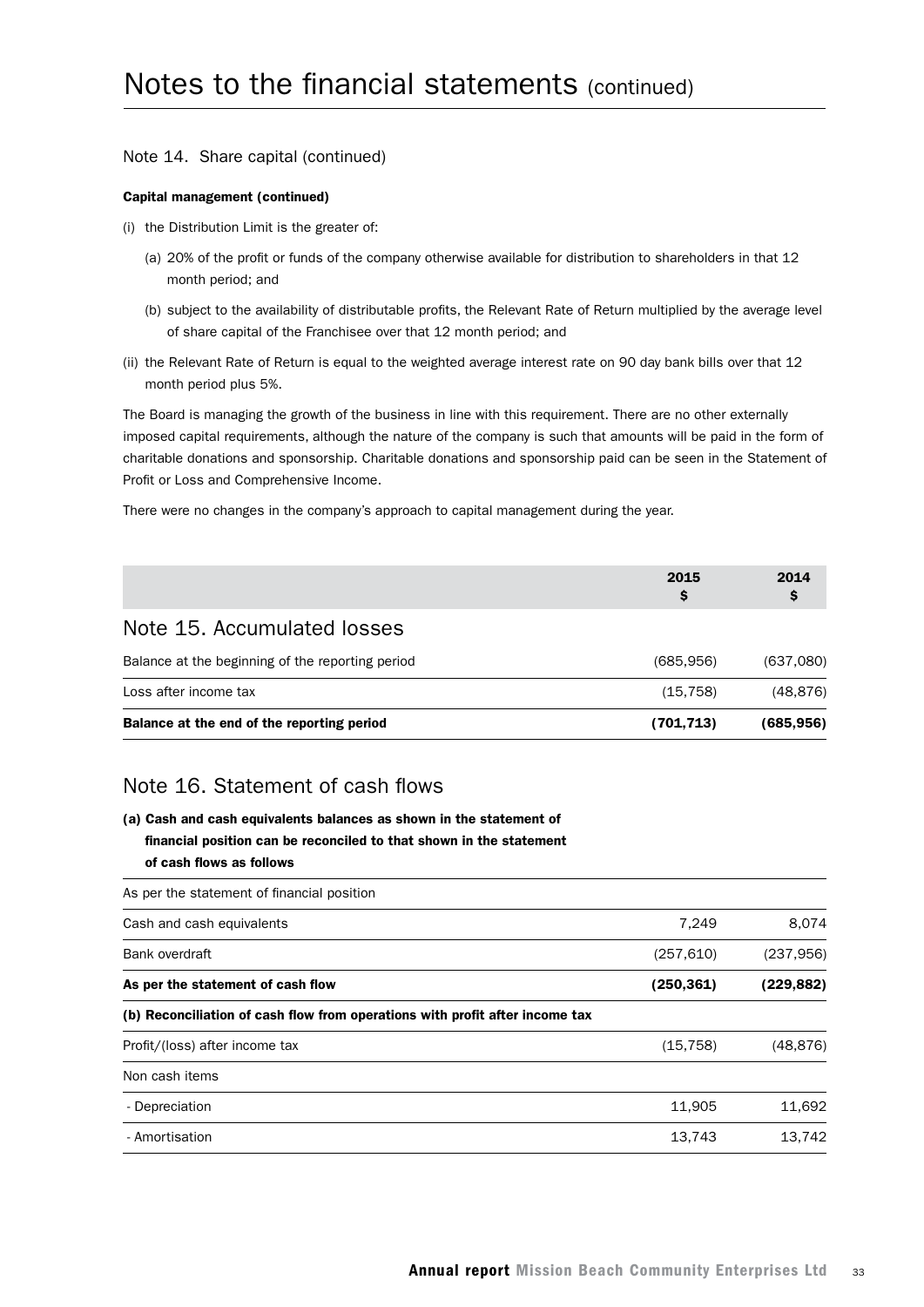| Net cash flows from/(used in) operating activities | (13, 194) | (38, 634) |
|----------------------------------------------------|-----------|-----------|
| - Increase (decrease) in provisions                | (3,619)   | 1.062     |
| - Increase (decrease) in payables                  | (16,901)  | 70,006    |
| - (Increase) decrease in other assets              |           | (81, 565) |
| - (Increase) decrease in receivables               | (2,564)   | (4,695)   |
| Changes in assets and liabilities                  |           |           |
| Note 16. Statement of cash flows (continued)       |           |           |
|                                                    | 2015<br>Ş | 2014<br>Ş |
|                                                    |           |           |

#### (c) Credit standby arrangement and loan facilities

The company has a bank overdraft and commercial bill facility amounting to \$350,000 (2014: \$290,000). This may be terminated at any time at the option of the bank. Variable interest rates apply to these overdraft and bill facilities.

#### Note 17. Related party transactions

The company's main related parties are as follows:

#### (a) Key management personnel

Any person(s) having authority or responsibility for planning, directing or controlling the activities of the entity, directly or indirectly including any Director (whether executive or otherwise) of that company is considered key management personnel.

#### (b) Other related parties

Other related parties include close family members of key management personnel and entities that are controlled or jointly controlled by those key management personnel, individually or collectively with their close family members.

#### (c) Transactions with key management personnel and related parties

Other than detailed below, no key management personnel or related party has entered into any contracts with the company. No Director fees have been paid as the positions are held on a voluntary basis.

Mission Beach Community Enterprises Limited has accepted the Bendigo and Adelaide Bank Limited's Community Bank<sup>®</sup> Directors Privileges package. The package is available to all Directors who can elect to avail themselves of the benefits based on their personal banking with the branch. There is no requirement to own Bendigo and Adelaide Bank Limited shares and there is no qualification period to qualify to utilise the benefits.

The package mirrors the benefits currently available to Bendigo and Adelaide Bank Limited shareholders. The Directors have estimated the total benefits received from the Directors Privilege Package to be \$nil for the year ended 30 June 2015.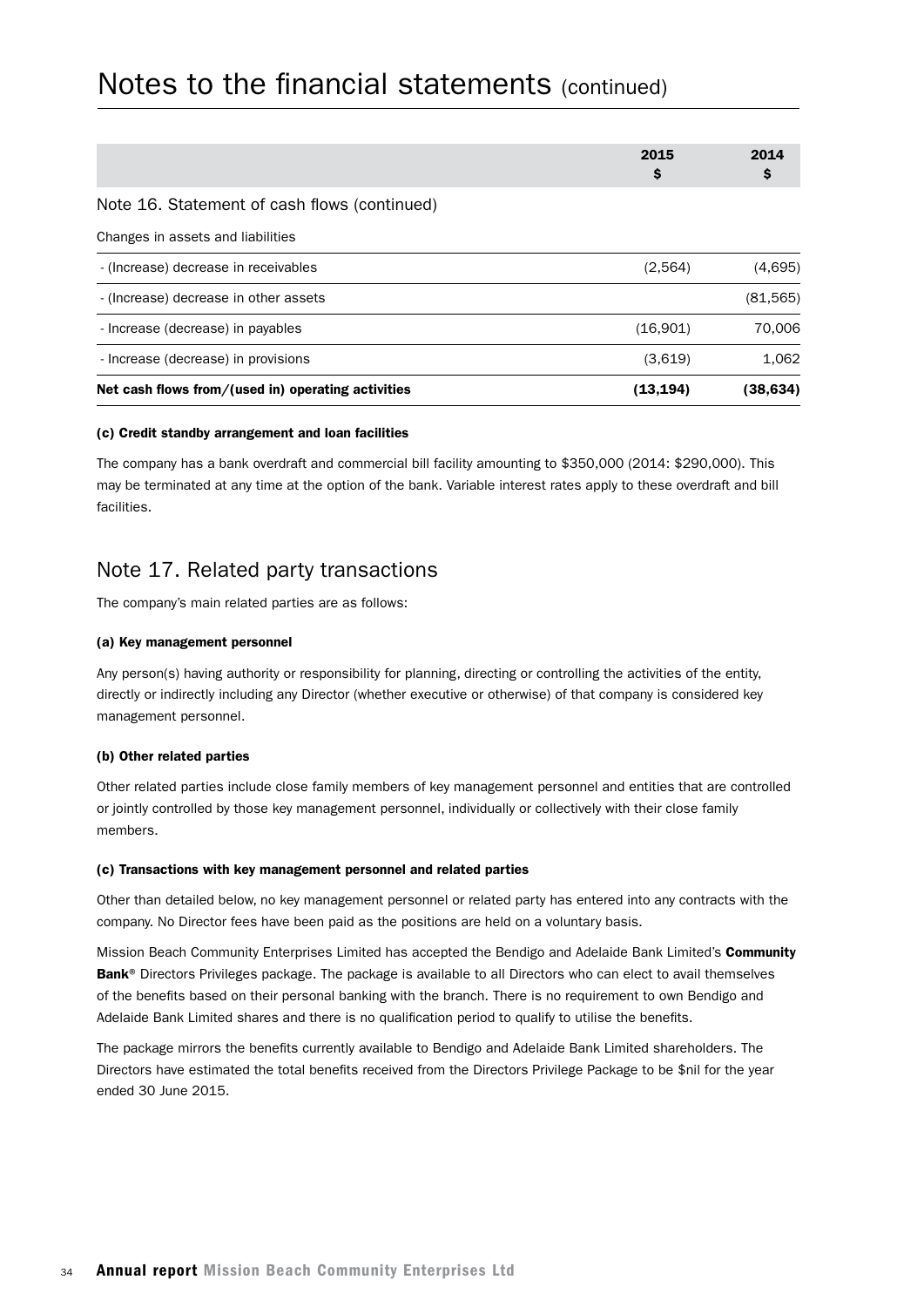#### Note 17. Related party transactions (continued)

#### (d) Key management personnel shareholdings

The number of ordinary shares in Mission Beach Community Enterprises Limited held by each key management personnel of the company during the financial year is as follows:

|                           | 2015   | 2014   |
|---------------------------|--------|--------|
| Debbie Brittain           |        | 1,000  |
| <b>Christopher Norton</b> | 1,000  | 1,000  |
| Anthony Lee               | 3,000  | 3,000  |
| Tania Steele              | 1,000  | 1,000  |
| Ted Ludke                 | 30,000 |        |
| Michelle Dore             | 500    | 500    |
| Jennifer Downs            | 2,000  | 2,000  |
| Cosimo Tedesco            | 10,000 | 10,000 |

There was no movement in key management personnel shareholdings during the year. Each share held has a paid up value of \$1 and is fully paid.

#### (e) Other key management transactions

There has been no other transactions involving equity instruments other than those described above.

### Note 18. Events after the reporting period

There have been no events after the end of the financial year that would materially affect the financial statements.

### Note 19. Contingent liabilities and contingent assets

There were no contingent liabilities or assets at the date of this report to affect the financial statements.

### Note 20. Operating segments

The company operates in the financial services sector where it provides banking services to its clients. The company operates in one geographic area being Mission Beach, Queensland. The company has a franchise agreement in place with Bendigo and Adelaide Bank Limited who account for 100% of the revenue (2014: 100%).

#### Note 21. Company details

| The registered office is:                                           | 35 Reid Road,            |
|---------------------------------------------------------------------|--------------------------|
|                                                                     | Wongaling Beach OLD 4852 |
| The principal place of business is: Shop 5, 34-40 Dickinson Street, |                          |
|                                                                     | Wongaling Beach OLD 4852 |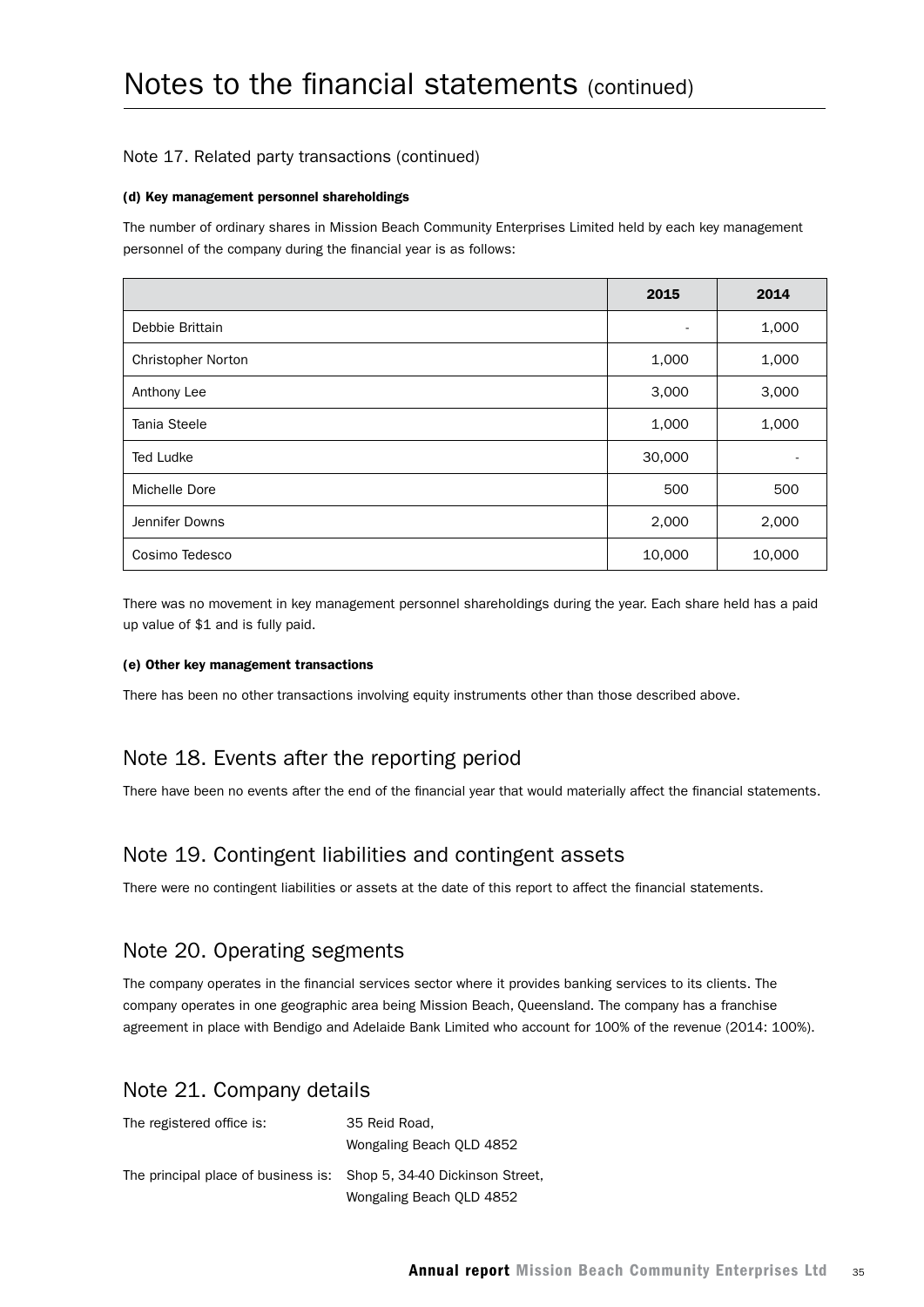|                                                                                                                                                                                                                                                                                                                                      | 2015<br>\$ | 2014<br>\$ |
|--------------------------------------------------------------------------------------------------------------------------------------------------------------------------------------------------------------------------------------------------------------------------------------------------------------------------------------|------------|------------|
| Note 22. Earnings per share                                                                                                                                                                                                                                                                                                          |            |            |
| Basic earnings per share amounts are calculated by dividing profit/(loss)<br>after income tax by the weighted average number of ordinary shares<br>outstanding during the year.                                                                                                                                                      | (1.80)     | (5.59)     |
| Diluted earnings per share amounts are calculated by dividing profit/(loss)<br>after income tax by the weighted average number of ordinary shares<br>outstanding during the year (adjusted for the effects of any dilutive<br>options or preference shares). There were no options or preference<br>shares on issue during the year. | (1.80)     | (5.59)     |
| The following reflects the income and share data used in the basic and<br>diluted earnings per share computations:                                                                                                                                                                                                                   |            |            |
| Profit/(loss) after income tax expense                                                                                                                                                                                                                                                                                               | (15, 758)  | (48, 876)  |
| Weighted average number of ordinary shares for basic<br>and diluted earnings per share                                                                                                                                                                                                                                               | 875,000    | 875,000    |

### Note 23. Dividends paid or provided for on ordinary shares

No dividends were paid or proposed by the company during the period.

|                                                                                                               | 2015<br>\$ | 2014<br>Ş |
|---------------------------------------------------------------------------------------------------------------|------------|-----------|
| Note 24. Leases                                                                                               |            |           |
| Operating lease commitments                                                                                   |            |           |
| Non-cancellable operating leases contracted for but not capitalised in the<br>Statement of Financial Position |            |           |
| Payable - minimum lease payments                                                                              |            |           |
| - no later than 12 months                                                                                     | 39,491     | 47,733    |
| - between 12 months and 5 years                                                                               | 85,005     | 158,002   |
| - greater than 5 years                                                                                        |            |           |
|                                                                                                               | 124,496    | 205,735   |

The property lease is a non-cancellable lease with a 5 year term, with rent payable monthly in advance and annual increases fixed at 5%. The lease has a 5 year extension option.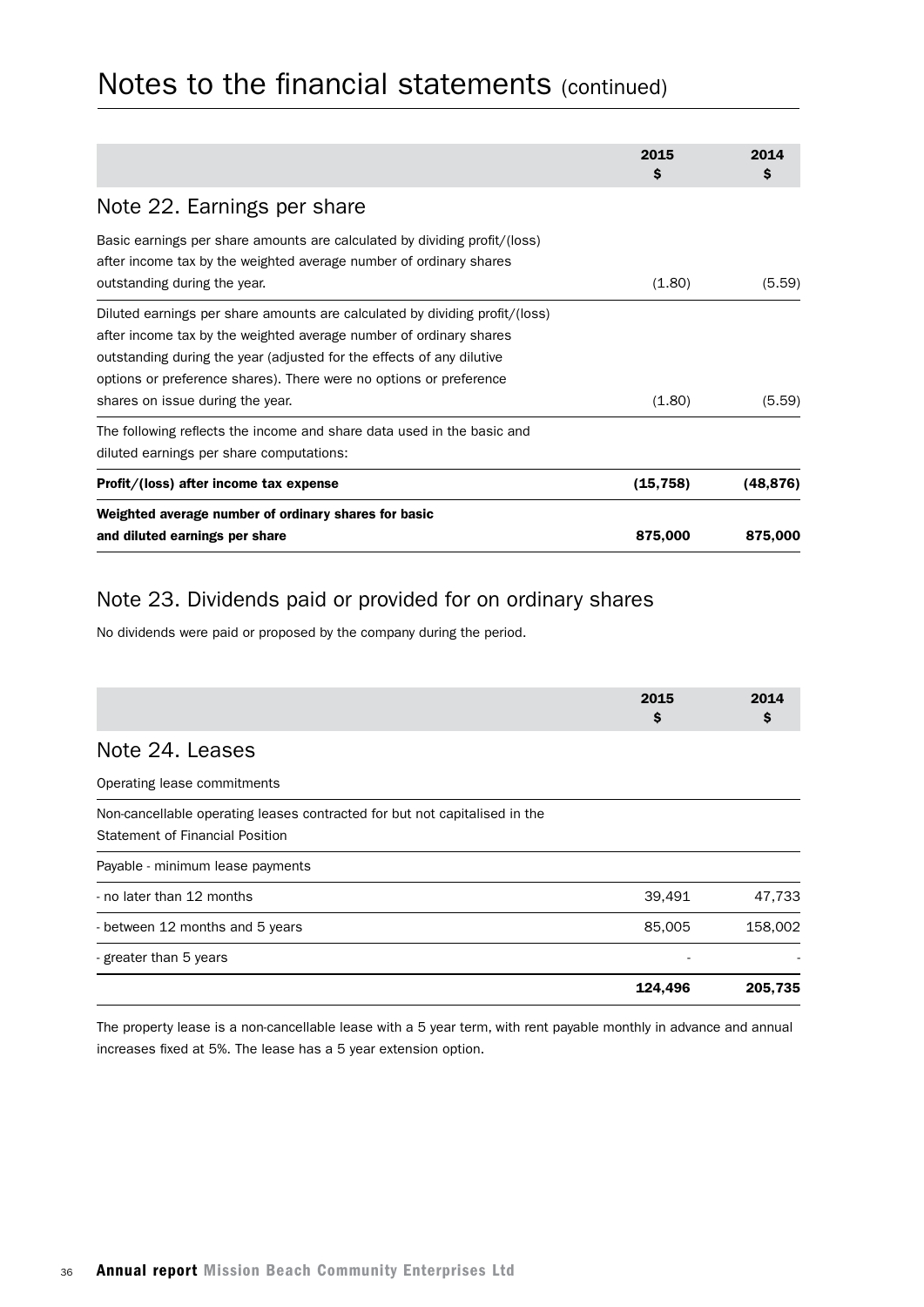### Note 25. Financial risk management

The company's financial instruments consist mainly of deposits with banks, short-term investments, account receivables and payables, bank overdraft and loans. The totals for each category of financial instruments measured in accordance with AASB 139 Financial Instruments: Recognition and Measurement as detailed in the accounting policies are as follows:

|                                    | <b>Note</b> | 2015<br>\$ | 2014<br>\$ |
|------------------------------------|-------------|------------|------------|
| <b>Financial assets</b>            |             |            |            |
| Cash and cash equivalents          | 6           | 7,249      | 8,074      |
| Trade and other receivables        | 7           | 32,589     | 30,025     |
| <b>Total financial assets</b>      |             | 39,838     | 38,099     |
| <b>Financial liabilities</b>       |             |            |            |
| Bank overdraft                     | 10          | 257,610    | 237,956    |
| Trade and other payables           | 11          | 64,166     | 81,067     |
| <b>Total financial liabilities</b> |             | 321,777    | 319,023    |

#### Financial risk management policies

The Board of Directors has overall responsibility for the establishment and oversight of the risk management framework.

#### Specific financial risk exposure and management

The main risks the company is exposed to through its financial instruments are credit risk and market risk consisting of interest rate risk, foreign currency risk and other price risk. There have been no substantial changes in the types of risks the company is exposed to, how the risks arise, or the Board's objectives, policies and processes for managing or measuring the risks from the previous period.

#### (a) Credit risk

Exposure to credit risk relating to financial assets arises from the potential non-performance by counterparties of contract obligations that could lead to a financial loss to the company.

Credit risk is managed through maintaining procedures that ensure, to the extent possible, that clients and counterparties to transactions are of sound credit worthiness. Such monitoring is used in assessing receivables for impairment. Credit terms for normal fee income are generally 30 days from the date of invoice. For fees with longer settlements, terms are specified in the individual client contracts. In the case of loans advanced, the terms are specific to each loan.

#### Credit risk exposures

The maximum exposure to credit risk by class of recognised financial assets at the end of the reporting period is equivalent to the carrying amount and classification of those financial assets as presented in the statement of financial position.

The company has no significant concentrations of credit risk with Bendigo and Adelaide Bank Limited. The company's exposure to credit risk is limited to Australia by geographic area.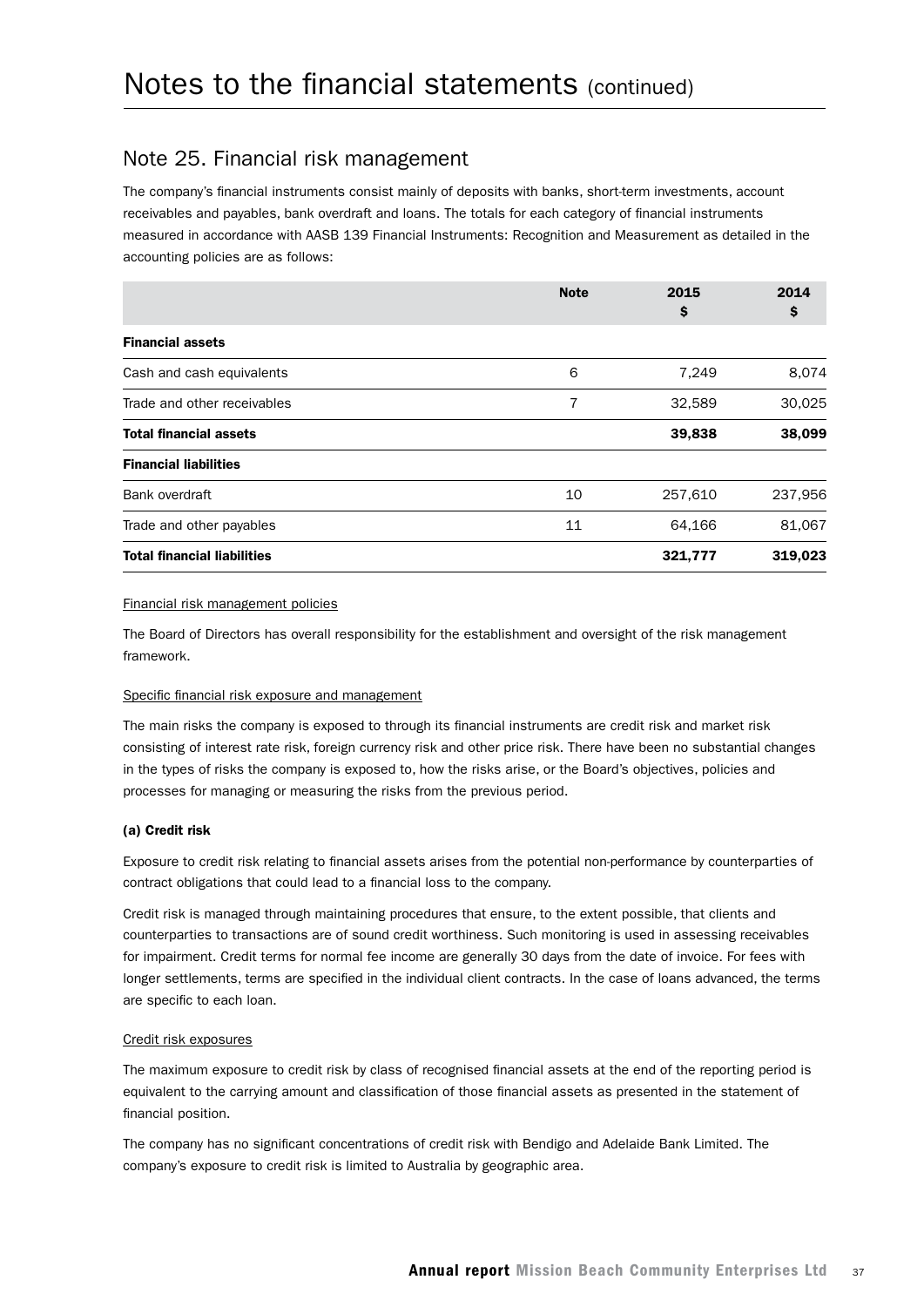#### (a) Credit risk (continued)

#### Credit risk exposures (continued)

None of the assets of the company are past due (2014: nil past due) and based on historic default rates, the company believes that no impairment allowance is necessary in respect of assets not past due.

The company limits its exposure to credit risk by only investing in liquid securities with Bendigo and Adelaide Bank Limited and therefore credit risk is considered minimal.

|                            | 2015<br>s | 2014  |
|----------------------------|-----------|-------|
| Cash and cash equivalents: |           |       |
| A rated                    | 7.249     | 8,074 |

#### (b) Liquidity risk

Liquidity risk is the risk that the company will not be able to meet its financial obligations as they fall due. The company ensures it will have enough liquidity to meet its liabilities when due under both normal and stressed conditions. Liquidity management is carried out within the guidelines set by the Board.

Typically, the company maintains sufficient cash on hand to meet expected operational expenses, including the servicing of financial obligations. This excludes the potential impact of extreme circumstances that cannot reasonably be predicted, such as natural disasters.

In addition the company has established an overdraft facility of \$290,000 with Bendigo and Adelaide Bank Limited.

The table below reflects an undiscounted contractual maturity analysis for financial liabilities. Bank overdrafts have been deducted in the analysis as management does not consider there is any material risk the bank will terminate such facilities. The Bank does however maintain the right to terminate the facilities without notice and therefore the balances of overdrafts outstanding at year end could become repayable within 12 months.

Cash flows realised from financial assets reflect management's expectation as to the timing of realisation. Actual timing may therefore differ from that disclosed. The timing of cash flows presented in the table to settle financial liabilities reflects the earliest contractual settlement dates and does not reflect management's expectations that banking facilities will be rolled forward.

Financial liability and financial asset maturity analysis:

| 30 June 2015                                    | <b>Note</b> | <b>Total</b><br>\$ | <b>Within</b><br>1 year<br>S | $1$ to<br>5 years<br>S   | Over<br>5 years<br>Ş |
|-------------------------------------------------|-------------|--------------------|------------------------------|--------------------------|----------------------|
| <b>Financial liabilities due for</b><br>payment |             |                    |                              |                          |                      |
| Bank overdraft                                  | 10          | 257,610            | 257,610                      | ۰                        |                      |
| Trade and other payables                        | 11          | 64,166             | 64,166                       | $\overline{\phantom{a}}$ |                      |
| <b>Total expected outflows</b>                  |             | 321,777            | 321,777                      | -                        |                      |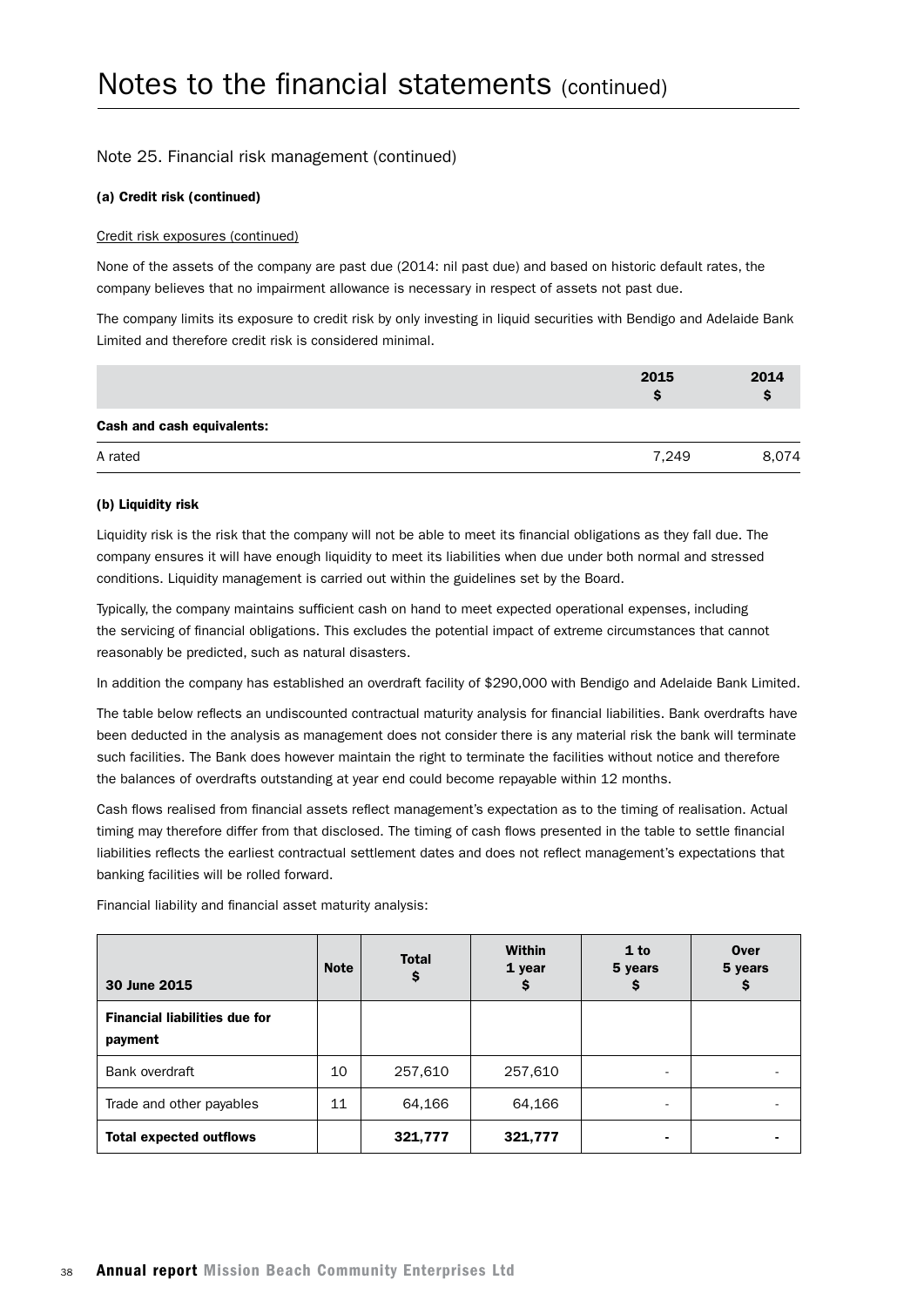#### (b) Liquidity risk (continued)

| 30 June 2015                                       | <b>Note</b> | <b>Total</b><br>\$ | <b>Within</b><br>1 year<br>\$ | $1$ to<br>5 years<br>Ş | Over<br>5 years<br>\$. |
|----------------------------------------------------|-------------|--------------------|-------------------------------|------------------------|------------------------|
| <b>Financial assets - cash flows</b><br>realisable |             |                    |                               |                        |                        |
| Cash and cash equivalents                          | 6           | 7,249              | 7,249                         |                        |                        |
| Trade and other receivables                        | 7           | 32,589             | 32,589                        |                        |                        |
| <b>Total anticipated inflows</b>                   |             | 39,838             | 39,838                        | ٠                      |                        |
| Net outflow on financial<br><b>instruments</b>     |             | (281, 939)         | (281,939)                     | ٠                      |                        |

| 30 June 2014                                       | <b>Note</b> | <b>Total</b><br>\$ | <b>Within</b><br>1 year<br>\$ | 1 to<br>5 years<br>s | Over<br>5 years<br>S |
|----------------------------------------------------|-------------|--------------------|-------------------------------|----------------------|----------------------|
| <b>Financial liabilities due for</b><br>payment    |             |                    |                               |                      |                      |
| Bank overdraft                                     | 10          | 237,956 *          | 237,956                       |                      |                      |
| Trade and other payables                           | 11          | 81,067             | 81,067                        |                      |                      |
| <b>Total expected outflows</b>                     |             | 319,023            | 319,023                       | ٠                    |                      |
| <b>Financial assets - cash flows</b><br>realisable |             |                    |                               |                      |                      |
| Cash and cash equivalents                          | 6           | 8,074              | 8,074                         |                      |                      |
| Trade and other receivables                        | 7           | 30,025             | 30,025                        | ٠                    |                      |
| <b>Total anticipated inflows</b>                   |             | 38,099             | 38,099                        |                      |                      |
| Net outflow on financial<br><b>instruments</b>     |             | (280, 924)         | (280, 924)                    |                      |                      |

\* The Bank overdraft has no set repayment period and as such all has been included as current.

#### (c) Market risk

Market risk is the risk that changes in market prices, such as interest rates, will affect the company's income or the value of its holdings of financial instruments. The objective of market risk management is to manage and control market risk exposures within acceptable parameters.

Exposure to interest rate risk arises on financial assets and financial liabilities recognised at the end of the reporting period whereby a future change in interest rates will affect future cash flows or the fair value of fixed rate financial instruments.

The financial instruments that primarily expose the company to interest rate risk are borrowings and cash and cash equivalents.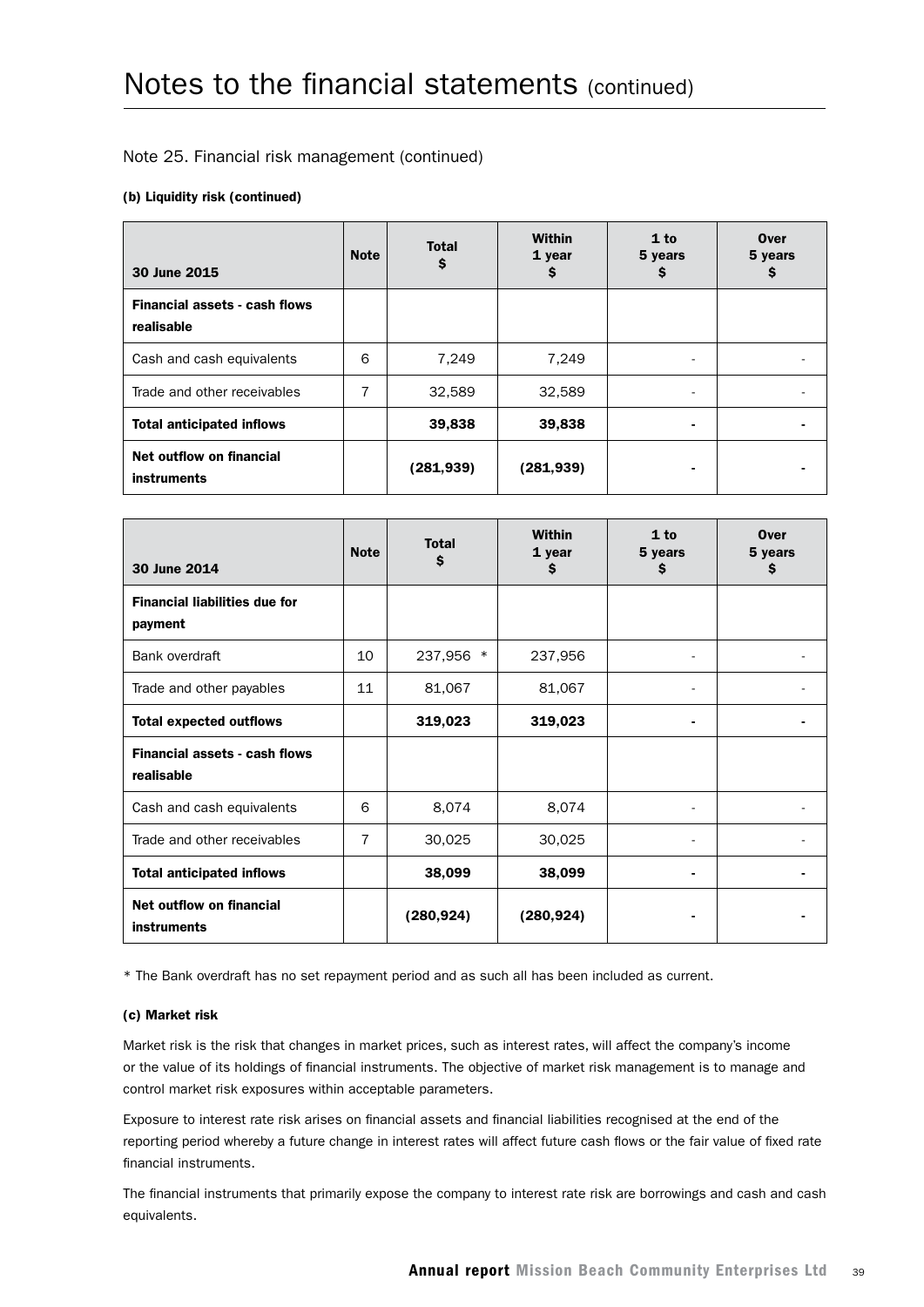#### (c) Market risk (continued)

#### Sensitivity analysis

The following table illustrates sensitivities to the company's exposures to changes in interest rates and equity prices. The table indicates the impact on how profit and equity values reported at the end of the reporting period would have been affected by changes in the relevant risk variable that management considers to be reasonably possible.

These sensitivities assume that the movement in a particular variable is independent of other variables.

|                                           | <b>Profit</b><br>S | <b>Equity</b><br>s |
|-------------------------------------------|--------------------|--------------------|
| Year ended 30 June 2015                   |                    |                    |
| +/-1% in interest rates (interest income) | (2,504)            | (2,504)            |
|                                           | (2,504)            | (2,504)            |
| Year ended 30 June 2015                   |                    |                    |
| +/-1% in interest rates (interest income) | (2, 299)           | (2, 299)           |
|                                           | (2, 299)           | (2,299)            |

There have been no changes in any of the methods or assumptions used to prepare the above sensitivity analysis from the prior year.

The company has no exposure to fluctuations in foreign currency.

#### (d) Price risk

The company is not exposed to any material price risk.

#### Fair values

• Fair value estimation

The fair values of financial assets and liabilities are presented in the following table and can be compared to their carrying amounts as presented in the statement of financial position.

Differences between fair values and the carrying amounts of financial instruments with fixed interest rates are due to the change in discount rates being applied to the market since their initial recognition by the company.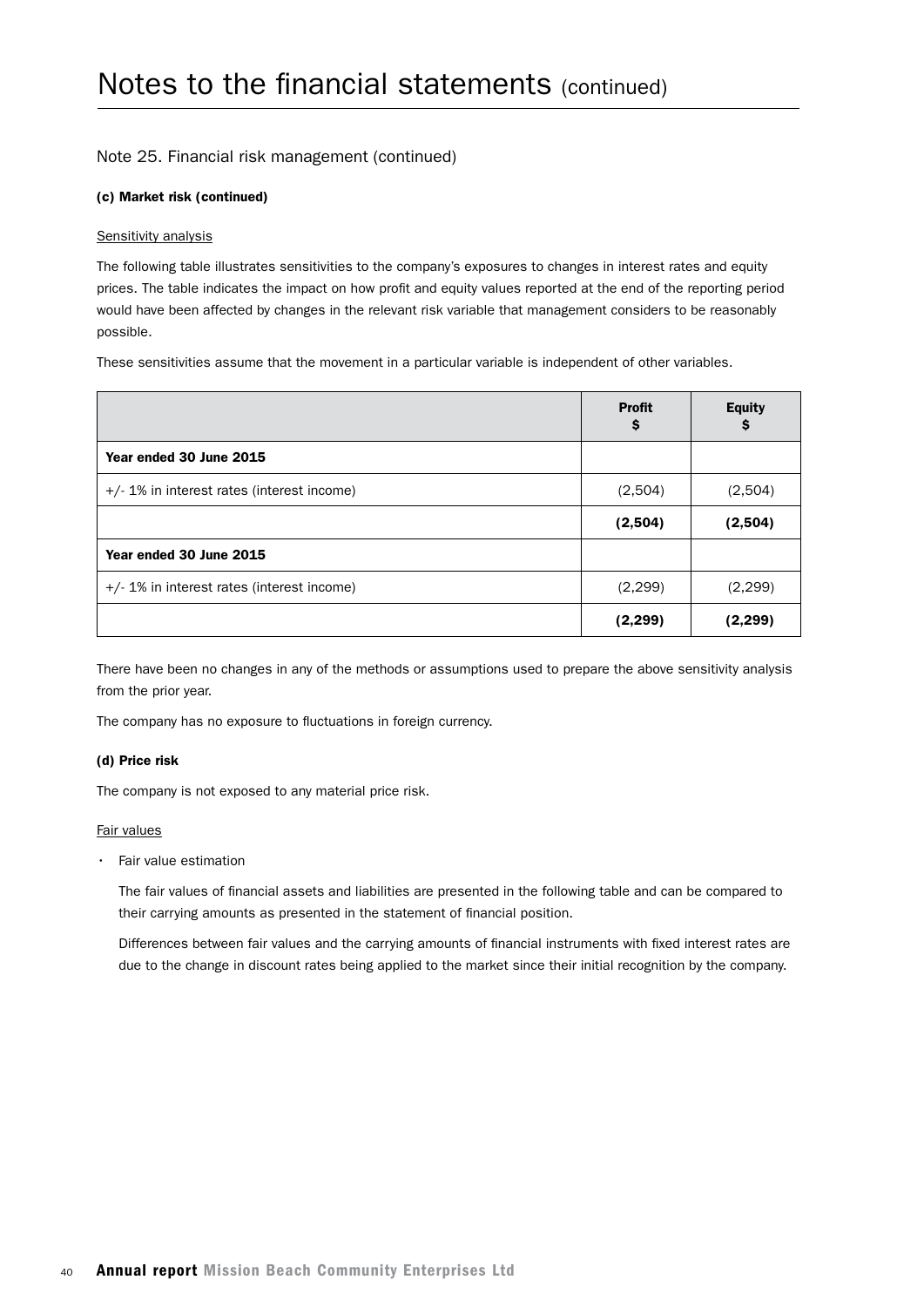#### (d) Price risk (continued)

Fair values (continued)

• Fair value estimation (continued)

|                                    | <b>Note</b> | 2015                    |                        | 2014                    |                         |
|------------------------------------|-------------|-------------------------|------------------------|-------------------------|-------------------------|
|                                    |             | Carrying<br>amount<br>S | <b>Fair value</b><br>S | Carrying<br>amount<br>S | <b>Fair value</b><br>\$ |
| <b>Financial assets</b>            |             |                         |                        |                         |                         |
| Cash and cash equivalents (i)      | 6           | 7,249                   | 7,249                  | 8,074                   | 8,074                   |
| Trade and other receivables (i)    | 7           | 32,589                  | 32,589                 | 30,025                  | 30,025                  |
| <b>Total financial assets</b>      |             | 39,838                  | 39,838                 | 38,099                  | 38,099                  |
| <b>Financial liabilities</b>       |             |                         |                        |                         |                         |
| Bank overdraft                     | 10          | 257,610                 | 257,610                | 237,956                 | 237,956                 |
| Trade and other payables (i)       | 11          | 64,166                  | 64,166                 | 81,067                  | 81,067                  |
| <b>Total financial liabilities</b> |             | 321,777                 | 321,777                | 319,023                 | 319,023                 |

(i) Cash and cash equivalents, trade and other receivables, and trade and other payables are short-term instruments in nature whose carrying amounts are equivalent to their fair values.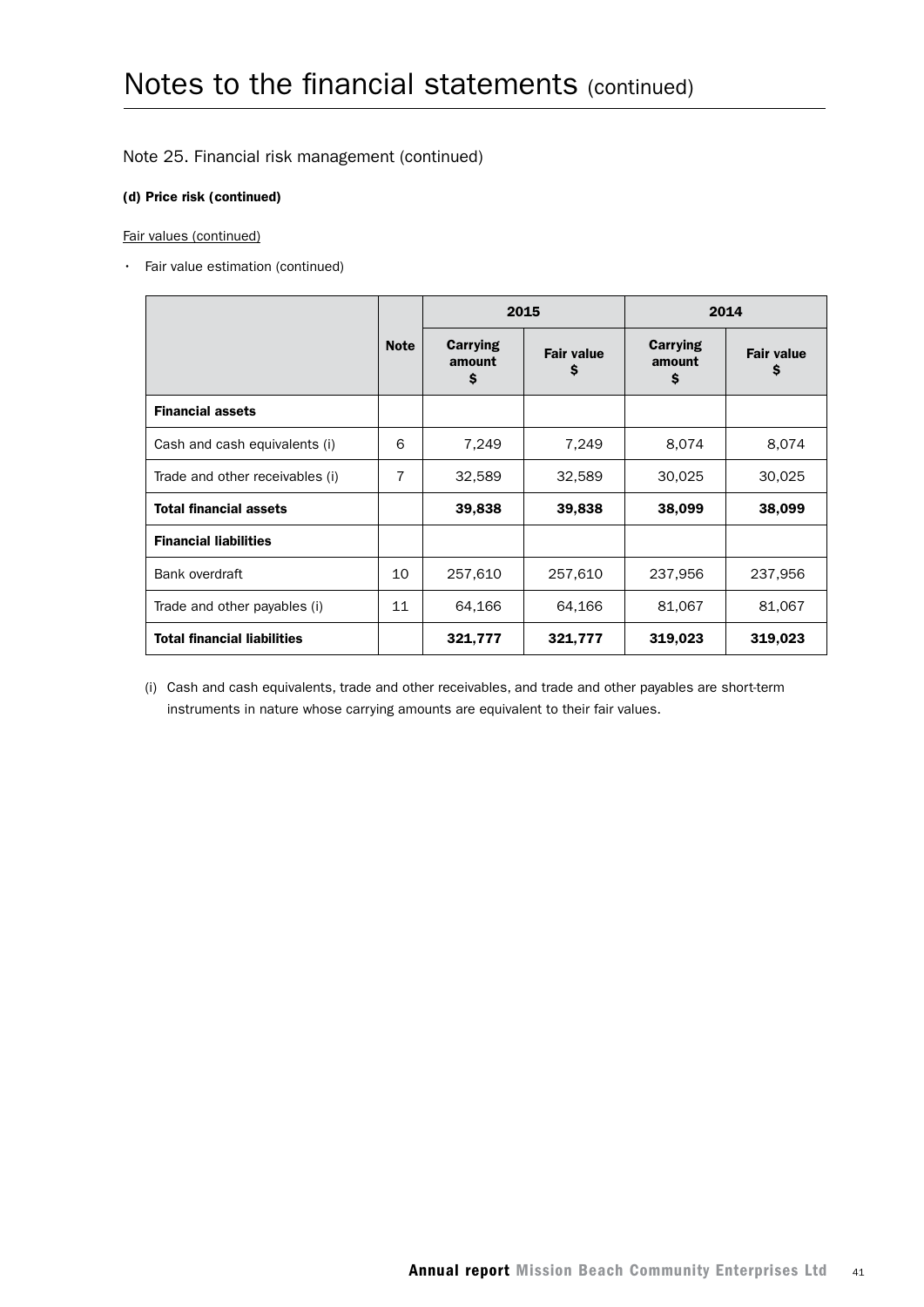## Directors' declaration

In accordance with a resolution of the Directors of Mission Beach Community Enterprises Limited, the Directors of the company declare that:

- 1 The financial statements and notes, as set out on pages 14 to 41 are in accordance with the Corporations Act 2001 and:
	- (i) comply with Australian Accounting Standards which, as stated in accounting policy Note 1(a) to the financial statements, constitutes compliance with International Financial Reporting Standards (IFRS); and
	- (ii) give a true and fair view of the company's financial position as at 30 June 2015 and of the performance for the year ended on that date;
- 2 In the Director's' opinion there are reasonable grounds to believe that the company will be able to pay its debts as and when they become due and payable.

This resolution is made in accordance with a resolution of the Board of Directors.

Anthony Trevor Lee Director

Signed at Mission Beach on 24 September 2015.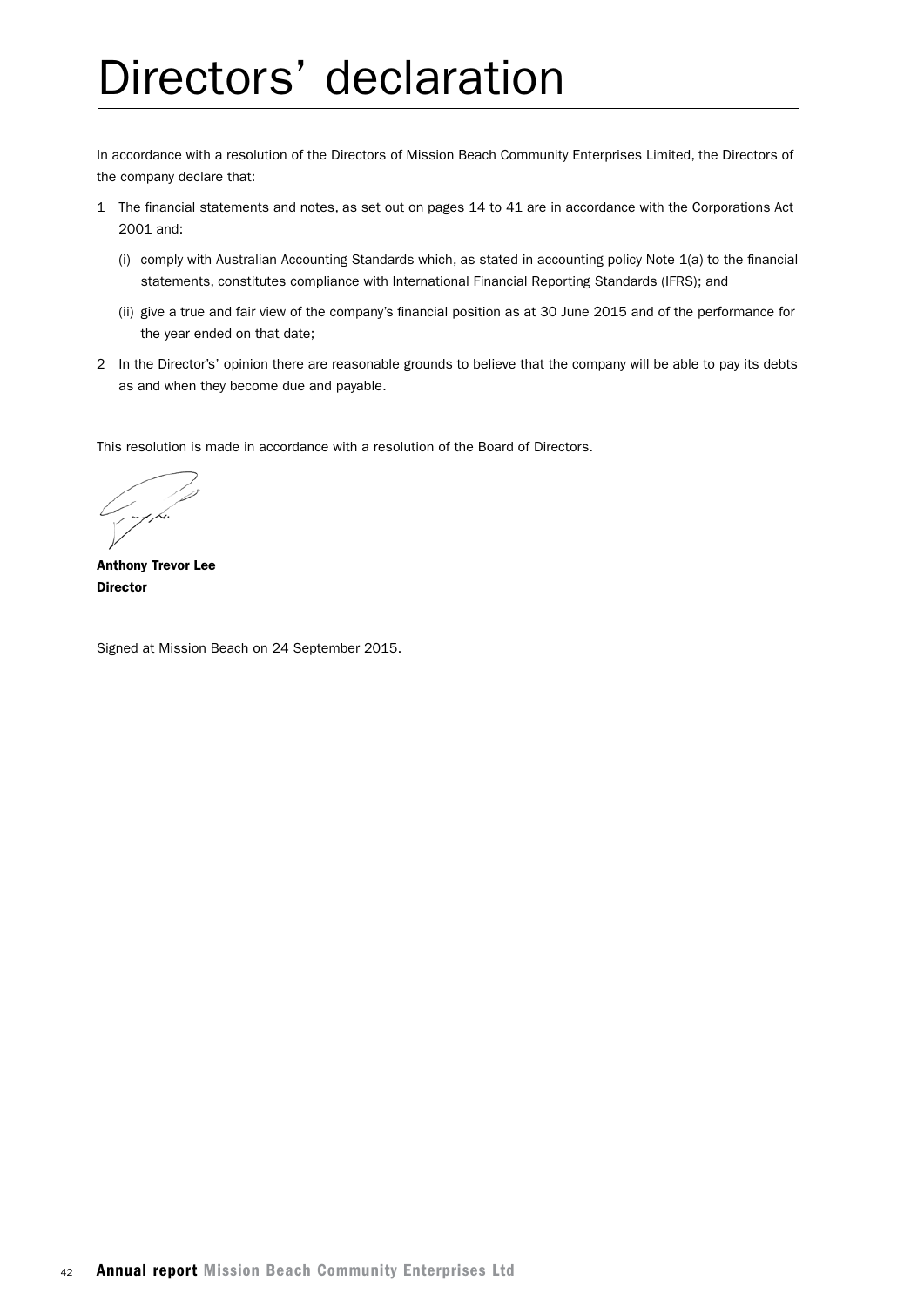## Independent audit report



Chartered Accountants Level 2, 10-16 Forest Street Bendige, VICTORIA<br>PO Box 30, Bendige VICTORIA 3552

> Ph: (03) 5445 4200 Fax: (03) 5444 4344 rsd@rsdadvisors.com.au www.rsdadvisors.com.au

#### **INDEPENDENT AUDITOR'S REPORT** TO THE MEMBERS OF MISSION BEACH COMMUNITY ENTERPRISES **LIMITED**

#### **Report on the Financial Report**

We have audited the accompanying financial report of Mission Beach Community Enterprises Limited, which comprises the statement of financial position as at 30 June 2015, the statement of profit or loss and other comprehensive income, the statement of changes in equity and the statement of cash flows for the year then ended, notes comprising a summary of significant accounting policies and other explanatory information and the directors' declaration of the company at the year's end.

#### Directors' Responsibility for the Financial Report

The directors of the company are responsible for the preparation of the financial report that gives a true and fair view in accordance with Australian Accounting Standards and the Corporations Act 2001 and for such internal control as the directors determine is necessary to enable the preparation of the financial report that gives a true and fair view and is free from material misstatement, whether due to fraud or error. In Note 1, the directors also state, in accordance with Accounting Standard AASB 101: Presentation of Financial Statements, that the financial statements comply with International Financial Reporting Standards (IFRS).

#### **Auditor's Responsibility**

Our responsibility is to express an opinion on the financial report based on our audit. We conducted our audit in accordance with Australian Auditing Standards. Those standards require that we comply with relevant ethical requirements relating to audit engagements and plan and perform the audit to obtain reasonable assurance about whether the financial report is free from material misstatement.

An audit involves performing procedures to obtain audit evidence about the amounts and disclosures in the financial report. The procedures selected depend on the auditor's judgement, including the assessment of the risks of material misstatement of the financial report, whether due to fraud or error. In making those risk assessments, the auditor considers internal control relevant to the company's preparation of the financial report in order to design audit procedures that are appropriate in the circumstances, but not for the purpose of expressing an opinion on the effectiveness of the company's internal control. An audit also includes evaluating the appropriateness of accounting policies used and the reasonableness of accounting estimates made by the directors, as well as evaluating the overall presentation of the financial report.

Partners: Kathie Teasdale<br>David Richmond

**Philip Delahunty** Cara Hall **Rratt Androws**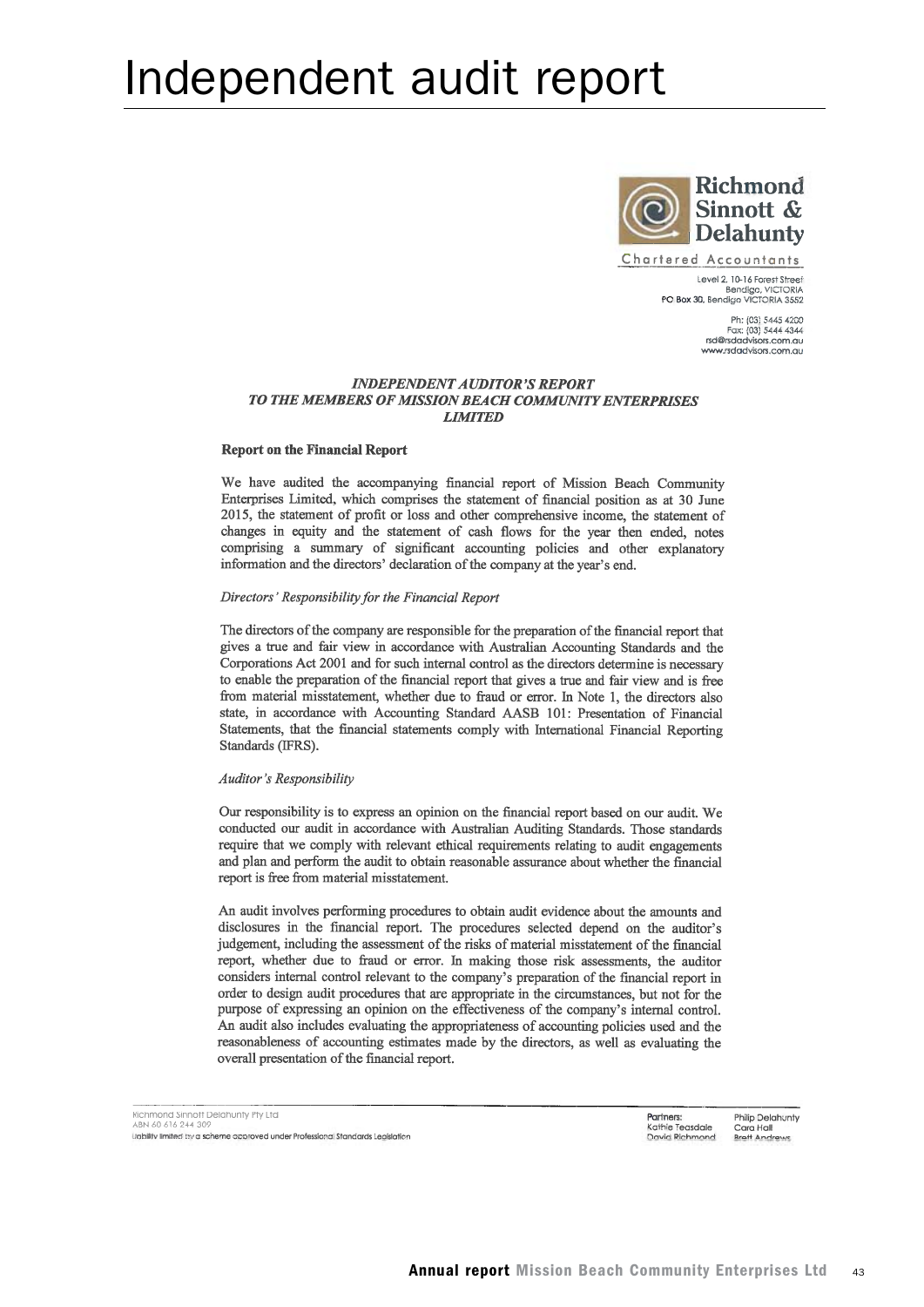We believe that the audit evidence we have obtained is sufficient and appropriate to provide a basis for our audit opinion.

#### Independence

In conducting our audit, we have complied with the independence requirements of the Corporations Act 2001. We confirm that the independence declaration required by the Corporations Act 2001, which has been given to the directors of Mission Beach Community Enterprises Limited, would be in the same terms if provided to the directors as at the time of this auditor's report.

#### **Auditor's Opinion**

In our opinion:

- $(a)$ the financial report of Mission Beach Community Enterprises Limited is in accordance with the Corporations Act 2001, including:
	- giving a true and fair view of the company's financial position as at 30  $(i)$ June 2014 and of its performance for the year ended on that date; and
	- $(ii)$ complying with Australian Accounting Standards (including Australian Accounting Interpretations) and the Corporations Regulations 2001; and
- $(b)$ the financial report also complies with the International Financial Reporting Standards as disclosed in Note 1.

#### **Emphasis of Matter**

Without modifying our opinion, we draw attention to Note 1 in the financial report, which indicates that the company incurred a net loss of \$15,758 during the year ended 30 June 2015, further reducing the company's net assets to \$154,990. These conditions, along with other matters as set forth in Note 1, indicate the existence of a material uncertainty that may cast significant doubt over the company's ability to continue as a going concern and therefore, the company may be unable to realise its assets and discharge its liabilities in the normal course of business. Among the assets of the company are Deferred Tax Assets of \$268,133. The company believes it is probable that profits will arise in future years to allow this asset to be realised.

#### RICHMOND SINNOTT & DELAHUNTY **Chartered Accountants**

P. P. Delahunty

Partner

Dated at Bendigo, 28 September 2015